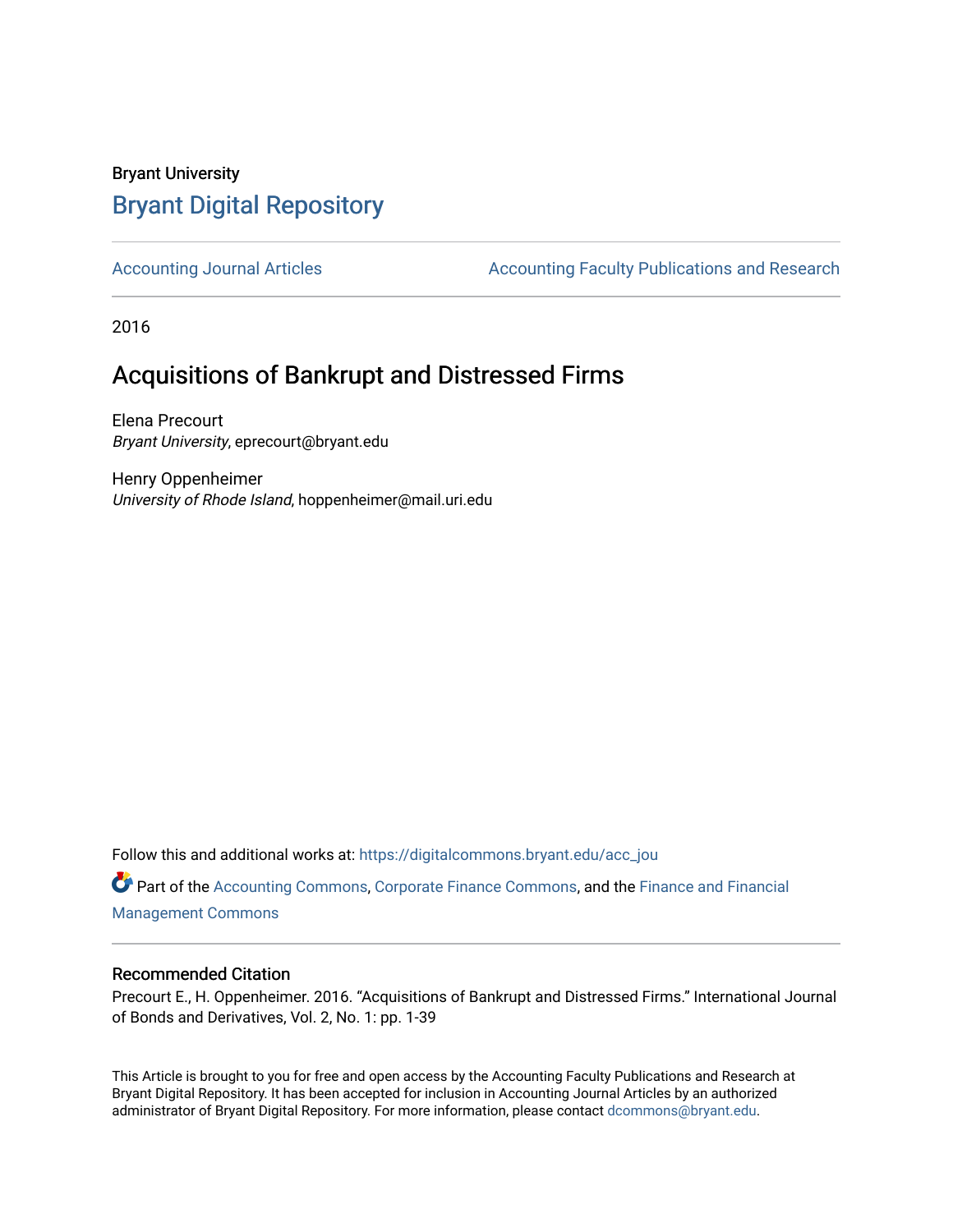#### **Acquisitions of Bankrupt and Distressed Firms**

Elena Precourt<sup>[1](#page-1-0)</sup> Bryant University College of Business 1150 Douglas Pike, Smithfield, RI 02917 Telephone: (401)232-7363 [eprecourt@bryant.edu](mailto:eprecourt@bryant.edu)

Henry Oppenheimer<sup>[2](#page-1-1)</sup> University of Rhode Island College of Business Administration Ballentine Hall 7 Lippitt Road Kingston, RI 02881-0802 Telephone: (401)874-2337 [hroppenheimer@mail.uri.edu](mailto:hroppenheimer@mail.uri.edu)

Recommended Citation: Precourt E., H. Oppenheimer. 2016. "Acquisitions of Bankrupt and Distressed Firms." *International* 

*Journal of Bonds and Derivatives*, Vol. 2, No. 1: pp. 1-39.

<span id="page-1-0"></span><sup>&</sup>lt;sup>1</sup> Elena Precourt is an Assistant Professor of Accounting at Bryant University. She received her Ph.D. in Business Administration from University of Rhode Island in 2014. Her research focuses on corporate bankruptcy and distress, mergers and acquisitions, institutional trading, and financial analysts' recommendations and forecasts. She received Enhancement of Graduate Research Award while in the Ph.D. program for her outstanding research achievements. Dr. Precourt holds professional certifications such as Certified Public Accountant (CPA) and Certified Internal Auditor (CIA).

<span id="page-1-1"></span><sup>&</sup>lt;sup>2</sup> Henry Oppenheimer is an Associate Professor of Finance and the Area Coordinator of Finance in the College of Business Administration at the University of Rhode Island. Dr. Oppenheimer earned his Ph.D. in Management (with major area Finance) from Purdue University. He has published widely in journals such as The Journal of Financial and Quantitative Analysis, The Journal of Risk and Insurance, Financial Analyst's Journal, the Journal of Business Finance and Accounting, and the Journal of Portfolio Management. Dr. Oppenheimer has also published a book entitled: An Analysis of the "Intelligent Investor" Approach to Common Stock Selection.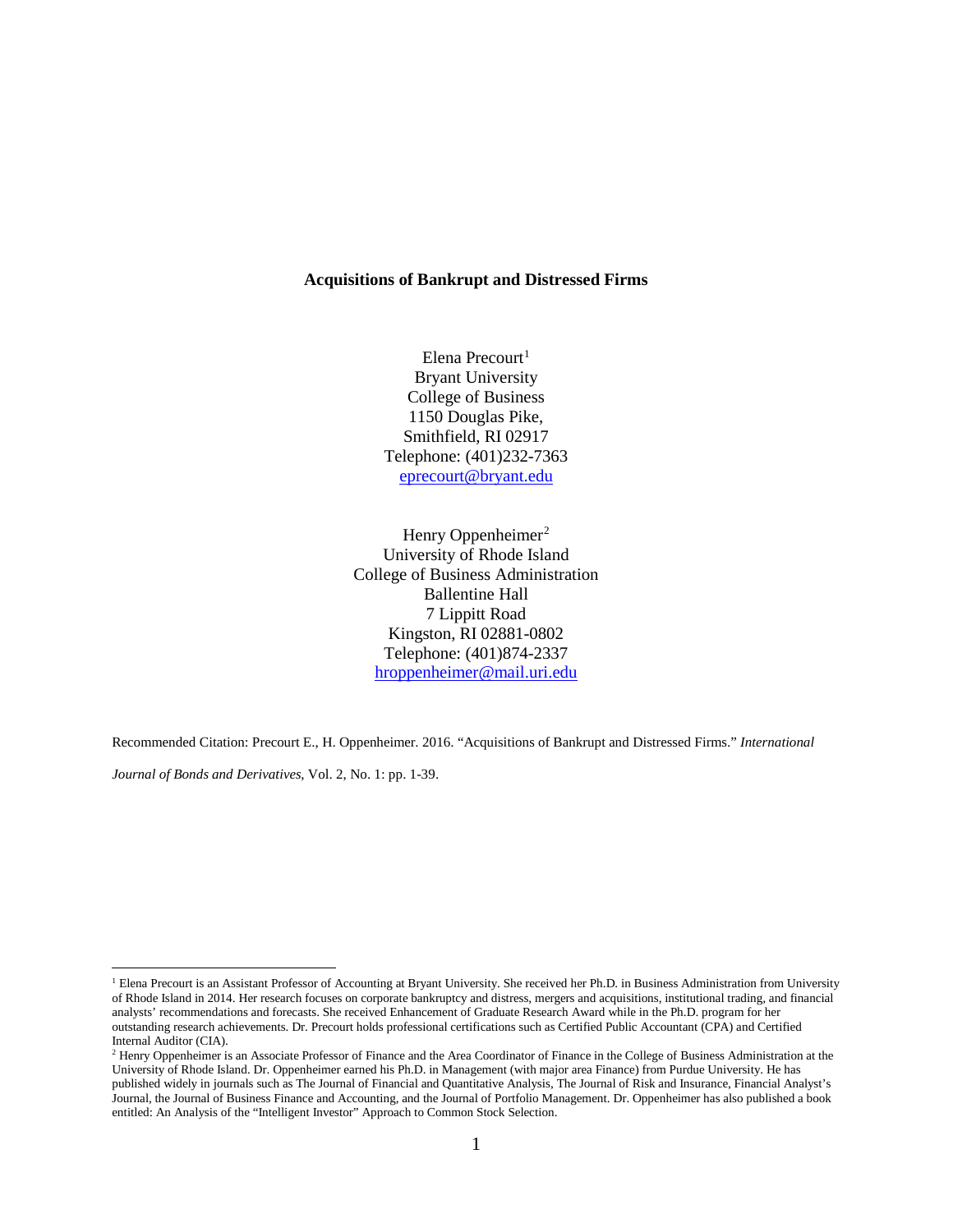#### **Acquisitions of Bankrupt and Distressed Firms**

## **Abstract**

In this paper we focus on acquisitions of bankrupt firms and firms that recently emerged from Chapter 11 and compare these firms with acquired distressed firms to determine whether or not transaction timing plays a role in the outcomes of the mergers. We analyze deal premiums (or lack thereof) and evaluate post-merger operating cash flows to determine whether or not timing of the transactions impacts their effectiveness and success. We also evaluate targets and their acquirers' stock price reactions to the announcements of acquisitions. We find that distressed targets sell their assets at a premium or at a discount smaller than bankrupt firms do, thereby benefiting from acquisitions more than bankrupt targets—and the announcement day abnormal returns are reflective of the disparity of these purchases with bankrupt firms having significant negative abnormal returns and distressed firms having significant positive announcement day abnormal returns and acquirers of both having material announcement day abnormal returns. We also find that abnormal post-merger cash flow and cumulative abnormal return changes are more pronounced for bankrupt than distressed firms, indicating that acquisitions in Chapter 11 add greater economic value for both target and its acquirer than do acquisitions outside of bankruptcy. We also find post-merger market performance improvements for bankrupt and not distressed firms. In summary, distressed firms get a merger announcement premium and bankrupt firms give it away to their acquirers whose shareholders benefit from acquisition premiums in a year after the mergers.

Keywords: mergers and acquisitions, Chapter 11 reorganization, corporate bankruptcy, distress.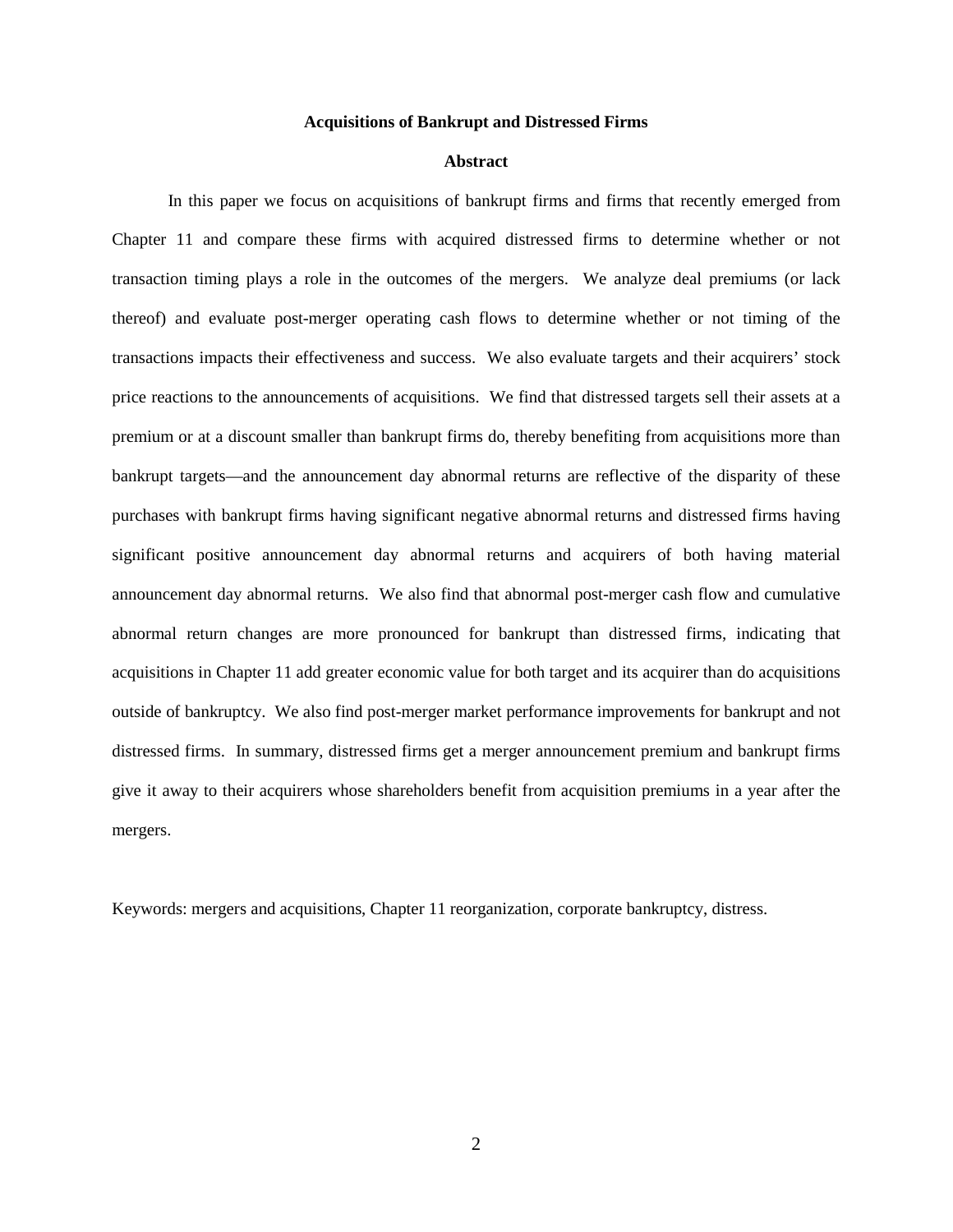#### **Acquisitions of Bankrupt and Distressed Firms**

Indeed, if those making the decisions in Chapter 11 were loyal agents of the owners of the assets as a group and if they could effectively communicate information about the firm to third parties, there would be no reason to *require* an early auction. Under these conditions, those in control could be counted upon to conduct such a sale if it were in everyone's interest. I suggest, however, that those in control often lack the incentive to act in a way that is in everyone's interest and that, even if they did, they might not be able to persuade third parties that they wanted an early sale to save the costs of bankruptcy, rather than to get rid of assets that they (but not others) thought would turn out to be worth less than those of firms that were indistinguishable to third parties. None of this would matter if remaining in Chapter II for several years brought with it few costs, but these costs, although still largely unknown, may be substantial.<sup>[3](#page-3-0)</sup>

#### **I. Introduction**

The purpose of this paper is to analyze acquisitions of bankrupt firms and firms that recently emerged from Chapter 11 and compare these acquisitions with those of distressed firms. There is a vast literature which largely portrays the large premiums received by targets in acquisitions and also presents a mixed picture of returns to bidders. Most of these studies focus on broad cross-sections of targets, irrespective of their financial condition. In this study we focus on acquisitions of financially distressed firms. We consider whether or not acquisition transaction timing plays a role in the outcomes of the mergers. We report deal premiums (or lack thereof) received by targets. We describe the announcement price reactions of acquirers and consider what the target and acquirer price reactions might communicate about wealth transfer. Subsequently we evaluate post-merger operating cash flows to determine whether or not timing of the transactions impacts their effectiveness and success.

The acquisition of a bankrupt or distressed firm should be considered as quite distinct from what we might, euphemistically at least, denote a "normal" acquisition. By definition bankrupt and distressed firms are under severe operating and financial pressure. They do not have the "degrees of operating or financial freedom" of a "normal" firm. In the "normal" acquisition the manager likely has a large array of possible alternatives to an acquisition bid and the financial means to execute them. In the case of an acquisition attempt relating to a bankrupt or distressed firm, these options are likely far more limited and any asymmetric information relating to target firm prospects is likely lower in a bankrupt/distressed

<span id="page-3-0"></span> <sup>3</sup> Baird (1993), p. 3.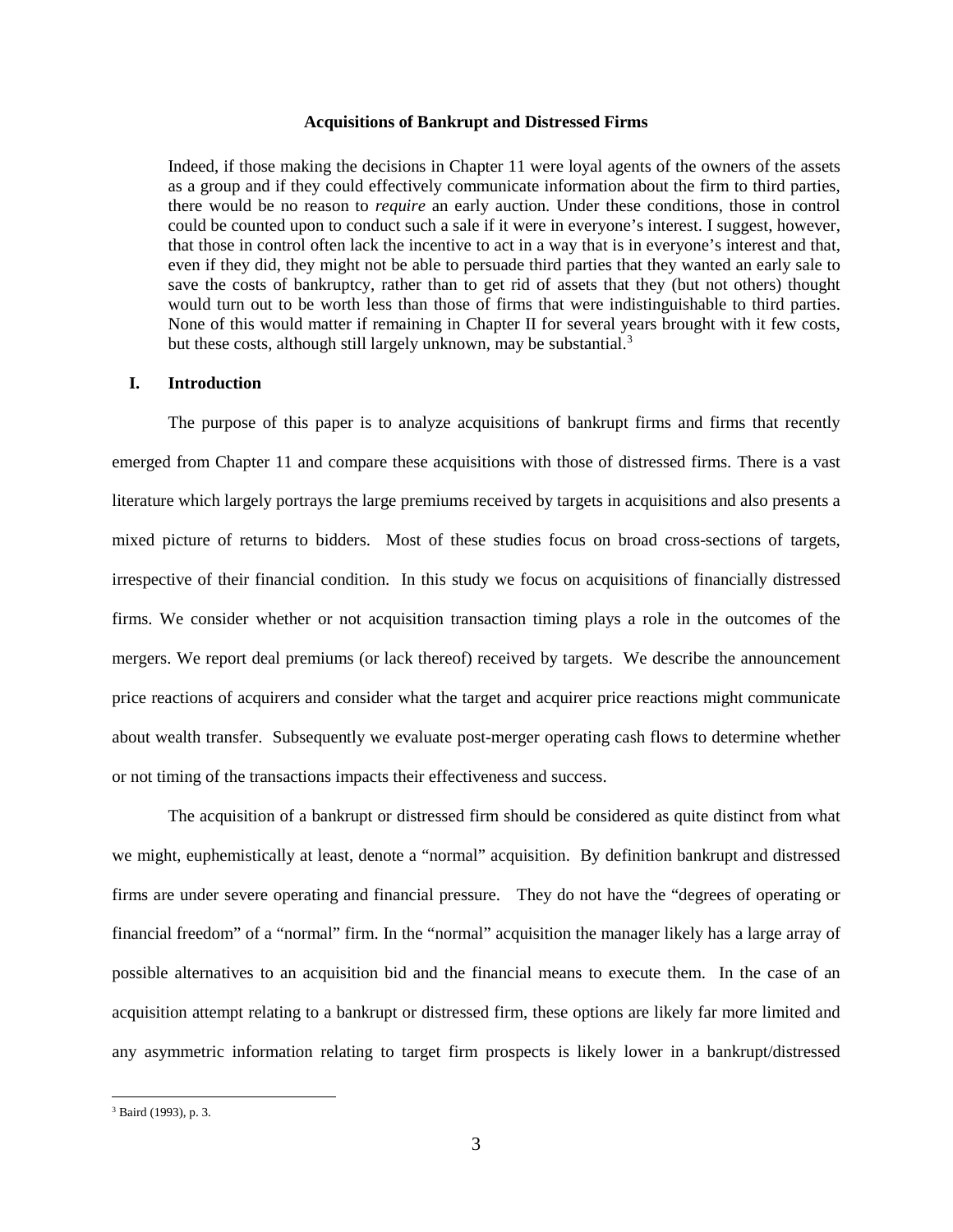acquisition than in a "normal" one, reducing the ability to extract a large merger premium. It is well established in the financial literature that the goal of a manager is maximize shareholder value. Yet, as briefly described above, pragmatic realities may rule.

Turning to the acquirer, in a "normal" merger there are a relatively large number of rationale for the acquisition, ranging from synergies to replacing incompetent management to asset redeployment, to getting into new lines of business, as well as others. In acquiring a bankrupt or distressed firm, the list likely does not change, but acquirers may be perceived to attempt to execute such an acquisition at a bargain price, given the distress and limited options of the target. One might even argue such acquisitions could represent "vulture" acquisitions. In this paper we provide a comparison of outcomes for bankrupt firms (distressed firms whose managers filed for bankruptcy) versus those distressed firms whose managers did not file for bankruptcy.

The paper is organized as follows. In the next section we provide a brief background. In the following section we present our hypotheses. In Section IV we describe our sample and provide some preliminary analysis. We present formal tests of our hypotheses in section V and conclusions and discussion in Section VI.

#### **II. Background**

Distressed firms often choose Chapter 11 bankruptcy as a mechanism to reduce debt burden, to effectively redeploy their assets, and/or to change their strategic focus. These firms emerge from Chapter 11 as independent reorganized companies, either private or publicly traded, convert to Chapter 7 and subsequently liquidate, or are acquired by other public or private operating companies, creditors, or private investors. It has been shown that acquisitions of bankrupt firms create value, provide an efficient mechanism for asset redeployment, and result in a better performing enterprise than when bankrupt firms reorganize independently (Hotchkiss and Mooradian (1998), Maksimovic and Phillips (2002). Hotchkiss and Mooradian (1998) observe that the combined post-acquisition cash flows of the merged firms increase by more than is observed for transactions that do not occur under Chapter 11. In addition, Maksimovic and Phillips (2002) find that in high-growth industries the productivity of the assets sold by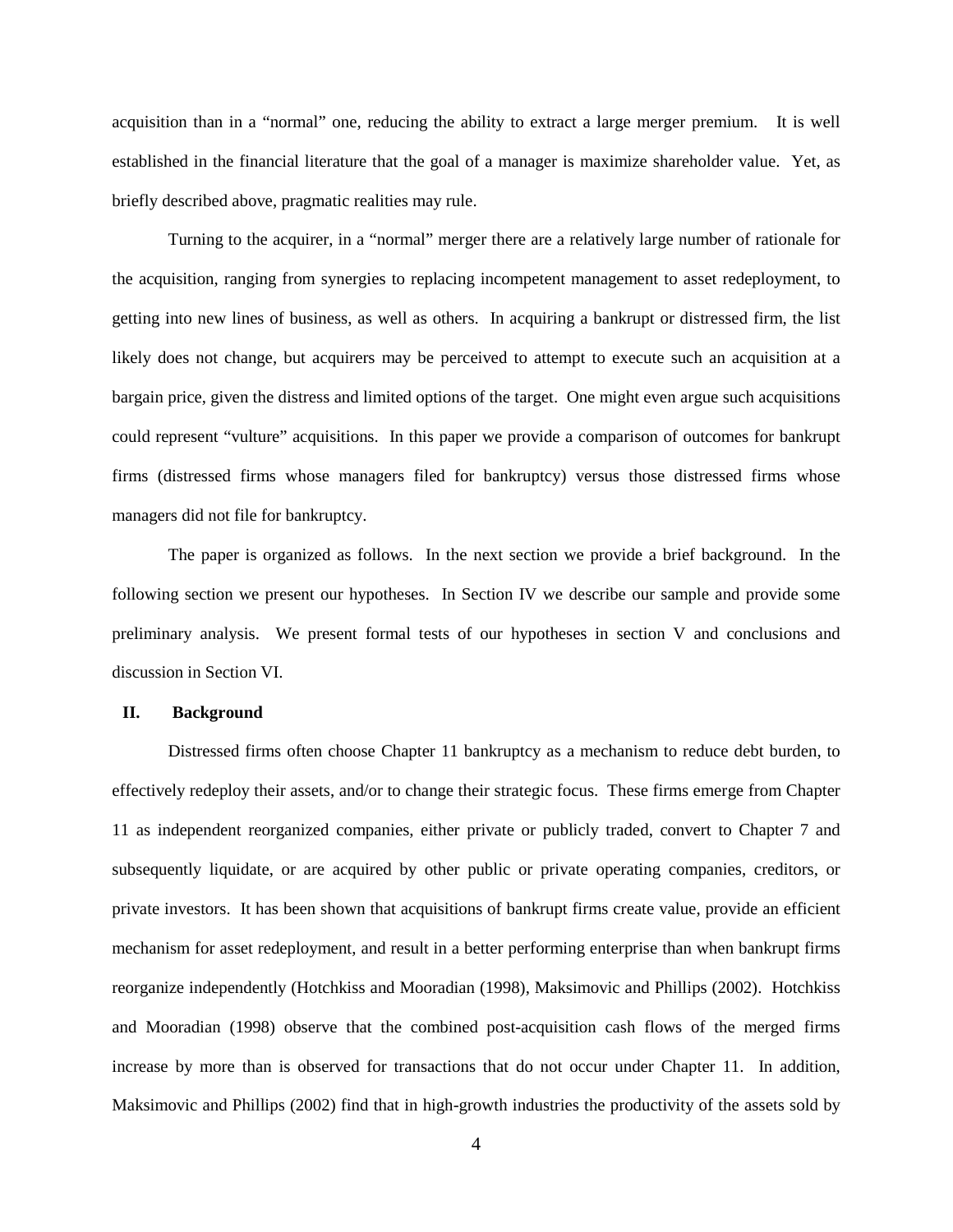bankrupt manufacturing firms increases under new ownership, evidencing efficient redeployment of assets to more productive uses. As an outcome of Chapter 11, the capital structure of filing firms changes—in addition to asset sales, firms reduce their leverage as a result of debt-to-equity conversions and debt forgiveness.

Summarizing the merger and acquisition literature (M&A) in aggregate, we find that despite variations in time period, type of deal (merger, acquisition, tender offer, etc.), and observation period, researchers conclude that M&A transactions deliver a premium return to target firms' shareholders (Bradley, Desai, and Kim (1988), Lang, Stulz, and Walkling (1989), Loughran and Vijh (1997), Kuipers, Miller, and Patel (2003)) and mixed market-based returns to buyer firms' shareholders (Roll (1986), DeLong (2001), Kuipers et al. (2003), Loderer and Martin (1990), Kohers and Kohers (2000), and Jarrell and Poulsen (1989)). Roll (1986), DeLong (2001) and Kuipers et al. (2003) report negative returns to buyer firms' shareholders, while Loderer and Martin (1990) and Kohers and Kohers (2000) report zero or positive returns to acquirers and Jarrell and Poulsen (1989) find significant positive abnormal returns to acquiring firm shareholders.

As part of the "hubris hypothesis" of corporate takeovers<sup>[4](#page-5-0)</sup> Roll (1986) argues that the average increase in the target firm's market value as a result of the merger is more than offset by the average decrease in the value of the acquirer, wiping out all the gains available to the acquirer's shareholders. Roll (1986) concludes that the reason why a merger results in a loss to the bidding firm's shareholders is because on average acquirers pay too much for their targets.

In contrast, on March 10, 2014, *The Wall Street Journal* article "Buyers' Fading Remorse" argues that "Investors are rewarding U.S. companies for making acquisitions… Typically shareholders have punished an acquirer for making an acquisition. Between 1995 and 2011, the stock price of acquirers

<span id="page-5-0"></span> <sup>4</sup> To explain the corporate takeover phenomenon Roll's (1986) "hubris hypothesis" describes bidders/managers as being convinced that their valuation of the target is accurate and that the market does not reflect the full economic value of the merged firm: "If there are actually no aggregate gains in takeover, the phenomenon depends on the overbearing presumption of bidders that their valuations are correct." (p. 200)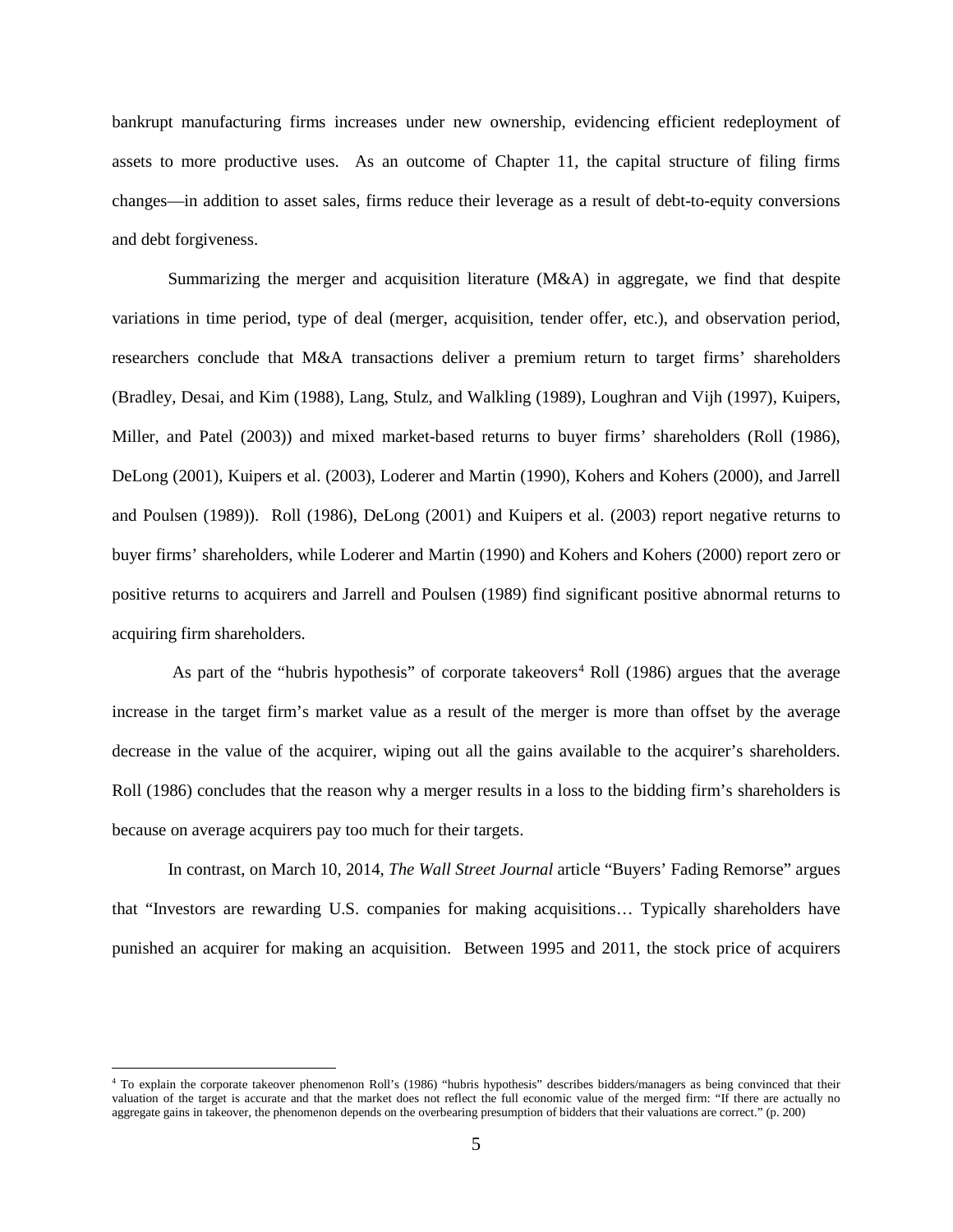averaged a loss every year… Yet at a time when companies are increasingly struggling to increase their earnings and sales, investors are applauding companies for making acquisitions."[5](#page-6-0)

#### **[Insert Figures 1a and 1b here]**

In Figure 1a we present annual volumes of all M&A announcements (U.S. targets) and Chapter 11 filings for the period between 1993 and 2013 and evaluate two events correlation. In Figure 1b, we plot annual numbers of acquisition announcements of bankrupt and distressed firms<sup>[6](#page-6-1)</sup> during the same period. Data for both figures are obtained from Thompson Financial Services SDC Platinum database. We also provide a correlation matrix for the four variables plotted on the two figures.

From Figure 1a we observe that annual number of all M&A transactions (left axis) is significantly greater than annual number of bankruptcy filings (right axis) in each year reported. In the late 1990's we observe the greatest increase in M&A filings, peaking in 1998. The number of bankruptcy filings started to rise in 1998 and peaked in 2001as the dot com bubble burst. In the late 2000's we observe the next M&A wave with the highest number of announcements in 2007. Subsequently, in 2009, the number of bankruptcy filings peaks as a result of the most recent economic recession following the mortgage meltdown. Although it may seem as the two corporate events are diametrically opposed, there are several periods when volumes of M&A announcements and Chapter 11 filings increase or decrease simultaneously: in the periods from 1994 to 1995, from 1997 to 1998, and again from 2006 to 2007 the number of M&A's and Chapter 11 filings rise, and from 2001 to 2002 they both fall. In all other annual time horizons, when M&A filings increase, the number of Chapter 11 filings declines, and vice versa. In addition, the correlation between the two events is -0.33, indicating weak inverse relationship between the two events.

In Figure 1b we summarize data on announcements of bankrupt and distressed firm<sup>[7](#page-6-2)</sup> acquisitions; it is evident that more distressed than bankrupt firms are acquired in every year reported. Although the correlation between these two events is weak (0.25), it is positive. The correlation between the overall

<span id="page-6-0"></span> <sup>5</sup> "Buyers' Fading Remorse" By Maureen Farrell, *The Wall Street Journal*, Money and Investing section of online subscription, March 10, 2014.

<span id="page-6-1"></span><sup>6</sup> Distressed firms are those with Altman z-score (Altman (1968)) of less than 1.8. The difference between distressed and bankrupt firms is that these firms, in spite of low z-score, have not filed for bankruptcy at any point during the period analyzed.

<span id="page-6-2"></span> $7$  Our definition of distressed firm, developed more fully subsequently, is a firm with an Altman's z-score of less than 1.80.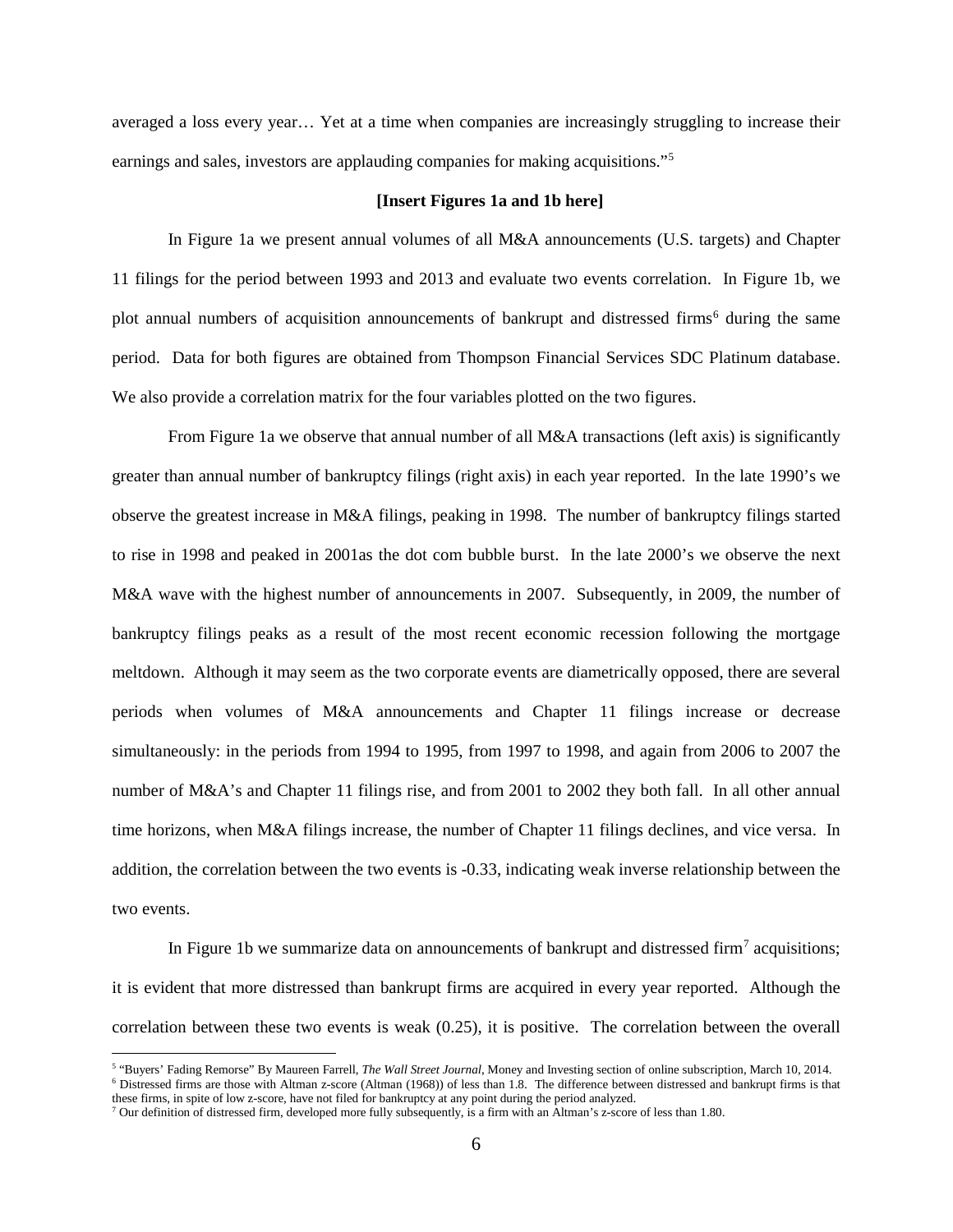number of M&A announcements and the number of bankrupt firm acquisition announcements is negative and strong  $(-0.65)$ , indicating that with the increase in the overall number of  $M&A$ 's the number of bankrupt firm acquisitions declines, suggesting the economic forces driving acquisition of bankrupt firms may be quite different from those driving the overall acquisition market. The correlations between the number of bankruptcy filings and number of bankrupt and distressed firm acquisition announcements are positive and strong (0.71 and 0.47, respectively), indicating bidders' interest in affordable (but risky) acquisitions.

It is in the context of the above M&A considerations that we approach the analyses of this paper: a comparison of acquisitions of bankrupt firms and firms that recently emerged from Chapter 11 with those of distressed firms. We emphasize that the acquisition of bankrupt or distressed firms is a somewhat unique economic event, distinct from the more "normal" M&A activity. We consider whether or not acquisition transaction timing plays a role in the outcomes of the mergers. We conjecture that one of the aspects influencing success of the merger transactions directly relates to targets' pre-merger performance. We expect to observe stronger pre-merger operating performance for distressed than bankrupt firms; consequently, we expect that acquisitions of distressed firms result in stronger post-acquisition operating and market performances than do acquisitions of Chapter 11 firms. For this reason we believe that transaction timing is an important issue in determining whether or not firms should consider merger before distress gets worse and possibly leads to bankruptcy. Although we do not know if acquired distressed firms would have filed for bankruptcy if they did not get acquired or if they would have recovered from distress outside of bankruptcy, these firms are directly comparable (based on a low Altman z-score, size, and industry of operation) to the bankrupt firms in our sample. Distressed firms in general may subsequently file for Chapter 11, get acquired, extricate themselves from distress outside of bankruptcy, or remain in a state of distress for quite some time. We report deal premiums (or lack thereof) of both the bankrupt and distressed firms and evaluate post-merger operating cash flows to determine whether or not timing of the transactions impacts their effectiveness and success. We also present targets and acquirers' stock price reactions to the announcements of acquisitions.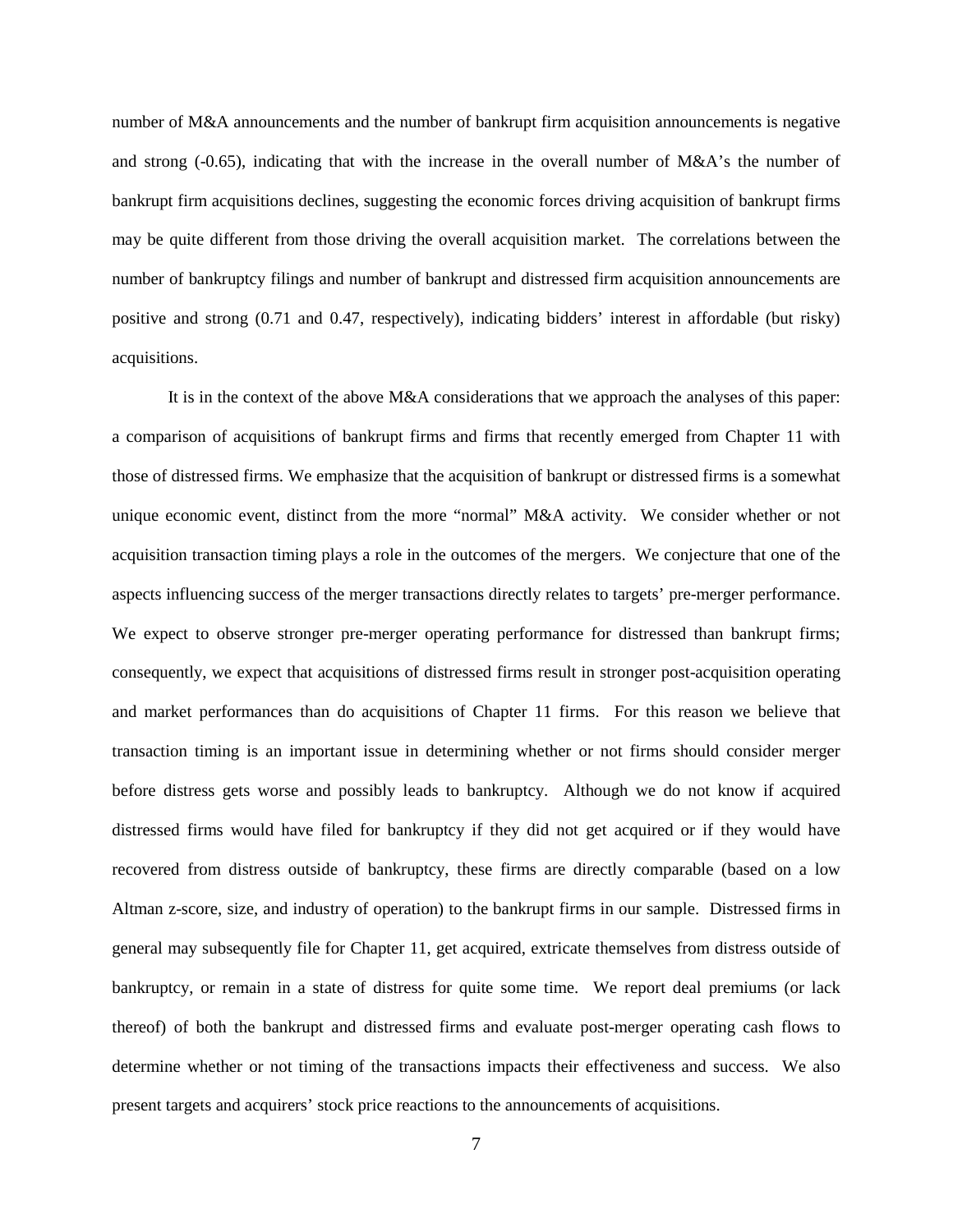#### **III. Development of Hypotheses**

Bradley and Rosenzwieg (1992) demonstrate that under the Bankruptcy Code (Bankruptcy Reform Act of 1978) managers of financially troubled and economically unviable firms are more likely to choose reorganization than liquidation. Is acquisition a better alternative to reorganization in Chapter 11? Consequently, could distressed firms negotiate better acquisition terms than could firms in bankruptcy? And do acquisitions of distressed firms create more value and result in a better performing firm than do acquisitions of bankrupt firms? In the extant literature, researchers do not evaluate the importance of acquisition timing, $\delta$  if it influences acquisition terms, and if and how the timing impacts outcome of the transactions. Although we cannot state with absolute confidence that the distressed firms we use to compare to the bankrupt firms in our sample would have filed for bankruptcy if they were not acquired, we make this assumption based on their low z-scores and weak market and operating performances.

When firms enter a state of operating and/or financial distress they become more vulnerable to a merger, an acquisition or a takeover as potential acquirers expect to pay lower price for the firms' assets than the average price paid for all other acquired firms in the same industry. According to the hubris hypothesis of corporate takeovers (Roll (1986)), acquisitions of bankrupt or distressed firms can be a direct result of acquirer's overconfidence in its accuracy of target firm's valuation. In addition, because acquisitions of distressed, bankrupt, or poorly performing firms are riskier than acquisitions of healthy firms, one would expect potential buyers, depending on the hubris of the acquirers' management, to prefer the "better performing" [9](#page-8-1) failing firms over all other failing firms, even if it means paying a higher price (although not as high as they would have paid for a healthy target). We expect distressed firms to be those "better performing" targets (as opposed to bankrupt firms), again depending on the acquirers' hubris. We also expect firms with greater officer, director, and institutional shareholdings to consider merger as a reorganization alternative sooner due to anticipation of appreciation of the share prices than firms with the low officer, director, and institutional ownerships. We anticipate greater transaction

<span id="page-8-0"></span> <sup>8</sup> Lambrecht (2004) and Harford (1999) assess timing of acquisitions at a macro level, looking at merger waves and evaluating their causes, and do not relate it to distressed or bankrupt firms.

<span id="page-8-1"></span> $9$  The "better performing" failing firms are those with higher than average of all failing firms' operating cash returns on assets and sales, return on assets, and profit margin. These firms also have lower than the average debt ratio.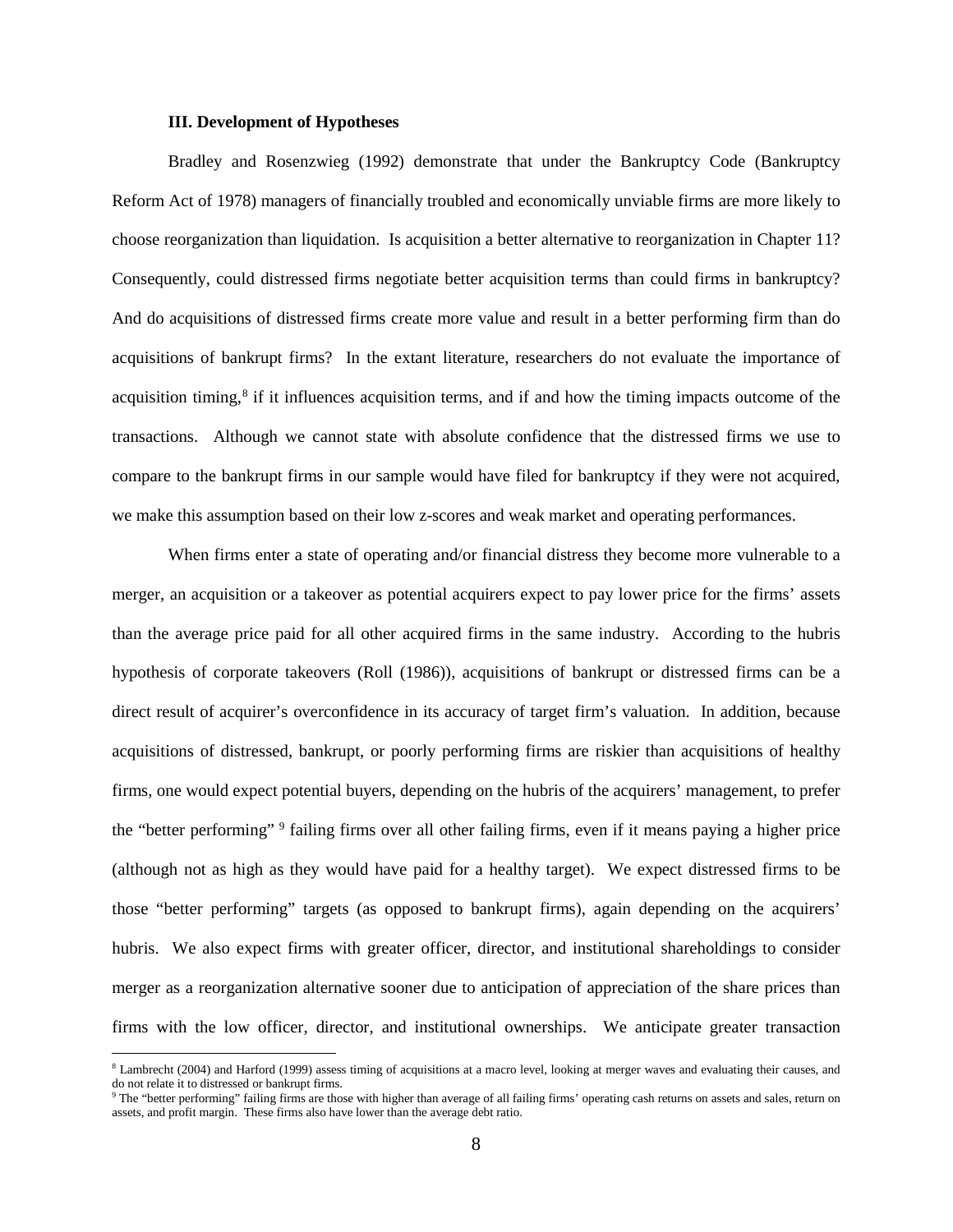discounts for bankrupt than for distressed firms because of the weakening power to bargain in bankruptcy. After evaluating characteristics of both bankrupt and distressed firms, we determine attributes that contribute to the likelihood of the firms to be acquired outside of bankruptcy. We then evaluate the importance of these attributes in cases when the firms are acquired by another operating company and investors.[10](#page-9-0) Our first hypothesis is as follows:

H1: Firms that are larger, less levered, less distressed, and with higher returns on assets and operating cash flow returns on sales reorganize via merger or acquisition outside of Chapter 11 and not while in bankruptcy or shortly after emergence. In addition, firms with greater officer, director, and institutional ownerships are more likely to choose acquisition outside of bankruptcy as a method of reorganization in anticipation of possible share dilution or cancelation if the firms enter Chapter 11. These conjectures are irrespective of acquirer type: operating firm or investor.

There is evidence that the acquisition of bankrupt firms is a positive occurrence that results in a better performing enterprise than those firms that reorganized independently (Hotchkiss and Mooradian (1998)). We make a contribution to the analysis of acquisitions of bankrupt firms by evaluating not whether or not bankrupt firms should consider merger to independent reorganization, but whether or not this consideration should come before the struggling firms file for bankruptcy protection versus while they are in Chapter 11 or during the first year as reorganized entities. We compare post-merger performance of bankrupt firms or firms that just emerged from Chapter 11 with that of distressed, but not bankrupt, firms. We anticipate distressed firms to have a better post-merger performance than bankrupt firms because of their better pre-merger conditions, highlighting the importance of the firms' reorganization via merger outside of bankruptcy. We develop our second hypothesis as follows:

H2: Acquisitions of firms outside of bankruptcy result in a better post-merger operating cash returns on sales and cumulative abnormal returns than do acquisitions in bankruptcy.

#### **III. Sample Selection and Data Analysis**

<span id="page-9-0"></span><sup>&</sup>lt;sup>10</sup> "Creditors" is another group of acquirers, however they acquire very few distressed and many more bankrupt firms. Creditors also become bankrupt firms' owners in cases when firms' debt is converted to equity as part of reorganization under Chapter 11. We do not perform logistic regression analysis for this acquirer type due to the unusual nature of these acquisitions common primarily to bankrupt firms.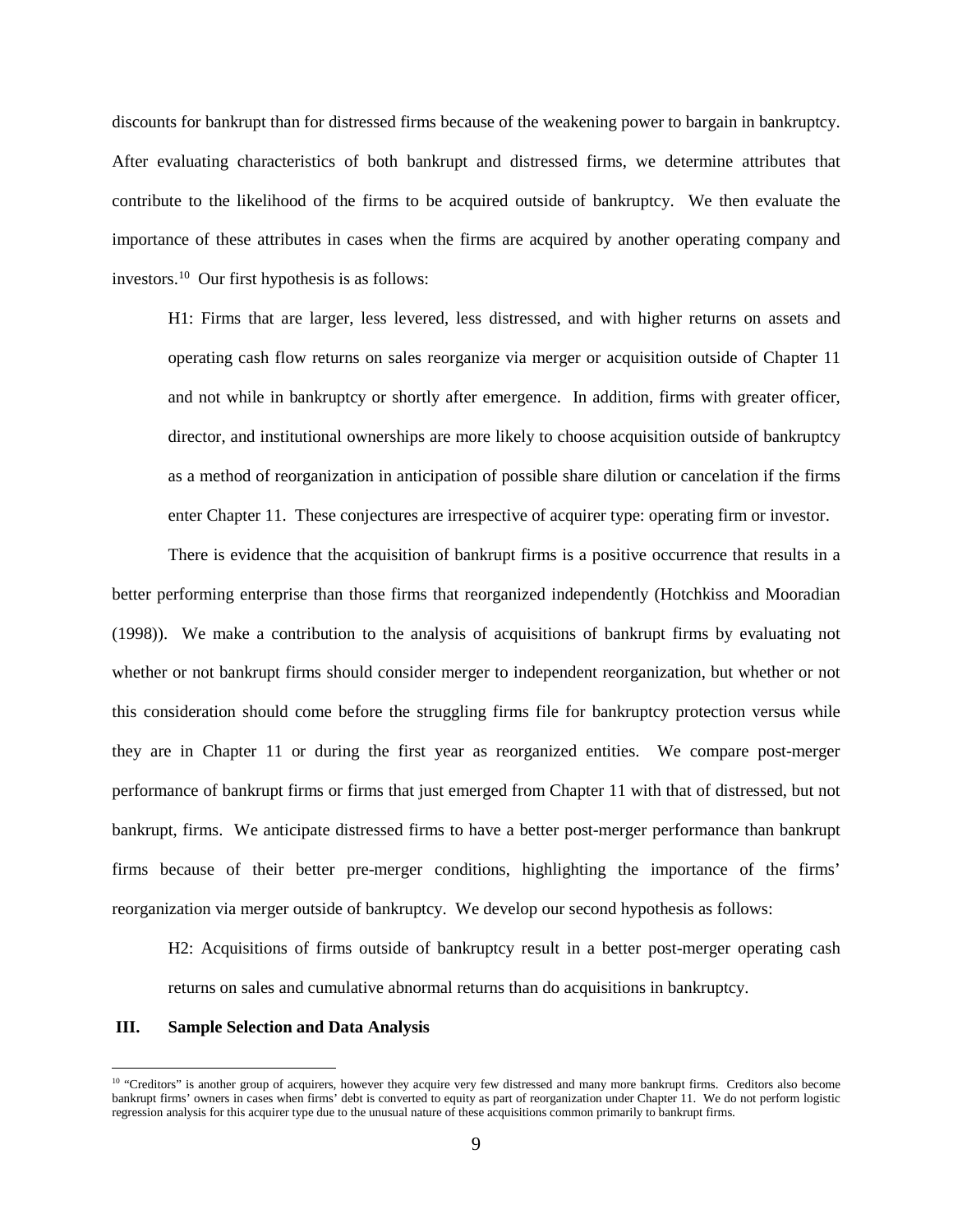## *i. Sample selection*

We utilize two sources of data to obtain a sample of U.S. non-utility/non-financial firms<sup>[11](#page-10-0)</sup> that filed for Chapter 11 reorganization and emerged from bankruptcy during the period of January 1992 through December 2013: *Thompson Financial Services SDC Platinum* database and *The UCLA-LoPucki Bankruptcy Research Database* (BRD).<sup>12</sup> The two data sources combined list 4,086 firms filing for reorganization during this period. Next, we combine the firms from the two databases and remove duplicates. We search for firms' identifiers such as CUSIP, TICKER, and PERMNO on the *Center for Research in Security Prices* (CRSP) and eliminate those firms whose identifiers are either missing or inaccurate. This reduces our sample to  $1,381$  firms.<sup>13</sup> We further revise the sample by retaining the firms that were acquired while in reorganization or one year following their emergence. Our sample consists of 428 firms with 483 acquisition announcements<sup>[14](#page-10-3)</sup> and effective dates classified as follows: (1) 58 acquisition announcements preceding bankruptcy announcements with effective dates either during bankruptcy or following the emergence, (2) 335 acquisition announcements while in bankruptcy with effective dates either during Chapter 11 proceedings or following the emergence, and (3) 90 acquisition announcements and effective dates within one year following emergence from bankruptcy.

#### **[Insert Table 1 here]**

In Table 1, Panel A, we delineate how we obtain our sample of 428 firms that were acquired from the time they file for Chapter 11 until one year following emergence from bankruptcy proceedings. About 12 percent of our sample has acquisition announcement dates preceding bankruptcy filing. Firms usually start experiencing financial difficulty long before petitioning for reorganization or liquidation in the Federal Court by filing Chapter 11 or Chapter 7, respectively, (Altman (1968), Aharony, Jones, and Swary (1980), Clark and Weinstein (1983), Campbell et al. (2008)) and investors continue to suffer losses up to the time of filing (Clark and Weinstein (1983)). Consequently, most bankruptcy filings are not

<span id="page-10-0"></span> $<sup>11</sup>$  Financial and utility firms operate in highly regulated environments and often have very different reporting standards. Including these firms</sup> would impair our ability to accurately compare sample firms' characteristics and performance.

<span id="page-10-1"></span><sup>&</sup>lt;sup>12</sup> For more information see  $\frac{http://lopucki.law.ucla.edu/}{http://lopucki.law.ucla.edu/}.$ <sup>13</sup> It is possible that most of the excluded firms are either private or have never been on CRSP.

<span id="page-10-3"></span><span id="page-10-2"></span><sup>&</sup>lt;sup>14</sup> Several firms in our sample had multiple acquirers in the same transaction with different announcement dates.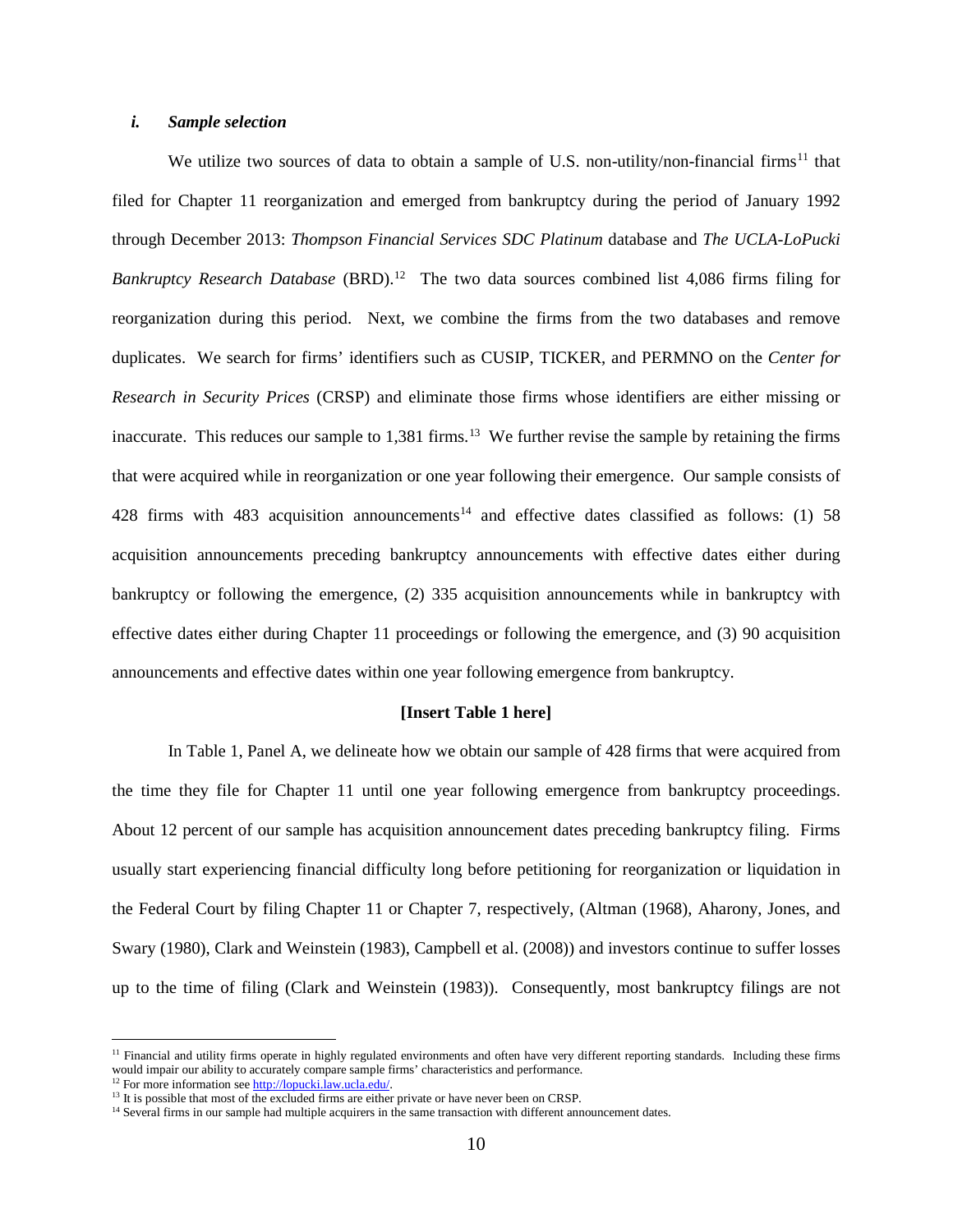surprises in that most firms suffer from the throes of financial and/or operating distress for some time before the filing; many are rumored to be contemplating this drastic action well before the actual physical filing. In cases when acquisition announcements come shortly before Chapter 11 filings, the targets may have made a last attempt at reorganizing outside of bankruptcy and if the attempt<sup>[15](#page-11-0)</sup> has failed they petition for Chapter 11 protection. In cases when acquisition announcements follow emergence from bankruptcy (19 percent of our sample), the reorganized firms may have failed to return to an operating position where they believed their long term success was reasonably assured and instead of reentering bankruptcy accepted acquisition. The bidders in this case may have timed their acquisition and have waited for the firms to emerge from Chapter 11 with less debt and a more favorable capital structure. Alternatively it is possible that both bidders and targets in this case might see enhanced opportunities for synergy and enhanced wealth for both participants, or bidders may have perceived any of the "normal" acquisition rationale as being valid. It is also possible that, according to the hubris hypothesis (Roll (1986)), the bidders are overly confident in their accuracy of their target firms' valuations. The majority of our sample firms' acquisitions, however, are announced during Chapter 11 proceedings (almost 70 percent of the announcements).

In Table 1, Panel B, we report 38 percent of the sample firms are acquired by creditors and 30 percent by investors; the remainder is acquired by operating firms. On the surface this distribution of acquirers seems surprising. For that reason and to investigate the importance of acquisition timing, we create a group of control firms as follows. We first determine all other firms that are not already part of our sample and were acquired between January 1992 and December 2013. We then calculate the Altman z-score<sup>[16](#page-11-1)</sup> in the year preceding acquisition announcement date for each of these firms and retain those with a z-score of less than 1.81, where 1.81 is the highest point of the distress zone with probability of

<span id="page-11-0"></span><sup>&</sup>lt;sup>15</sup> For instance, necessary creditors' consent may not have been achieved, or if a merger with another firm was discussed, management may not have agreed with acquisition as a method of reorganization, or perhaps a potential acquirer was not willing to accept all targets' liabilities. While in Chapter 11 the bankruptcy court can use "cram-down" provision to enforce reorganization so long as the plan does not discriminate unfairly and is equitable with respect to each class of claims.

<span id="page-11-1"></span><sup>&</sup>lt;sup>16</sup> Altman's z-score, a bankruptcy-risk proxy (Altman (1968)), is defined as 3.3x((pretax income + interest expense)/total assets) +  $0.999x$ (sales/total assets) + 0.6x(market capitalization/total liabilities) + 1.2x(working capital/total assets) + 1.4(retained earnings/total assets).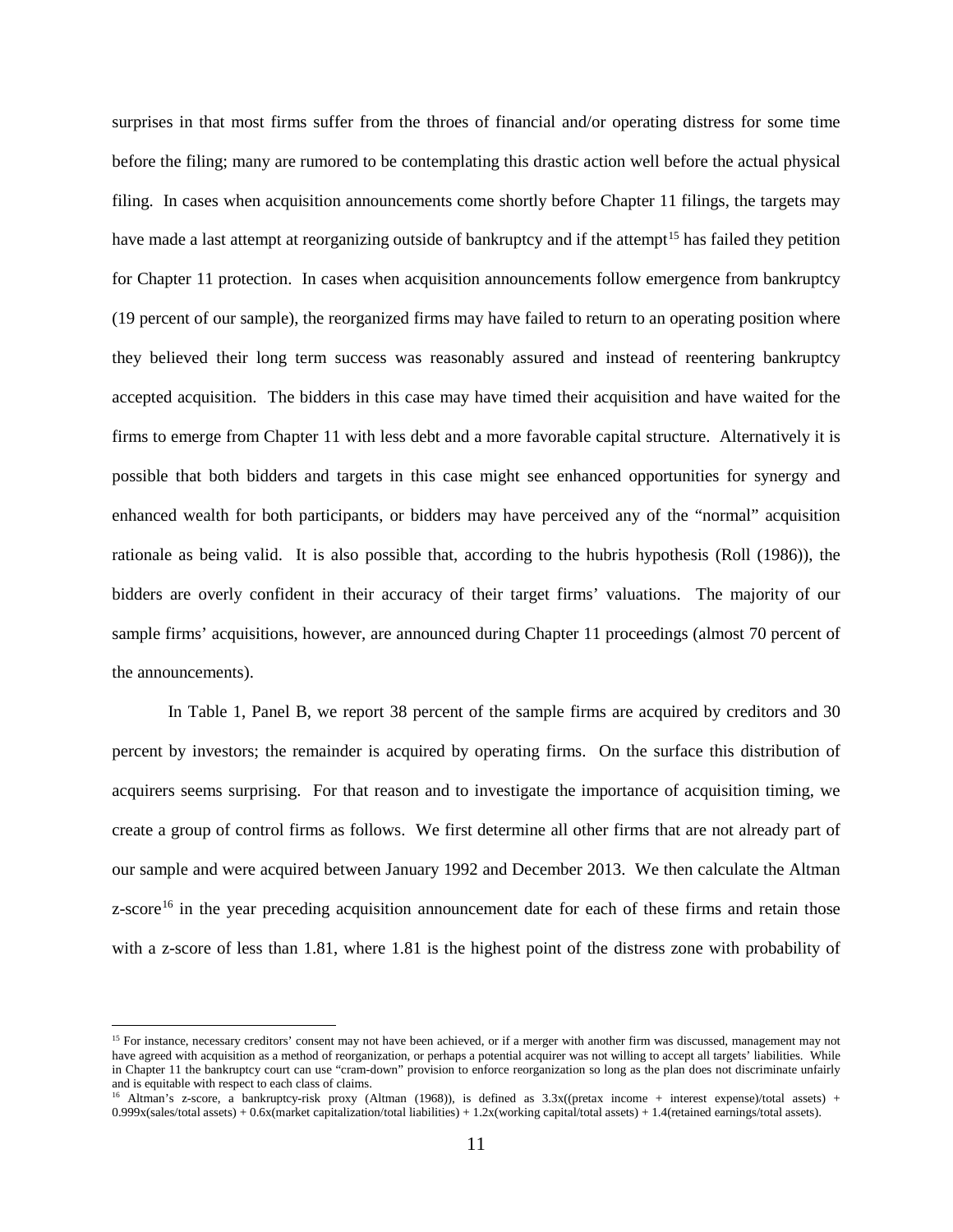filing for bankruptcy within two years being very high.<sup>[17](#page-12-0)</sup> We match the distressed firms with the firms in the sample based on the two-digit Securities Industrial Classification (SIC) codes, acquisition announcement date, and size measured by market capitalization. Our initial match based on two-digit SIC codes and acquisition announcement dates result in one bankrupt firm being matched to several distressed firms. We then pick a single matched distressed firm closest in market capitalization to the bankrupt firm. Our one-to-one match yields a total of 306 control firms.<sup>[18](#page-12-1)</sup> Creditors acquire only 4 percent of distressed firms and about nine times as many bankrupt firms (36 percent of bankrupt firms are acquired by creditors or bondholders). Operating companies acquire more distressed (60 percent) than bankrupt firms (32 percent); however the percentage of acquisitions within the same industry (as measured by the two-digit SIC code) are nearly identical for the two groups of firms (66 percent for distressed and 60 percent for bankrupt firms).<sup>[19](#page-12-2)</sup> Acquirers operating in the same industry as the target are more likely to find the best use of the target's assets and benefit from consolidation of the operations. Buyers also gain a greater post-acquisition ownership percentage<sup>[20](#page-12-3)</sup> of the bankrupt targets (85 percent with 33 percent of bidders acquiring less than 100 percent of targets' assets) than they do of distressed firms (67 percent with 48 percent of bidders acquiring less than 100 percent of targets' assets). The average (median) value of the transaction<sup>[21](#page-12-4)</sup> is also higher for bankrupt firms than for distressed firms (\$440 (\$56) million vs. \$202 (\$24) million).

#### *ii. Financial and operating characteristics of sample and control targets and their acquirers*

<span id="page-12-0"></span><sup>&</sup>lt;sup>17</sup> We evaluate the distributions (and quartiles of the distributions) of Altman z-scores for both sample and control firms. We find that the distributions are qualitatively similar with the exception that, there are 13 bankrupt firms (3.77 percent out of 345 firms for which we calculate zscore) in the highest quartile with the z-scores exceeding 1.8. Four of these firms have z-scores of 3 or higher. By including these few nondistressed bankrupt firms in our sample we potentially biasing our results upwards when comparing the financial characteristics and performance of bankrupt and distressed firms.

<span id="page-12-1"></span><sup>&</sup>lt;sup>18</sup> Several sample firms are matched to the same control firm. In order to avoid comparing different sample firms to the same control firms, we eliminate these duplicates from our analysis.

<span id="page-12-2"></span><sup>&</sup>lt;sup>19</sup> These results are similar to those of Clark and Ofek (1994) and Hotchkiss and Mooradian (1998) who find that acquirers of distressed firms are frequently in the same industry.

<span id="page-12-3"></span><sup>&</sup>lt;sup>20</sup> Per SDC, "Percent Owned by Acquirer Post Merger: The percentage of a company held by the acquirer upon completion of a merger. This data item will be populated if the merger results in the formation of a new company and the percentages held by former target and acquirer shareholders have been disclosed, or in reverse takeovers. In reverse takeovers, if the post merger percentage owned is not disclosed, Thomson Financial will calculate the percentage if the number of shares issued and current number of shares outstanding is available in public disclosure."

<span id="page-12-4"></span><sup>&</sup>lt;sup>21</sup> Per SDC, "Value of Transaction (\$ mil): Total value of consideration paid by the acquirer, excluding fees and expenses. The dollar value includes the amount paid for all common stock, common stock equivalents, preferred stock, debt, options, assets, warrants, and stake purchases made within six months of the announcement date of the transaction. Liabilities assumed are included in the value if they are publicly disclosed. Preferred stock is only included if it is being acquired as part of a 100% acquisition. If a portion of the consideration paid by the acquirer is common stock, the stock is valued using the closing price on the last full trading day prior to the announcement of the terms of the stock swap. If the exchange ratio of shares offered changes, the stock is valued based on its closing price on the last full trading date prior to the date of the exchange ratio change. For public target 100% acquisitions, the number of shares at date of announcement (CACT) is used."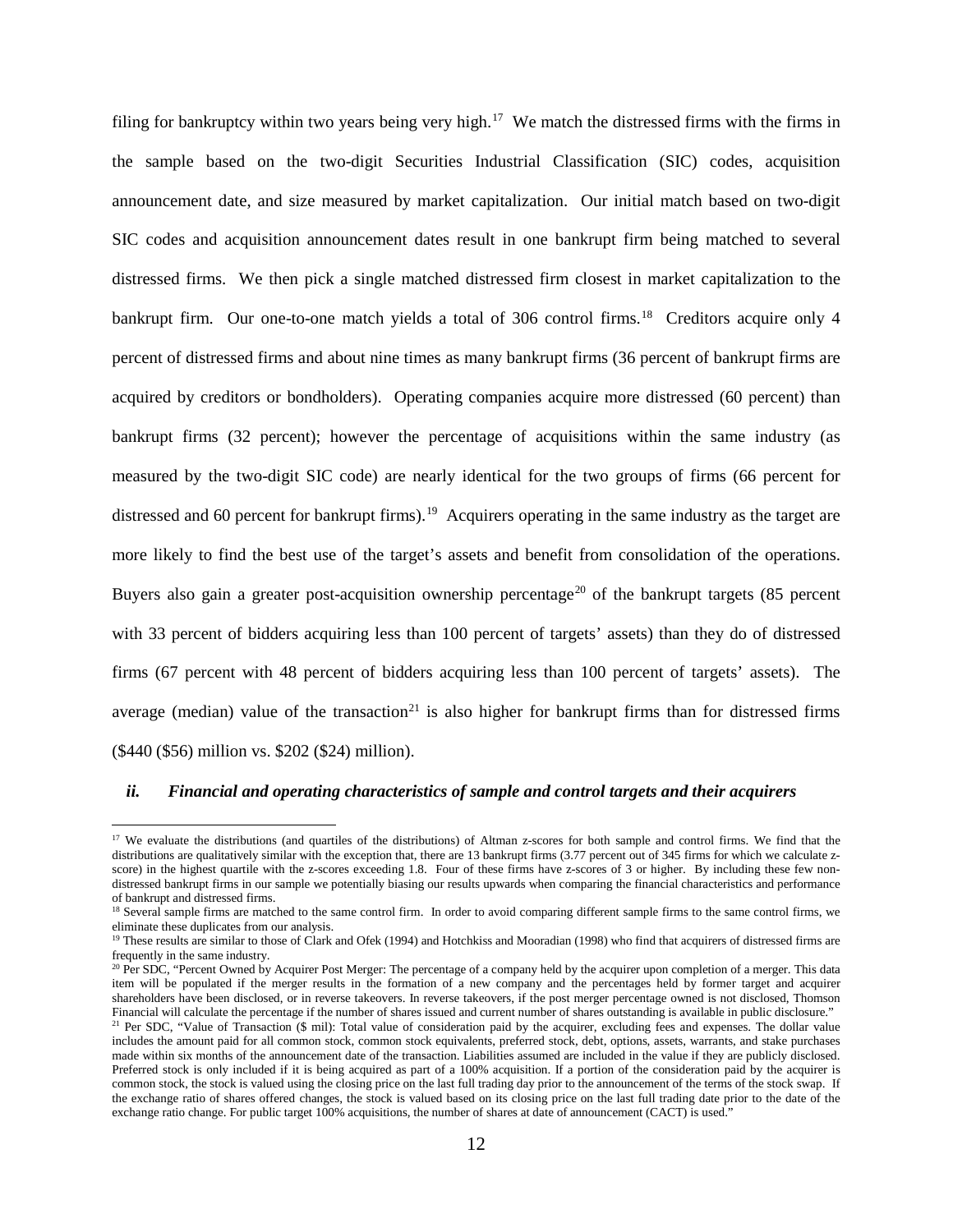Because we have three types of acquirers—operating companies, creditors, and investors<sup>[22](#page-13-0)</sup>—we provide analysis of bankrupt and distressed firms based on acquirer type. We report descriptive statistics for the sample firms as of one year preceding bankruptcy filings. For control firms, the same statistics are reported as of one year preceding acquisition announcements. In addition, we report statistical significance tests for differences between means (two-tailed t-test) and medians (Wilcoxon-Mann-Whitney test) of variables reported in the table. We compare means and medians for all bankrupt and all distressed firms, for bankrupt and distressed firms acquired by investors, for bankrupt and distressed firms acquired by creditors, and for bankrupt and distressed firms acquired by other operating companies.

# **[Insert Table 2 here]**

In Table 2 we compare firms acquired in Chapter 11 to acquired distressed firms. In Panel A we provide pre-bankruptcy/pre-announcement financial data for the sample and control firms. The sample firms are significantly different from control firms on many reported measures. Although, the financial condition and operating performance are poor for both groups of firms, surprisingly, distressed firms significantly underperform bankrupt firms as shown by differences in means of performance related variables such as EBITDA as a percentage of sales or assets and profit margin. Bankrupt firms are larger (as measured by either total assets or sales) and more levered, but also have a lower market capitalization and market-to-book ratio than do distressed firms. Bankrupt firms acquired by investors also have greater median assets and sales, lower mean market capitalization, and better cash flow returns on assets and ROA than do investor acquired distressed firms. Bankrupt firms acquired by creditors are more levered and better performing as measured by medians of debt ratio, profit margin, and ROA, than distressed firms acquired by creditors.[23](#page-13-1) Similarly, operating company acquired bankrupt firms are larger than their distressed counterparts (as measured by medians of assets and sales), have lower market capitalization and market-to-book ratio, greater leverage, and better mean cash flow returns on sales. These firms however have lower median profit margin and mean and median ROA than do distressed firms acquired

<span id="page-13-1"></span><span id="page-13-0"></span> $^{22}$  Based on acquirers' business description, "investors" are primarily investment firms, investment holding companies, and private equity funds. <sup>23</sup> As we report in Table 1, creditors acquire many more bankrupt than distressed firms.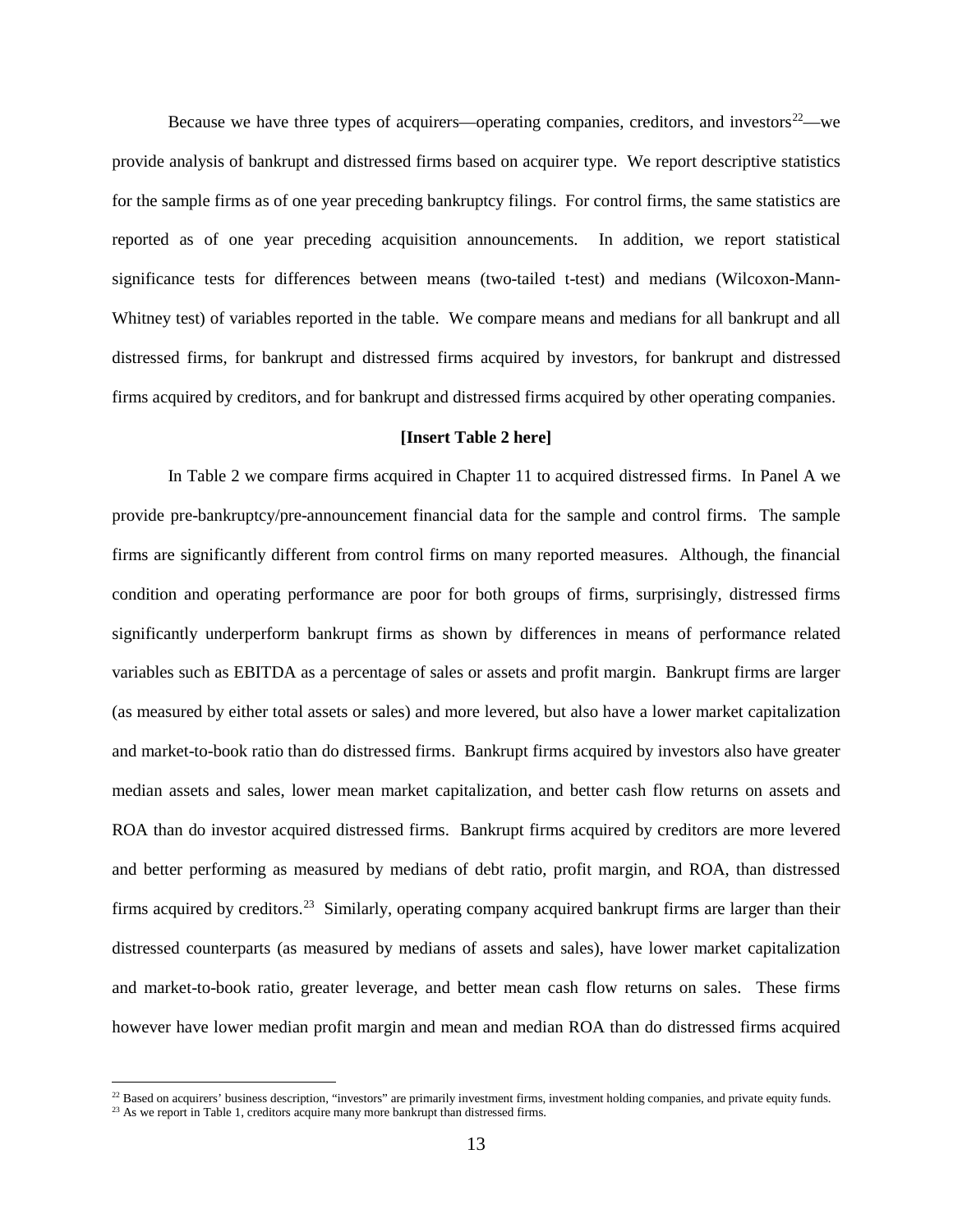by other operating companies. Notably, none of the differences between Altman z-scores between bankrupt and distressed firms are statistically significant. Contrary to our expectation distressed firms' pre-acquisition operating performance is generally worse than that of bankrupt firms.<sup>24</sup> They are, however, smaller and less levered than their bankrupt counterparts.

In Panel B of Table 2 we present CEO turnover and officers and directors' stock ownership. We utilize COMPUSTAT's Execucomp and Thomson Reuters' Insider Data to gather management turnover and investment data available for bankrupt and distressed firms. [25](#page-14-1) The variable "CEO replaced through bankruptcy filing" indicates whether the CEO in office during the two years prior to filing is still in office at the time of filing. We subtract 730 days from the filing data and determine whether or not firms have the same CEOs during this two-year period. The two-year CEO turnover we report in Panel B is 44 percent, slightly lower than the levels found in previous studies of distressed firms.<sup>[26](#page-14-2)</sup> The variable "CEO replaced through acquisition" indicates whether the CEO in office during the two years prior to acquisition date is still in office at the time of announcement. We find that fewer distressed firms' CEOs are replaced as a result of acquisition than CEOs of bankrupt firms.<sup>[27](#page-14-3)</sup> Interestingly, this percentage is somewhat higher for distressed firms acquired by another operating firm (34 percent) than it is for bankrupt firms acquired by another operating firm (27 percent). It appears that CEOs in these distressed firms who have been with the company for less than two years are more likely to consider merger as a method of reorganization. Firms with higher CEO turnover during two years prior to acquisition by creditors and investors are less likely to reorganize via M&A outside of bankruptcy (mean CEO turnovers for bankrupt firms acquired by creditors and investors are 45 and 30 percents, respectively, and mean CEO turnovers for distressed firms in the same acquirer type categories are only 7 and 11 percent, respectively). The level of officers and directors' stockholdings is similar between bankrupt and

<span id="page-14-0"></span> $24$  As discussed earlier the paper, we have 13 bankrupt firms in our sample with z-scores of above 1.8. To verify robustness of the characteristics reported in Table 2, we remove these firms from our analysis and re-calculate means and medians for the performance related variables. The statistics we obtain are identical to those reported in Table 2, Panel A.

<span id="page-14-1"></span><sup>&</sup>lt;sup>25</sup> The sources used to gather the data do not have comprehensive coverage of the variables reported in Panel B of Table 2. In addition, COMPUSTAT's Execucomp only provides data on the top officers of the S&P 1500 Index active, inactive, current, and previous member firms.  $^{26}$  About 50-51% of CEOs are replaced by the time of bankruptcy filing (Betker (1994), Hotchkiss and Mooradian (1998)).

<span id="page-14-3"></span><span id="page-14-2"></span><sup>&</sup>lt;sup>27</sup> However, CEO turnover percentages due to acquisition are possibly inflated for bankrupt firms with bankruptcy filings preceding acquisition announcements because these percentages may measure effects of the filings and not of the announcements on the CEO replacement.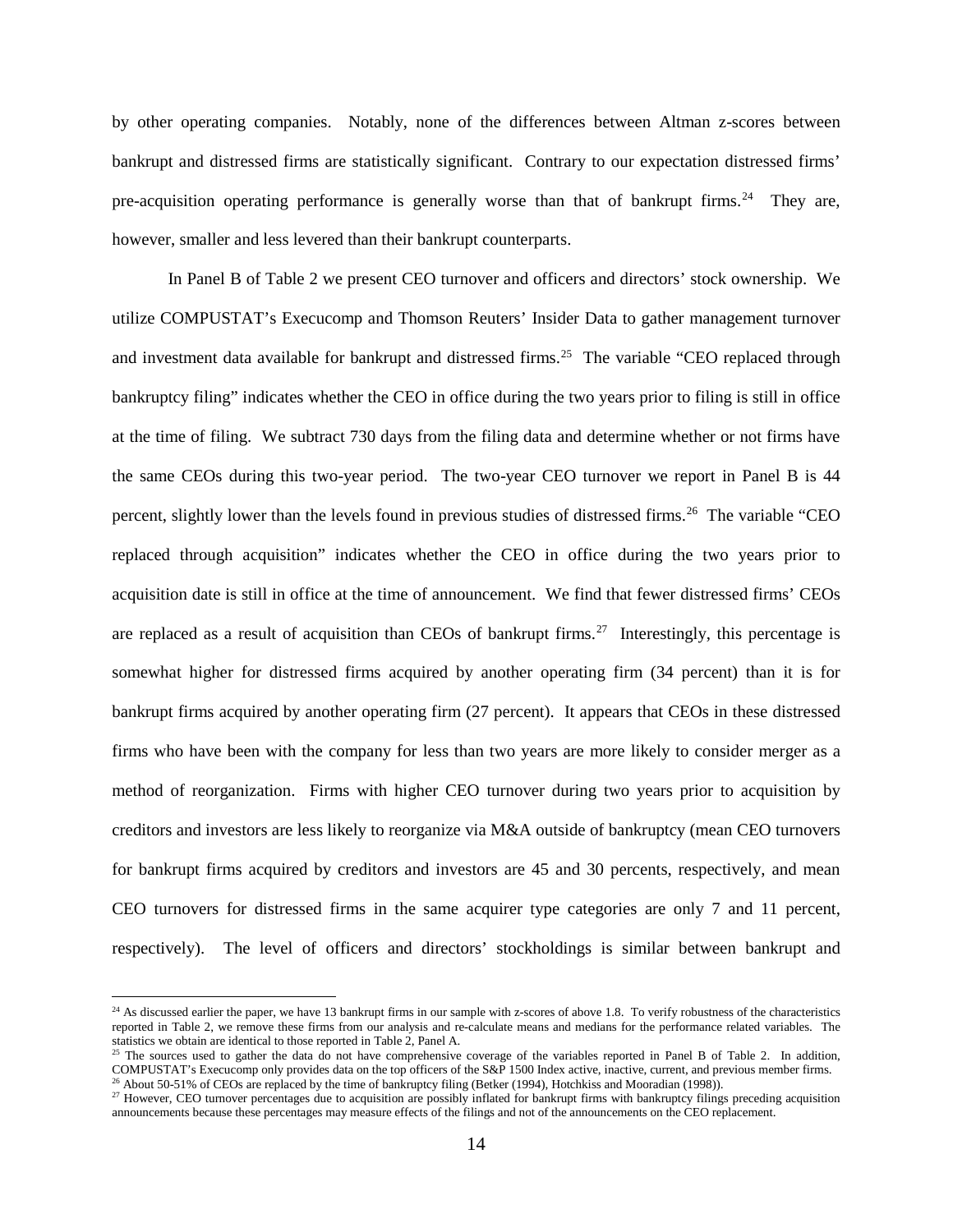distressed firms, suggesting officers and directors are no more or less invested in the firms for the acquired distressed firms than for acquired bankrupt firms. However, officers and directors' ownership is significantly larger for bankrupt than distressed firms acquired by creditors.

## *iii. Analysis of merger transactions*

Table 3 provides a detailed description of firm and deal valuations and discounts and premiums. We report characteristics of the acquisitions for both bankrupt and distressed firms and categorize them based on type of acquirer.

### **[Insert Table 3 here]**

In Panel A of Table 3 we report available statistics on firm and deal valuations at the time of acquisitions. We obtained these data from Thompson Financial Services SDC Platinum Database. Deal value and firm market and book values are greater for bankrupt firms than for distressed firms. This is driven by the data for bankrupt (versus distressed) firms acquired by either investors or creditors. However, when analyzing these values for each sample and control subcategories we observe that mean and median deal and firm values of the distressed and bankrupt firms acquired by another operating company are identical.

In Panel A we also report that relative to distressed firms, both means and medians of deal and enterprise values as multiples of either sales or book value of total assets are *lower* for bankrupt targets than they are for distressed targets. In addition, mean (median) deal value divided by common equity and mean (median) offer price divided by book value are 2.0 (1.1) and 1.7 (1.0), respectively, for bankrupt firms and 5.7 (2.1) and 4.9 (1.8), respectively, for distressed firms. These differences remain when comparing bankrupt and distressed firms categorized based on acquirer type.<sup>[28](#page-15-0)</sup> In summary, enterprise and deal value multiples are higher for distressed than for bankrupt firms, suggesting greater valuation of distressed firms and possibly their ability to secure better acquisition prices than bankrupt firms.

<span id="page-15-0"></span> $28$  Due to the small subsample size for distressed firms acquired by creditors, two tailed t-test and Wilcoxon-Mann-Whitney test failed to identify apparent differences between the means and the medians as statically significant.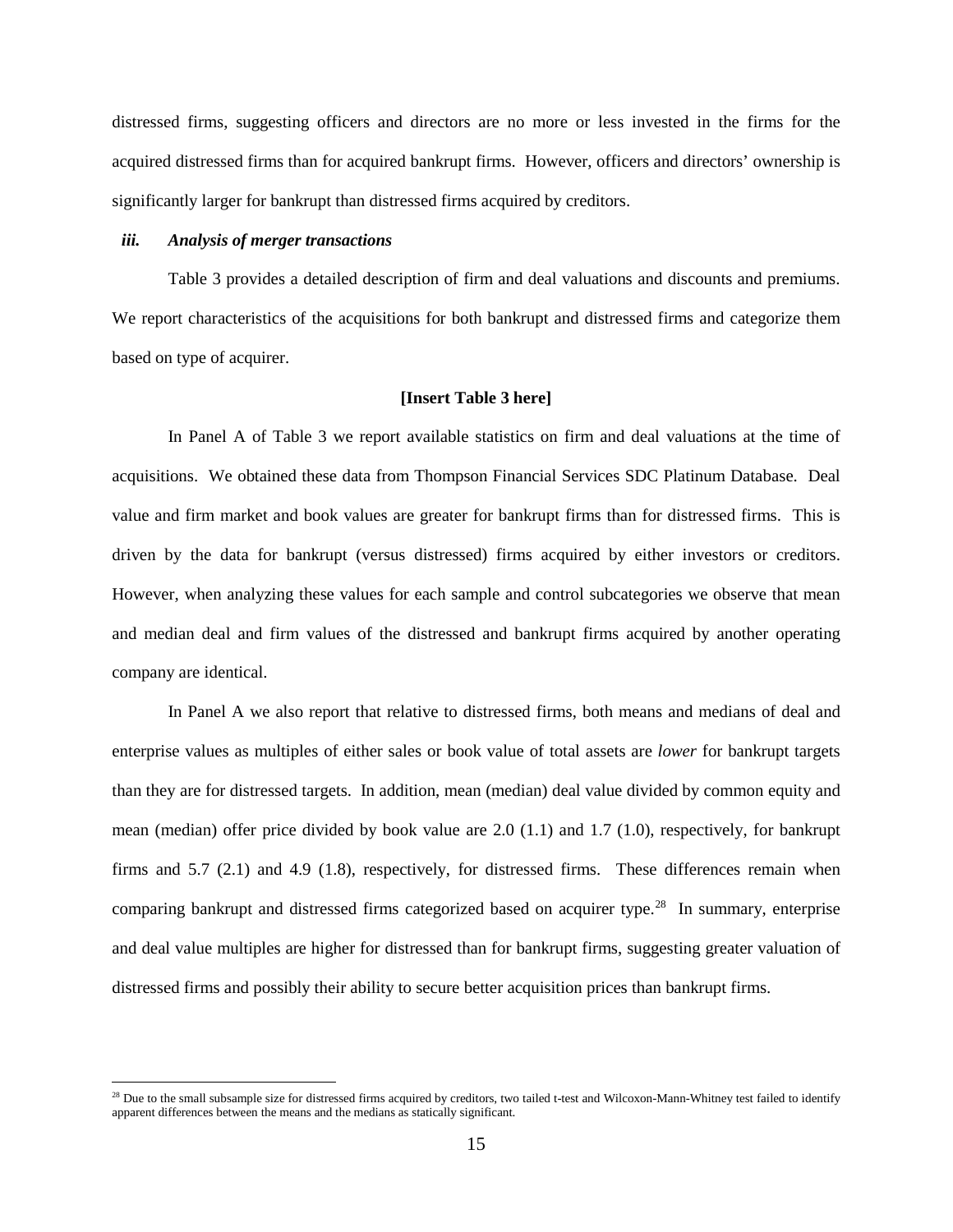As part of our analysis we evaluate whether or not distressed firms negotiate better prices than do firms merging in bankruptcy. This is also important in determining whether timing of acquisitions plays an important role. Jensen (1986) analyzes the premium paid relative to the pre-offer share price of the target. However, this measure is not meaningful for comparisons of transactions involving bankrupt and distressed targets. Bankrupt target shareholders, for instance, may receive little or no distribution as the result of the transaction. In addition, the common stock of many distressed and bankrupt targets ceases trading. For our purposes of determining premiums and/or discounts that acquirers pay for bankrupt and distressed firms' assets we utilize a modification of Hotchkiss and Mooradian's (1998) methodology. They find that the price paid for the assets of the struggling firms relative to a benchmark is a more useful measure. First, we select the benchmark to compare the price paid for the sample and control firms to all other acquisitions in the same industry<sup>29</sup> reported by SDC within one year<sup>[30](#page-16-1)</sup> of the sample transaction. The price paid for a target is defined as transaction price (total value of consideration paid by the acquirer, excluding fees and expenses) plus all liabilities assumed by the acquirer (the price paid is equal to the enterprise value). We then calculate industry median price paid as a multiple of sales or total assets for the benchmark firms. This multiple times the bankrupt or distressed target's sales or total assets yields the price that would have been paid for the bankrupt or distressed firm if it had been valued similarly to all other firms in its industry. The transaction premium (+) or discount (-) is the percentage difference between the actual price paid for the target and the "industry benchmark price." We use the following formula to calculate transaction premiums and discounts.

$$
EV_b = S_t * \frac{EV_b}{S_b} \text{ or } EV_b = AT_t * \frac{EV_b}{AT_b}
$$
  

$$
Premium(+) / Discount(-) = \frac{EV_t - EV_b}{EV_b}
$$

<span id="page-16-0"></span><sup>&</sup>lt;sup>29</sup> Inconsistent with Hotchkiss and Mooradian (1998), we base our analysis on the three-digit SIC code.

<span id="page-16-1"></span><sup>&</sup>lt;sup>30</sup> The period includes one year prior to, day of, and one year following the sample and control transactions.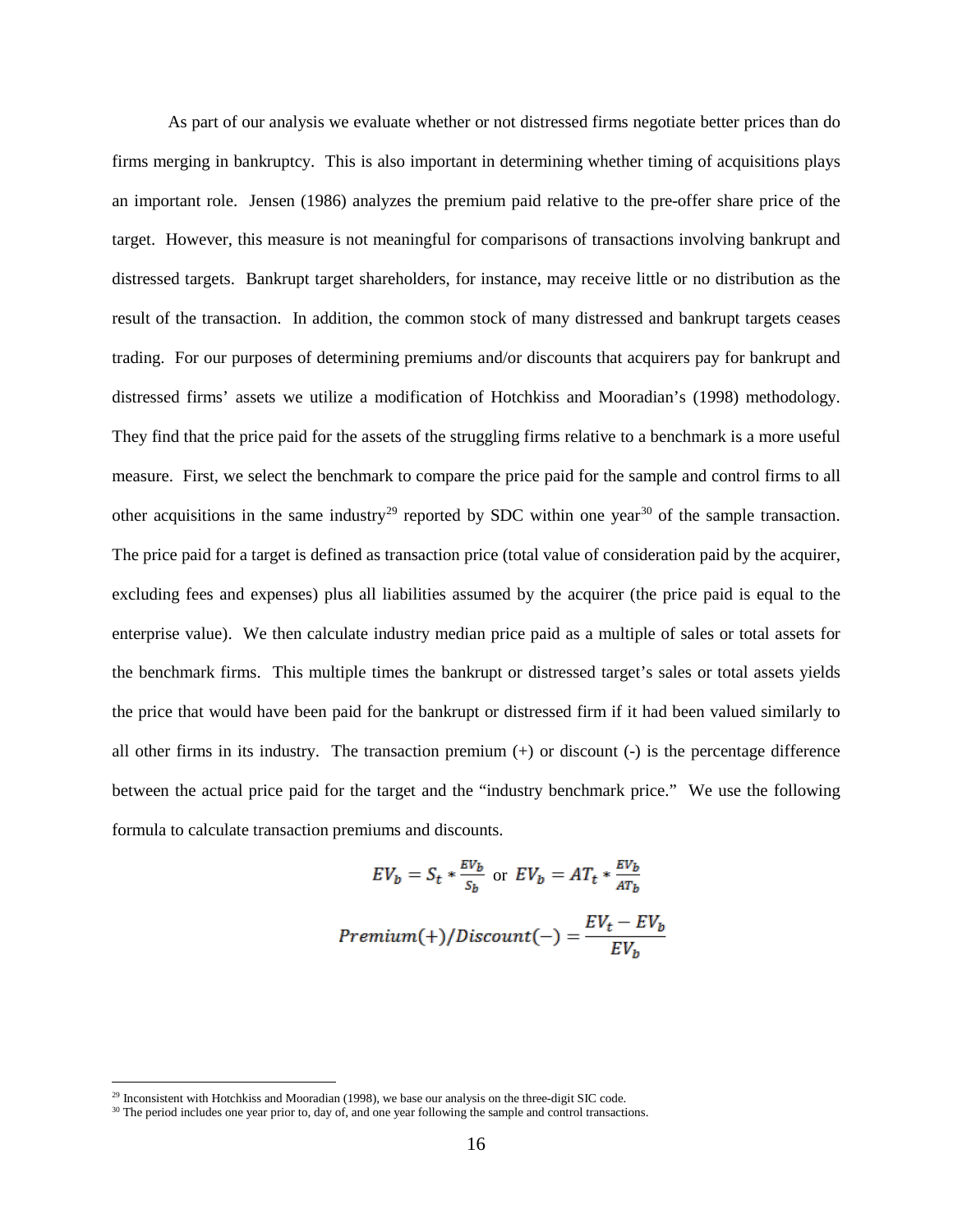where  $EV_t$  and  $EV_b$  are enterprise values of target and benchmark, respectively;  $S_t$  and  $S_b$  are sales of target and benchmark, respectively; and  $AT<sub>t</sub>$  and  $AT<sub>b</sub>$  are total assets of target and benchmark, respectively.

We present the results of this analysis in Table 3, Panel B. As this Panel shows, relative to the industry benchmark, acquirers pay substantially lower multiples of sales and total assets for bankrupt firms than they do for distressed firms. Regardless of the benchmark multiple used, bankrupt targets are purchased at a deep discount: the median is -29 percent when measuring against industry's median of enterprise value divided by sales and -37 percent when measuring against industry's median of enterprise value divided by total assets. The respective median discounts for distressed firms are -12 percent and - 20 percent.<sup>[31](#page-17-0)</sup> Discounts are the highest for the bankrupt firms acquired by other operating companies and the lowest for the bankrupt firms acquired by creditors. Creditors acquire bankrupt firms at a -19 percent discount when measuring against industry's median of enterprise value divided by sales and at a -28 percent discount when measuring against industry's median of enterprise value divided by total assets[.32](#page-17-1)

 Turning to the distressed firm mergers: the three subgroups of distressed firms are sold at a discount (as measured by the median values) significantly smaller than that secured by bankrupt firms in the respective subcategory. In addition, creditors acquiring distressed firms pay the lowest price for the eleven targets in the sub-sample (-45 and -39 percent acquisition discounts when measuring against industry's median of enterprise value divided by sales and assets, respectively), suggesting that these acquisitions are very different from those of bankrupt firms, where creditors may be forced to accept less favorable acquisition terms in order to avoid 100% loss on their investments.

The differences in sale terms between bankrupt and distressed firms lead us to believe that time plays an important role in securing a better price for a target's assets: the sooner the firms are acquired (while in distress and not bankruptcy), the higher the price they can obtain for their assets. Bankrupt

<span id="page-17-0"></span> $31$  Given the non-normality of the data median is a better measure of central tendency. However the contrast between mean is more vivid: for bankrupt firms the mean discounts for sales and assets are -15 percent and -27 percent, respectively, while for distressed firms there are premiums of 20 percent and 6 percent.

<span id="page-17-1"></span> $32$  For the median enterprise value/sales discount of -19 percent, 58 percent of the firms are acquired at a discount and for median enterprise value/total assets discount of -28 percent, 67 percent of the acquisitions are at a discount.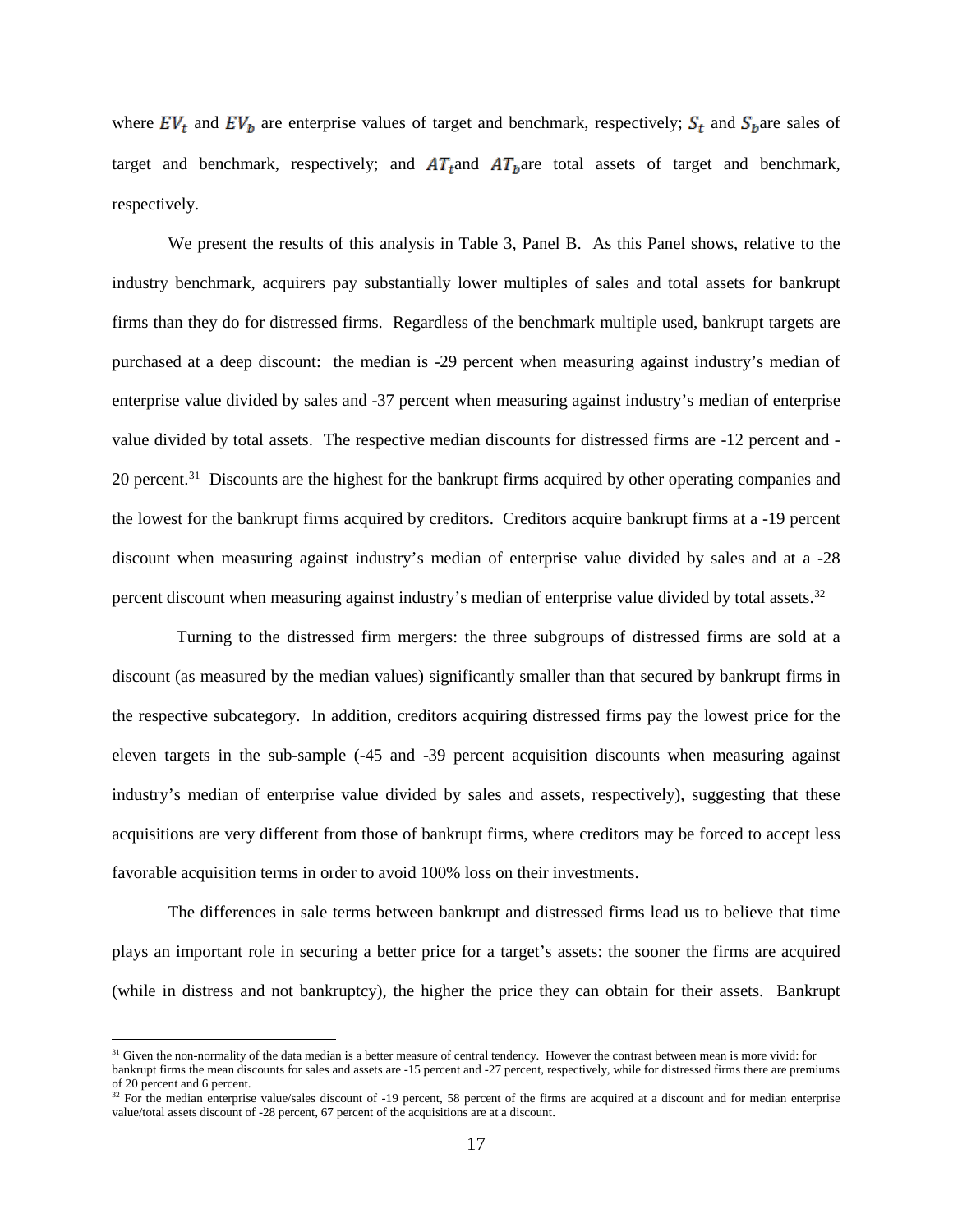firms may not have as much leverage in negotiating better deal terms with the bidders once they enter Chapter 11 and may benefit from reorganizing via M&A prior to entering Chapter 11. Another reason why bankrupt firms' assets are sold at a discount may be acquirers' inability to pay a premium for the firms' assets or consider purchasing firms other than those sold at a bargain price.

#### *iv. Market reaction to acquisition announcements*

We now turn to analyzing the market reaction to announcements of acquisitions of bankrupt and distressed firms. Day 0 is the day of acquisition announcement. We present market adjusted and cumulative market adjusted returns and abnormal trading volumes for days -10 through +10 surrounding the announcement day. Market adjusted returns are defined as security returns adjusted for the NYSE/Amex/NASDAQ equally-weighted returns including dividends. We use equally-weighted returns instead of value-weighted returns in calculations of market adjusted returns because equal weighting captures the extent of underperformance better than value weighting does and this is important given the particular nature of bankrupt equity (Gilson (1995), Brav et al (2000), Kadiyala and Rau (2004)). In addition, Brav et al (2000) argue that because small stocks are likely to be mispriced more than large stocks, then the magnitude of mispricing consideration alone implies the use of equal weighting. We utilize CRSP to gather market related data. We expect to observe a more favorable market reaction to acquisition announcements of distressed than bankrupt firms. In acquisitions of bankrupt firms there is an increased possibility of the cancellation of existing shares or more massive dilution than distressed firms' shareholders face.

#### **[Insert Table 4 and Figure 2 here]**

In Panel A of Table 4 we present the abnormal returns analysis. Daily and cumulative abnormal returns are statistically insignificant for both targets and acquirers on most of the days prior to the announcements. Bankrupt targets' mean CMAR is -1.86 percent and not statistically significant for the pre-announcement period t-10 through t-1. Bankrupt firm acquirers' CMAR for the same preannouncement period is 2.54 percent, which is also not statistically significant. This indicates that there is little or no information leakage prior to bankrupt firms' M&A being formally announced. On the day of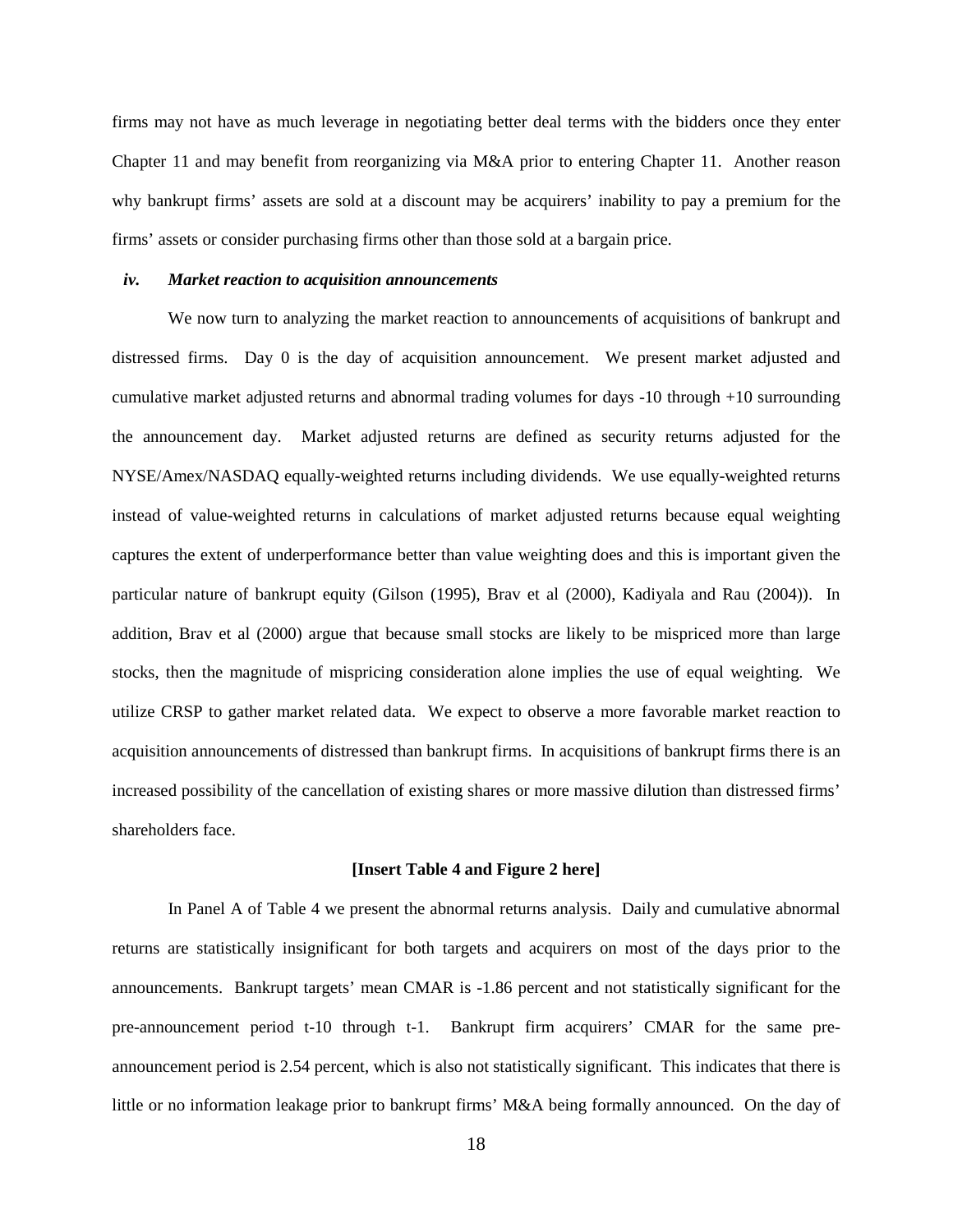acquisition announcement, bankrupt targets' mean daily abnormal return is -8.5 percent and it is 3.85 percent for their acquirers, both statistically significant. The two-day mean abnormal returns are -9.6 (significant at a ten percent level) and 5.1 (significant at a five percent level) for bankrupt targets and acquirers, respectively. The daily mean abnormal returns are negative for the bankrupt targets three days following the announcement, with mean abnormal return of  $-3.5$  percent on day t $+2$  being statistically significant at a 5 percent conventional level. Post-announcement CMARs (for days t+2 to t+10) are not statistically significant for either bankrupt targets or their acquirers.

In Table 4, Panel B, we present results of the analysis of market reaction to acquisition announcements for distressed firms and their acquirers. We observe a very different market reaction for distressed as opposed to bankrupt targets. Distressed targets and their acquirers' pre-announcement abnormal returns are positive and statistically significant starting on days -4 and -1, respectively, perhaps due to merger rumors, positive news announcements, and/or insider trading.<sup>[33](#page-19-0)</sup> The pre-announcement CMARs for targets and their acquirers (for the period from t-10 to t-1) are 1.85 percent (statistically significant at a 10 percent level) and -0.42 (not statistically significant), respectively. Market participants possibly anticipate resolution of distress through acquisitions and react positively to announcements of the transactions: daily abnormal returns are positive and statistically significant for distressed targets starting several days prior to the announcements. Distressed targets' mean abnormal return on the day of the announcement is economically and statistically significant 12 percent; their acquirers' mean daily abnormal return is 2.7 percent on the day of the announcement. The two-day mean abnormal return (time window 0, 1) is 18.8 percent (significant at a one percent level) for distressed targets and 2.9 percent (significant at a five percent level) for their acquirers. While on day t+2 abnormal returns are not significant for either targets or bidders, on day t+3 the mean abnormal daily returns are 0.69 and -0.73 for distressed targets and their acquirers, respectively, which are statistically significant at a five percent

<span id="page-19-0"></span><sup>&</sup>lt;sup>33</sup> Keown and Pinkerton(1981) find that market reaction to intended mergers begins prior to the public announcement of the merger. They observe trading on this non-public (insider) information as early as 12 trading days prior to the announcement.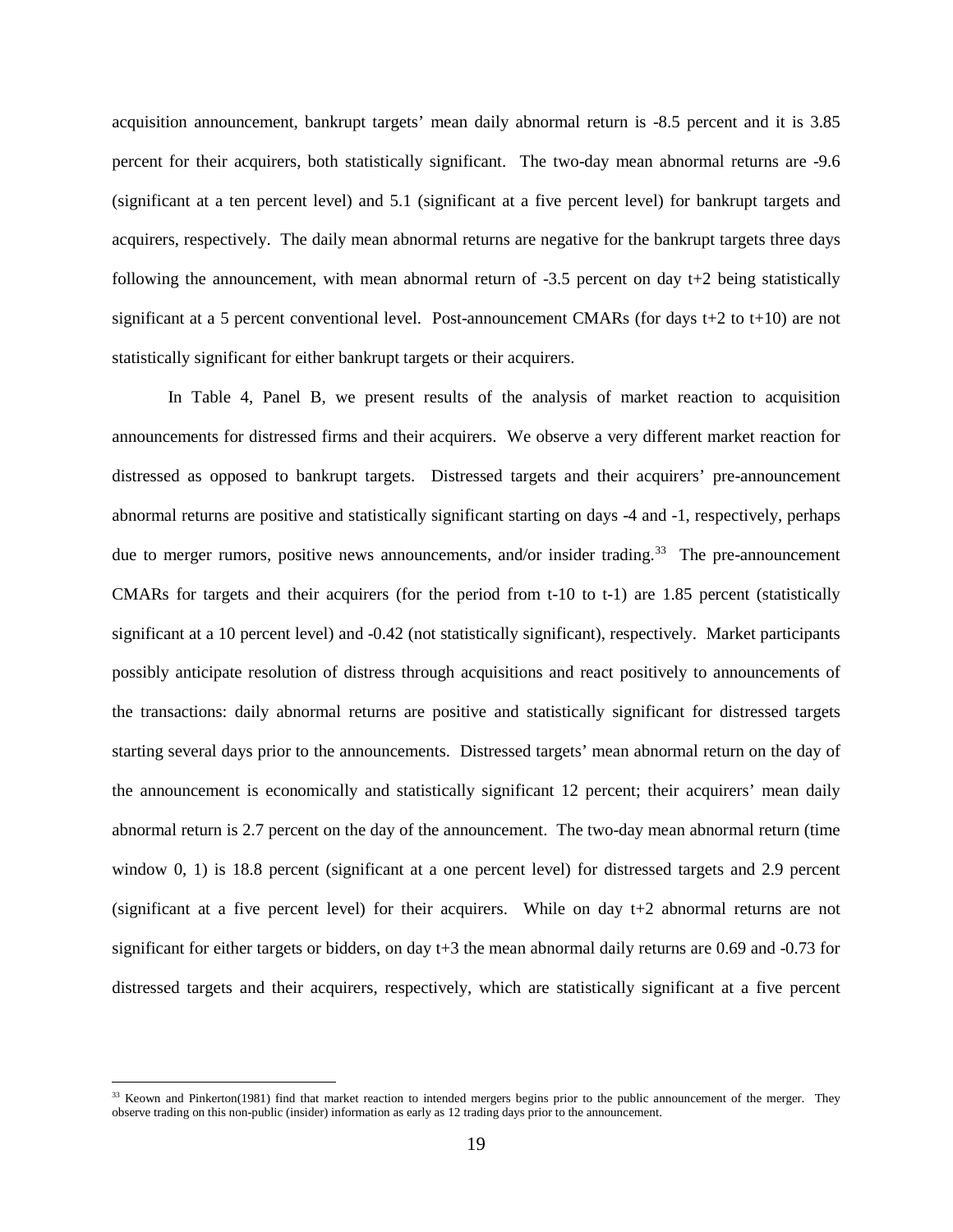level. Post-announcement CMARs for distressed targets and their acquirers are not statistically significant for the time period  $(+2, +10)$ .

In summary, for bankrupt targets we observe a massive sell-off, perhaps in anticipation of the cancellation of the existing share and/or their dilution, which drives the firms' share price down. In contrast, investors acquire shares of distressed targets, possibly in anticipation of distress resolution and future gains, driving the price up.

# *a. Announcement abnormal returns of bankrupt firms categorized by the timing of acquisition announcements relative to bankruptcy filings*

In Table 4 we observed positive market reaction to acquisition announcements of distressed firms and negative reaction to acquisition announcements of bankrupt targets. In Table 3 we also found that firm and deal valuation multiples are higher for distressed firms than for bankrupt firms. Finally, we observed that distressed firms sell their assets at a premium while their bankrupt counterparts sell them at a discount. Based on these results we continue to believe that whether the firms are acquired in or outside of bankruptcy matters when it comes to choosing acquisition as a method of reorganization.

However, negative market reaction to the acquisition announcements of bankrupt firms might be due to the timing of these announcements, especially if they take place on the day of bankruptcy filings. That said, to strengthen our evaluation of market reaction to the announcements of bankrupt firms' acquisitions we further analyze the abnormal returns by categorizing our sample firms based on the timing of acquisition announcements in relation to bankruptcy filings and emergence.

#### **[Insert Table 5 and Figure 3 here]**

In Table 5 we report mean daily market adjusted returns and CMAR for four groups of bankrupt targets, categorized by the timing of acquisition announcements in relation to bankruptcy filings. Firms in the first group have acquisition announcements before Chapter 11 filings,  $34$  firms in the second group

<span id="page-20-0"></span><sup>&</sup>lt;sup>34</sup> We have searched LexisNexis Academic for the official acquisition announcements and news articles around the same time for the 26 firms with the announcements preceding bankruptcy filings to see if there were any statements made regarding the upcoming bankruptcy filings. Although the stock market may have anticipated the filings, the firms have not made information about the bankruptcy filings official until the actual filings.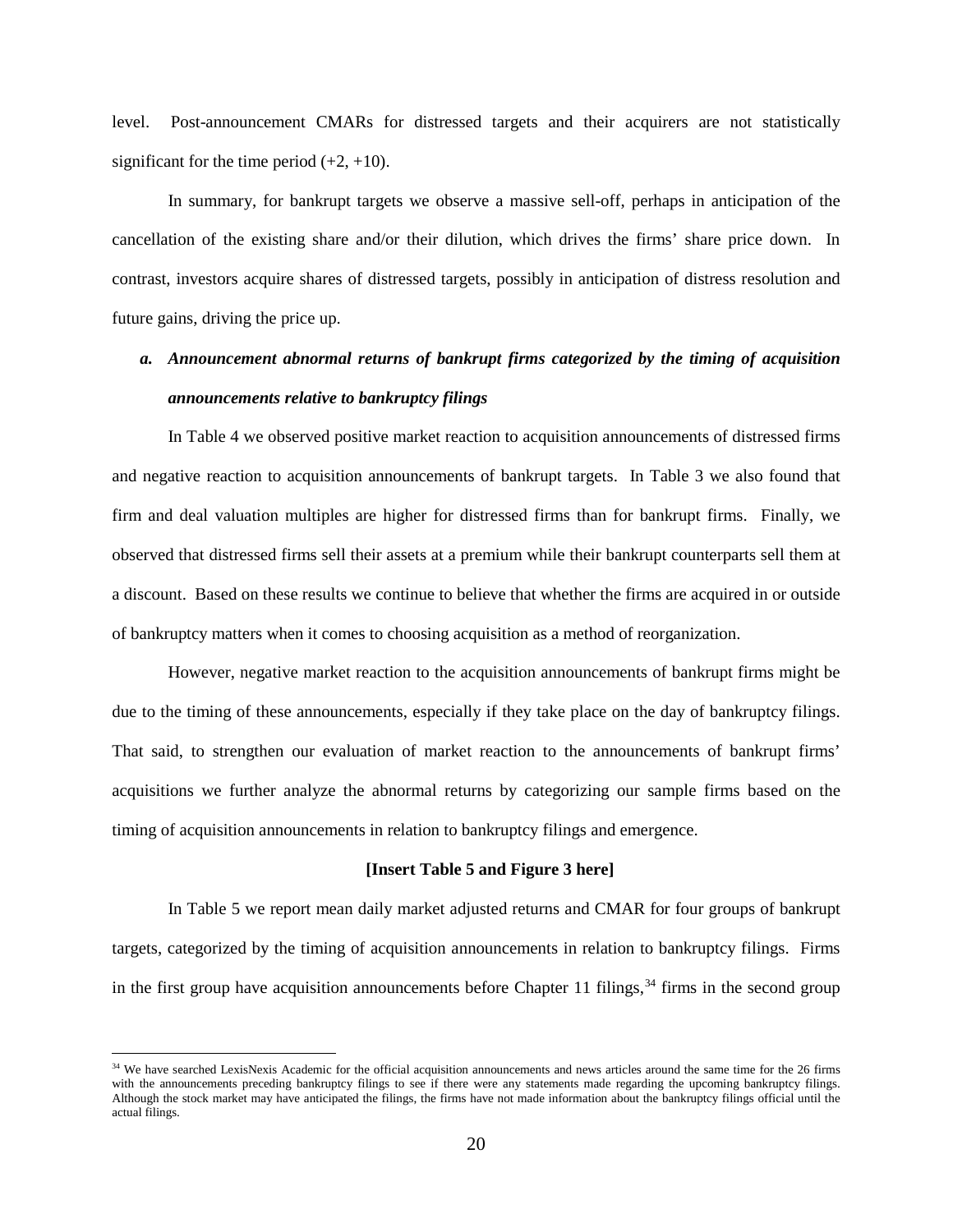have announcements on the date of the filings, firms in the third group have announcements while in bankruptcy, and firms in the last group have announcements during one year following emergence.

Pre-announcement MARs and CMARs for the group of firms with acquisition announcements before Chapter 11 filings are not significant. Market reaction to the acquisition announcements of these firms is negative, perhaps in anticipation of bankruptcy filings (the mean market adjusted return for these firms on the announcement day is an economically material and statistically significant -14.5 percent). Considering the effect of acquisition announcements made after the market close, the two-day (days  $t=0$ ) and t+1) mean abnormal return for the firms in the first group is -11 percent. Post-announcement mean daily MARs and CMARs are not statistically significant for the firms with the announcements preceding bankruptcy filings.

For the firms with acquisition announcements on the day of the filing pre-announcement MARs and CMARs are generally negative during the ten days prior to the acquisition announcement and become statistically significant starting on day t-3. The CMAR for the time period from t-10 through t-1 is -13.93 percent which is significant at a five percent level. Not surprisingly, on the announcement date the mean daily market adjusted return for bankrupt firms with the same acquisition announcement and bankruptcy filing dates is very large: approximately -30 percent. The two-day mean abnormal return is -40 percent and on day t+2 we observe an additional mean abnormal return of -17 percent for this group of firms. Post-announcement CMARs are negative and statistically significant for the firms with the same announcement and filing dates.

The ten-day CMAR for the subsample filing during bankruptcy is negative but not significant. Although day  $t=0$ 's mean abnormal return is also negative for the group of bankrupt firms with acquisition announcements while in reorganization (-3.12 percent), it is not statistically significant. The two-day announcement period CMAR for these firms is -2.6 percent, which is also not significant. For the firms with acquisition announcements while in reorganization post-announcement CMAR (for the time period from  $t+2$  through  $t+10$ ) also is not significant.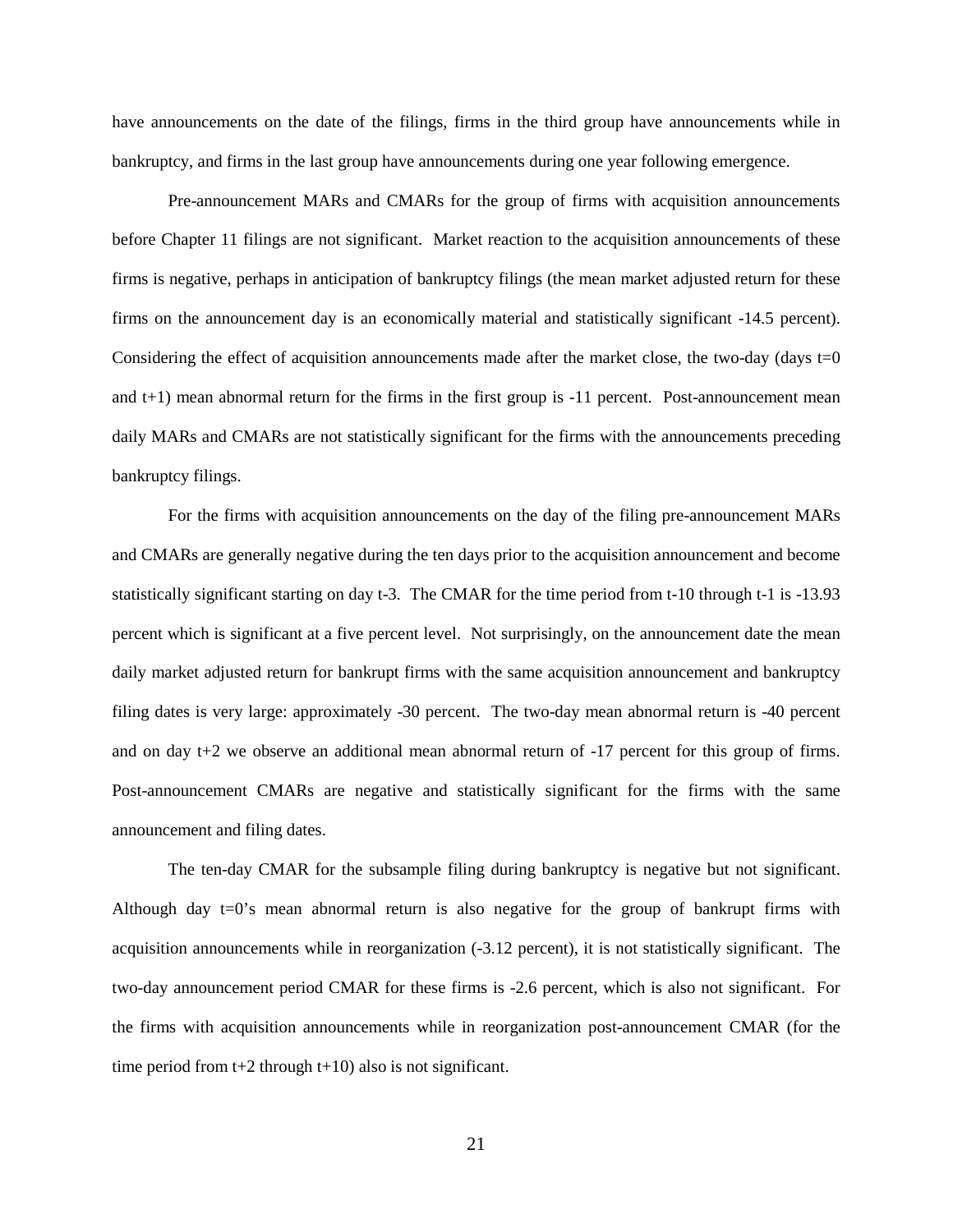Finally, we observe a positive pre-announcement run-up for the firms with acquisition announcements during the year following emergence from Chapter 11. Mean MAR on days t-2 is 3.19 percent, which is statistically significant at a five percent level. Mean CMAR is approximately 10 percent and statistically significant at a five percent level for the pre-announcement period from t-10 through t-1. The two-day CMAR (for days  $t=0$  and  $t+1$ ) is approximately 12 percent, which is economically material and statistically significant at a ten percent level for the firms with the announcements during the year following emergence from bankruptcy. Post-announcement CMAR (for the period from t+2 through t+10) for these firms is not different from zero.

In summary, for the first three groups of firms we observe negative abnormal returns: mean abnormal returns are negative and statistically significant on the announcement day for the first two groups with the mean daily and cumulative abnormal returns for the group of firms filing for bankruptcy and announcing the acquisition on the same day being the lowest. Although negative, cumulative abnormal returns for the group of firms with acquisition announcements while in bankruptcy are not statistically significant. Based on the analysis of timing of acquisition announcements in relation to bankruptcy announcements we find that bankruptcy (or anticipation of it) leads to a negative market reaction to otherwise good news of the firms being acquired. From examining daily mean abnormal returns we observe three vastly different responses to acquisition announcements—significantly negative, negative, and positive.

# *v. Post-acquisition performance*

We turn now to post-acquisition performance. To measure post-acquisition performance we use pretax operating cash flow returns before interest, taxes, and depreciation and amortization (EBITDA). To provide measures comparable across sample and control firms we deflate EBITDA by sales. When using operating cash flows to measure firm performance some researchers scale EBITDA by assets to obtain cash flow returns on assets. Return on sales however is not affected by differences in accounting treatment across transactions and differences in the degree of asset write-downs, which can be substantial for distressed and bankrupt firms. The operating cash flow ratios are calculated as the sums of target and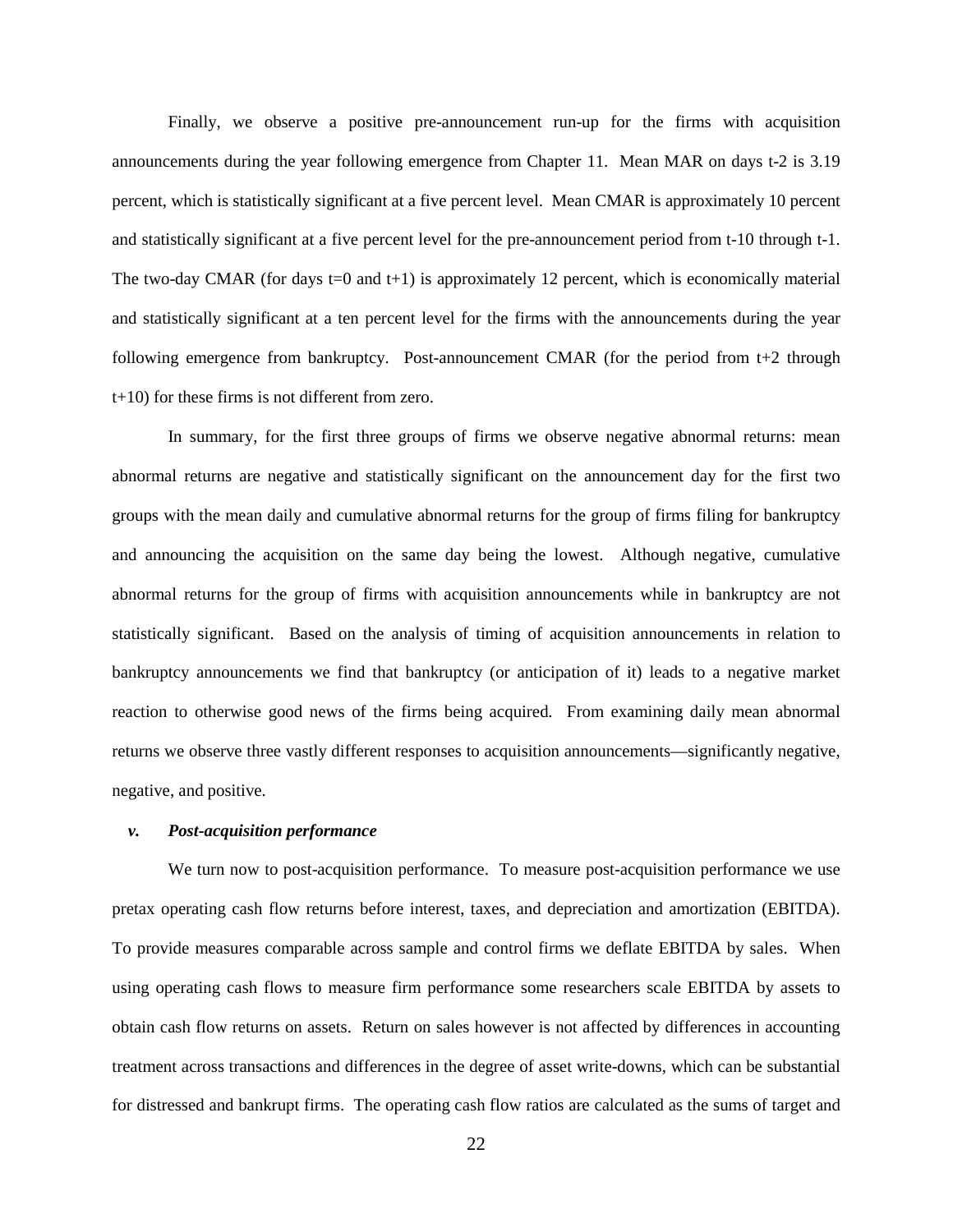acquirer's EBITDA divided by the sums of target and acquirer's sales revenues for three years before the acquisition. After the acquisition, we use the acquirers' operating cash flow ratios. We analyze operating cash flow ratios only for those bankrupt and distressed firms acquired by another operating firm for which accounting data is available.

#### **[Insert Table 6 here]**

In Table 6, Panel A, we report median levels of bankrupt and distressed firms' operating cash flow ratios from three years before the effective date of acquisition to three years after the effective day of acquisition. For the firms acquired in Chapter 11 or during the first year following their emergence, the combined target and acquirer's cash flow returns increase from year -3 to year -2 and then in year -1 fall back almost to the same level as in year -3. Bankrupt firms' post-merger operating cash flow returns improve substantially, peaking at almost 18 percent of sales in year +2. For distressed firms, the level of these combined returns declines somewhat in the years prior to the acquisition, and improves in the two post-acquisition years. Distressed firms' combined pre-acquisition cash flow returns are higher than those of bankrupt firms in two of the three years and slightly lower in each of the three years following effective year of acquisition.

In Panel B of Table 6 we show changes in bankrupt and distressed firm operating cash flows relative to the year prior to their acquisitions. For bankrupt firms, we observe positive and significant changes from the year prior to acquisition to years  $+1$ ,  $+2$ , and  $+3$ , with the change for the time window -1, +2 being the highest (0.11), although not significantly different from the changes for the other two time windows. For distressed firms these performance changes, although positive, are not significantly different from zero in each period with exception of the period from year -1 to year +3. During the last time horizon the median performance change for distressed firms is 0.01, which is not economically material, while for bankrupt firms it is almost 0.11. Clearly, post-acquisition performance and improvement in performance of firms merged with bankrupt firms is better than that of firms merged with distressed firms. Hence, acquisitions of bankrupt firms add greater economic value than do acquisitions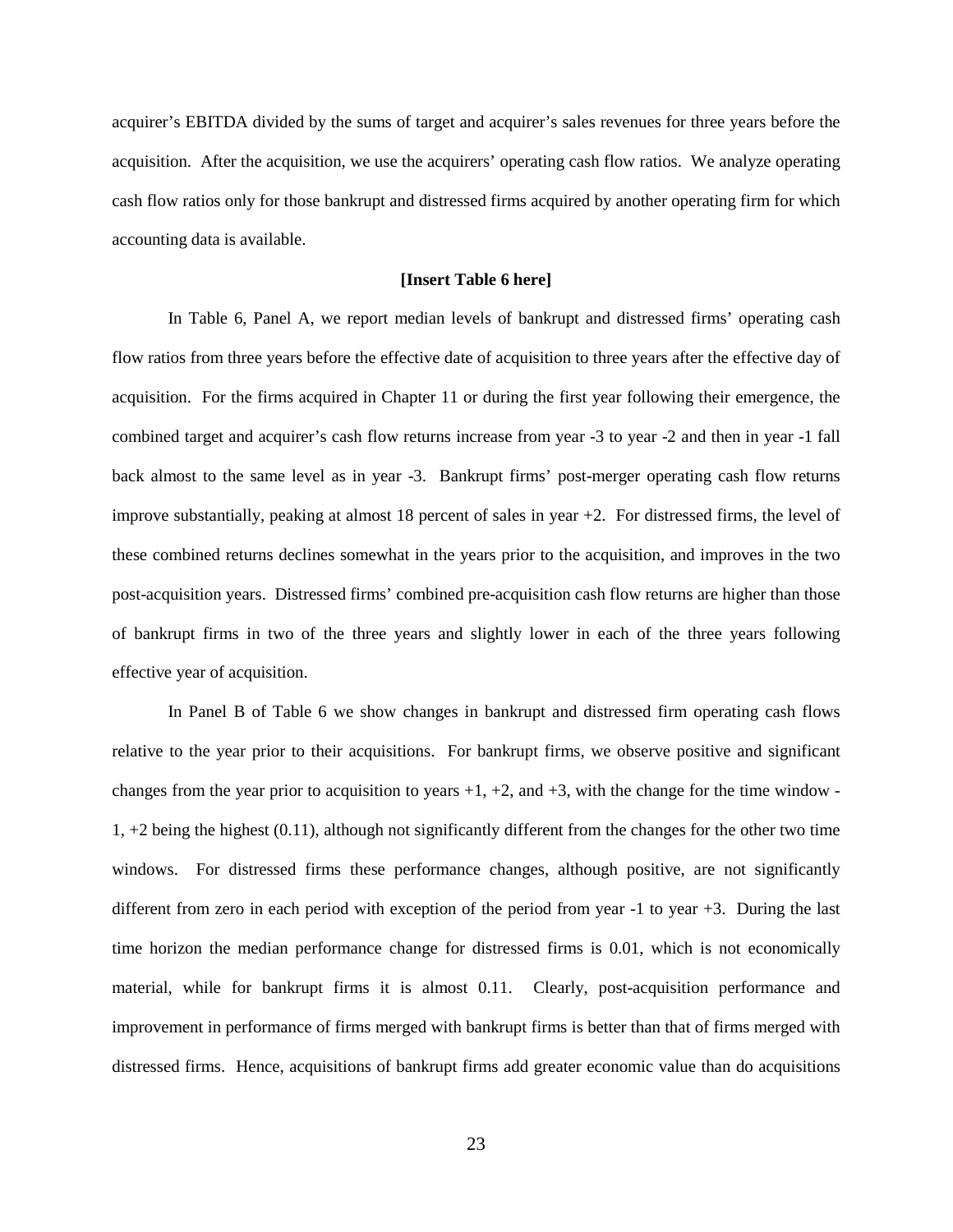of distressed firms acquired outside of bankruptcy. It is possible that operating firm acquirers of bankrupt targets select firms likely to experience improved performance.

In summary, we analyzed market reaction to acquisition announcements for targets and their acquirers and changes in firms' post-merger operating performance. Price changes around the announcements should reflect anticipated changes in future cash flow, which accrue to firms' shareholders. One must also note that we have fewer bankrupt than distressed targets that are acquired by other operating companies. Surprisingly, negative market reaction to bankrupt targets' merger announcements reported in Tables 4 and 5 does not accurately reflect positive changes in the post-merger operating cash flows and vice versa, positive market reaction to distressed targets' announcements does not reflect quite weak positive changes in the post-merger operating cash flow returns.

## **IV. Hypothesis Testing and Presentation of Regression Results**

Previously (in Table 3) we found that acquired distressed firms secure a higher premium for their assets than do bankrupt firms. In addition, from Tables 4 and 5 we found significant negative abnormal market returns on the day of acquisition announcements for bankrupt firms while these returns are positive and economically material for acquired distressed firms and reorganized firms acquired in the year following emergence from Chapter 11. In Table 6, we, however, observed weaker improvements in operating performance for the merged distressed than bankrupt firms. That said, we now turn to testing our first hypothesis that firms that are larger, less levered, less distressed, and with higher returns on assets and operating cash flow returns on sales reorganize via merger or acquisition. We evaluate the likelihood of distressed firms to be acquired before they petition for bankruptcy protection under Chapter 11.

### **[Insert Table 7 here]**

To test the first hypothesis related to likelihood of acquisition being used as a method of reorganization for distressed firms we utilize a logistic regression and set our binary dependent variable to be equal to one if a firm is an acquired distressed firm (which includes all our control firms and excludes all bankrupt firms, regardless of the announcement in relation to bankruptcy filings), and zero otherwise.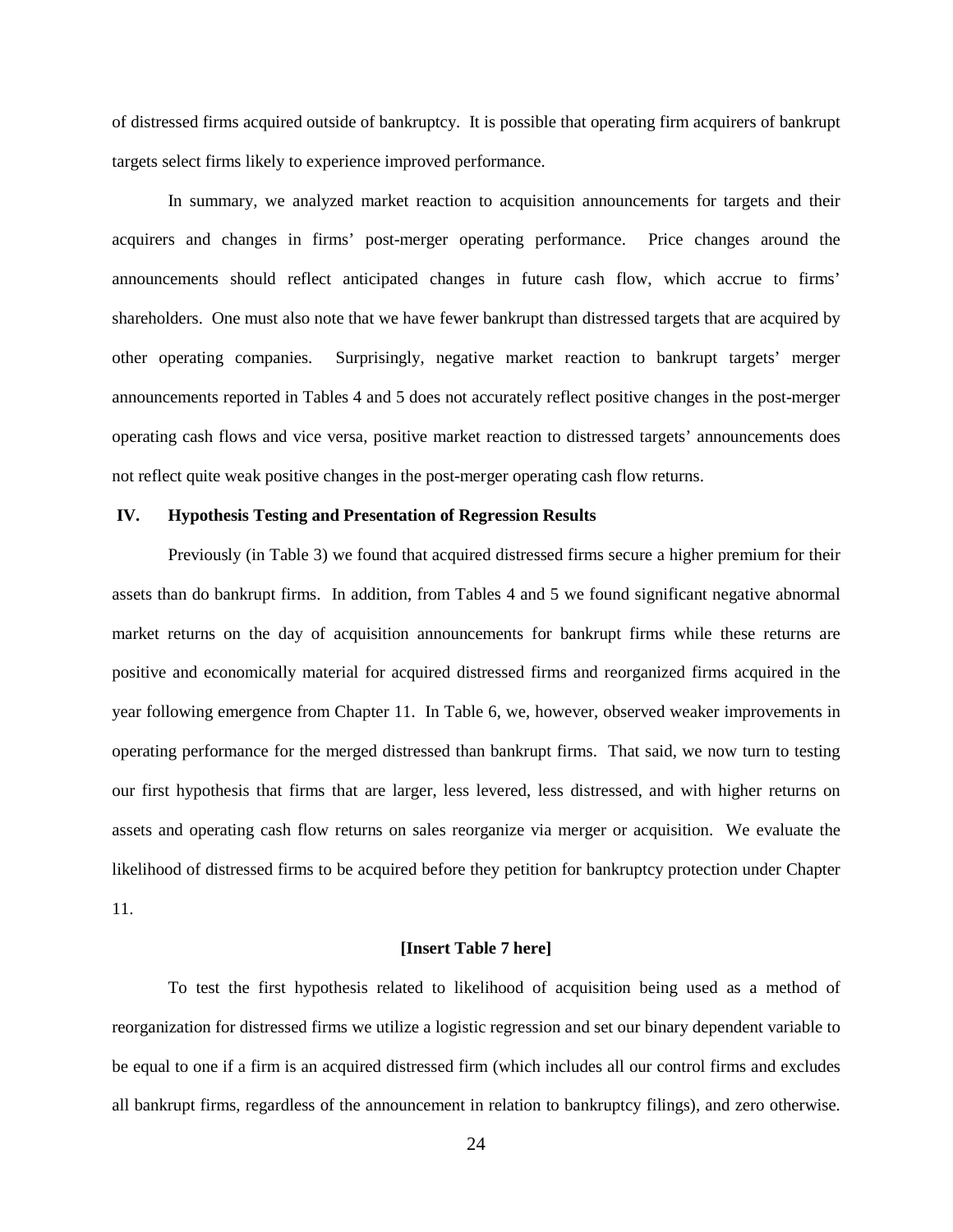Prior to running the regressions, we eliminate all duplicate firms as a result of matching several bankrupt firms to the same distressed firm (in Table 1 we report 428 total number of bankrupt firms and 306 total number of distressed firms). We use the following performance related variables measured as of one year prior to bankruptcy filings for bankrupt firms and as of one year prior to acquisition announcements for distressed firms, identical to those reported in Table 2, as controls: natural logarithm of market capitalization (LNMKTCAP), number of employees (EMP), Altman's z-score (ZSCORE), debt-to-equity ratio (DEBT), return on assets (ROA), operating cash flow returns on sales (OCFSL), current ratio (CURRT), market-to-book ratio (MB), and shareholdings of officers and directors (OFFDIR), and institutions (IH) as percentages of total shares outstanding. We omit using several variables reported in Table 2 such as total assets, sales, and debt-to-assets ratio, to avoid high correlations among variables in the regression.

In Model 1 we use the following independent variables: natural logarithm of market capitalization, number of employees, and z-score to measure effects of firm's size and level of distress on the likelihood of acquisition outside of bankruptcy. Larger firms with smaller workforces are more likely to reorganize via merger: for one unit increase in natural log of market value the likelihood rises by close to 17 percent and for one unit increase in the number of employees it falls by 3 percent.

In Model 2 we add liquidity, debt management, profitability, and market value related variables and remove z-score because it highly correlates with several newly added variables. We find that the size related variables remain statistically significant. The magnitude and the direction of the variables' parameters remain similar to those in Model 1. Variables such as debt-to-equity, ROA, and cash returns on sales do not relate to the likelihood of acquisition outside of bankruptcy. We find that current and market-to-book ratios have parameter estimates of 0.14 and 0.08, respectively, which are statistically significant at a five percent level, indicating that the likelihood to reorganize via acquisition rises for the firms with greater current and market-to-book ratios—for one unit increase in each variable the likelihood rises by 15 and 8 percent, respectively.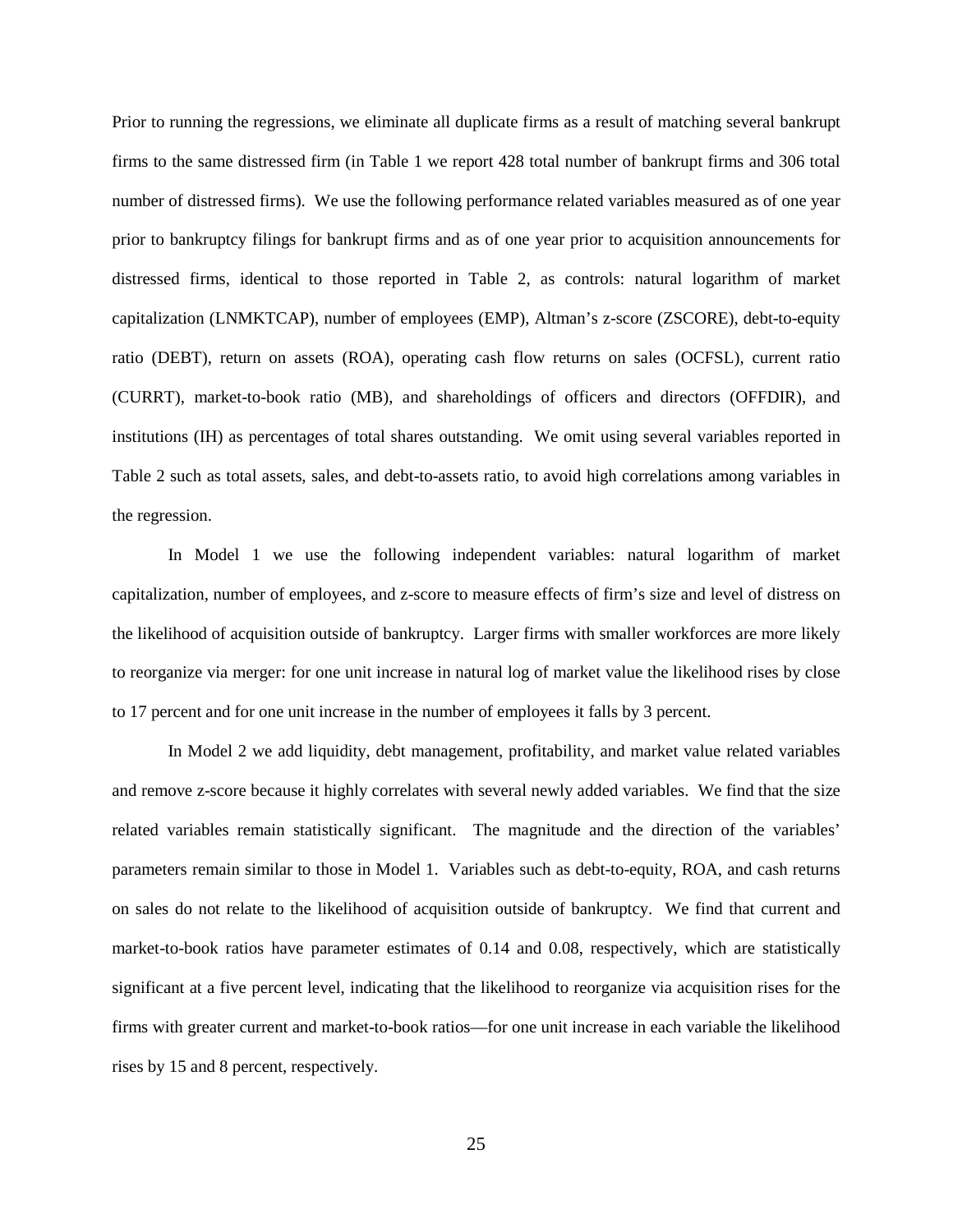In Model 3 we add two more variables to the variables in Model 2, percentage shareholdings of officers and directors, and of institutional managers, to analyze relevance of these variables to the likelihood of being acquired outside of bankruptcy. We find that the relationships between variables such as natural log of market capitalization, number of employees, current and MB ratios and the likelihood of acquisition outside of bankruptcy remain statistically significant in the third model. We find that officers and directors' percentage shareholdings directly relates to the likelihood of considering merger as a reorganization method—with one unit increase in the variable the likelihood increases by nearly 5 percent. This relation indicates that firms with greater officers and directors' shareholdings, ownership of individuals who directly influence decisions to merger or to petition for reorganization, are more likely to merge outside of bankruptcy. These individuals are likely aware of their firm's high likelihood of filing for bankruptcy. To avoid bankruptcy and possible loss of all of their holdings, officers and directors with greater stake in their companies prefer merger to Chapter 11. We find no relationship between institutional shareholdings variable and the likelihood of merger outside of bankruptcy, suggesting that institutional ownership does not influence probability of the firms' reorganizations via merger.

We now separate our firms based on the type of acquirer (operating company vs. investors) and run regressions 4 and 5 with several variables from Model 3. Model 4 is for distressed and bankrupt firms acquired by investors. Model 5 is for distressed and bankrupt firms acquired by other operating companies. In models 4 and 5 we use fewer independent variables because of the reduced number of observations in each sub-group of firms. We utilize the natural log of market capitalization, number of employees, two size related variables, debt-to-equity ratio, a debt management related variable, ROA, ratio that measures profitability, current ratio, ratio that measures liquidity, market-to-book, market value variable, and percentage of officers and directors' shareholdings, an insider related variable. We use an addition dummy variable, SIC, in Model 5 to control for industry. SIC is equal one if a target and its acquirer operate in the same industry, and zero otherwise.

From Model 4 we observe that investors are more likely to acquire distressed firms with smaller number of employees, higher MB ratio and officers and directors' shareholdings. We find that parameter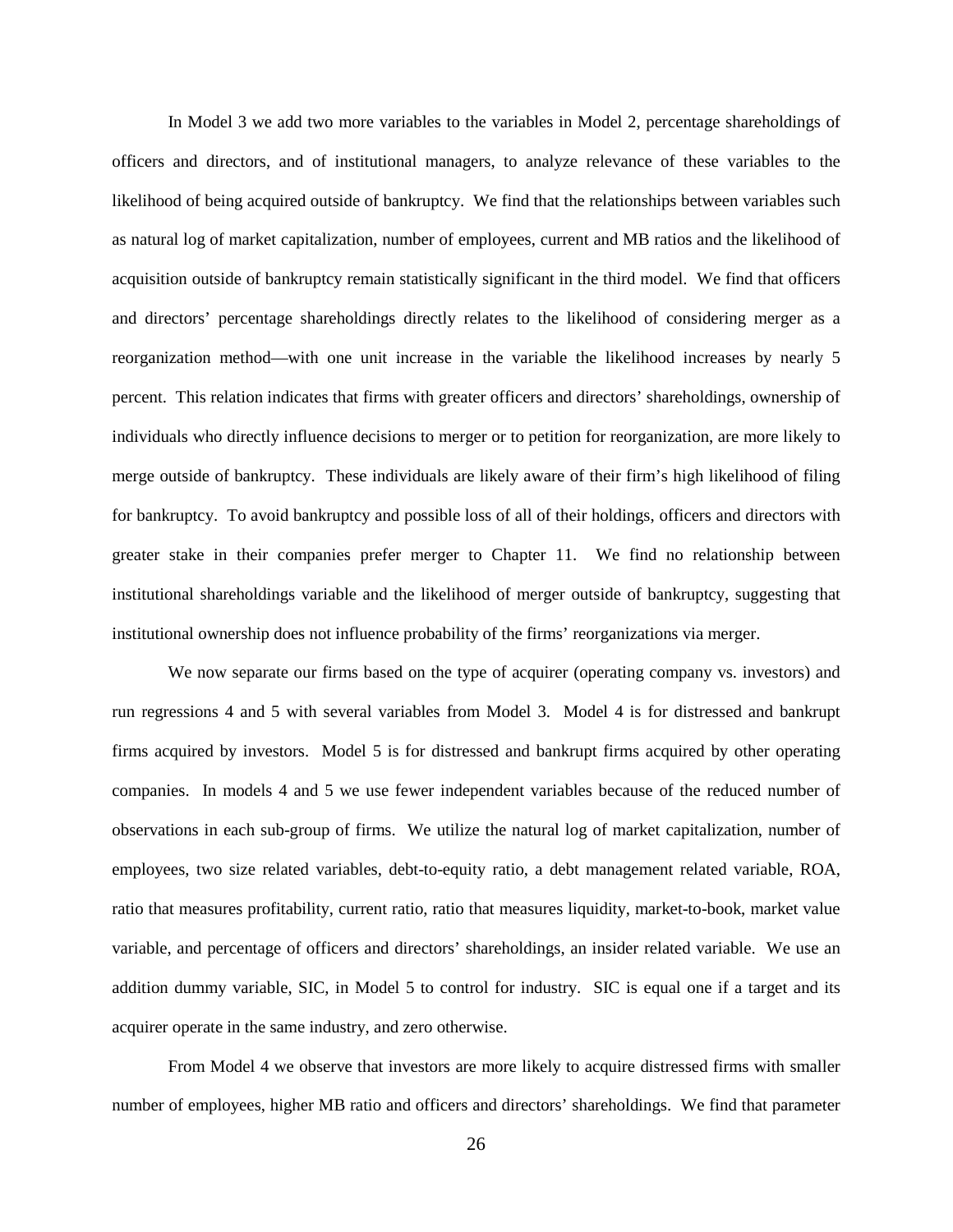estimates of these three variables are -0.06, 0.159 and 0.142, respectively. For every unit increase in the number of employees the likelihood of the firms reorganizing via merger declines by 6 percent, which is not economically material. For every unit increase in either MB or executive shareholdings variable the likelihood of the firms choosing merger as a reorganization method rises by on average 16 percent. We find that coefficients of all other variables in the model are not statistically significant.

Based on the results of Model 5, we observe that operating firm acquirers are inclined to purchase outside of bankruptcy struggling targets that are bigger and better performing.<sup>[35](#page-27-0)</sup> We find that for one unit increase in natural log of market capitalization and ROA the likelihood of the acquisition increases by 30 and 84 percent, respectively. The operating firms are also more likely to acquire non-bankrupt firms with higher current ratio—for every unit increase in current ratio the likelihood goes up by 18 percent. Similar to the findings by Hotchkiss and Mooradian (1998), we observe that acquisitions of distressed firms by other operating companies directly relate to whether or not the bidders and the targets operate in the same industry. We observe that parameter estimate of variable SIC is 0.87, which is economically material and statistically significant.

Based on the results reported in Table 7, Models 1 through 3, we find support for our first hypothesis. Bigger firms (as measured by natural log of market capitalization) with higher short-term liquidity (as measured by current ratio) and market valuation (as measured by MB ratio) are more likely to reorganize via M&A. We find that performance related measures such as ROA and operating cash flow returns on sales and variables measuring levels of distress and leverage (z-score and debt ratio) do not seem to play a role in the probability of reorganization via merger. Finally, we find that the percentage of shares held by officers and directors directly relates to the likelihood of reorganization via merger.

Based on the results in Model 4, we observe that firms' qualities such as size, leverage, shortterm liquidity, and their performance measured by ROA do not seem to matter for timing of acquisitions by investors. Investors prefer to acquire distressed firms with higher market value and larger officers and

<span id="page-27-0"></span><sup>&</sup>lt;sup>35</sup> "Better performing" in comparison to our samples of firms, not the overall population of firms.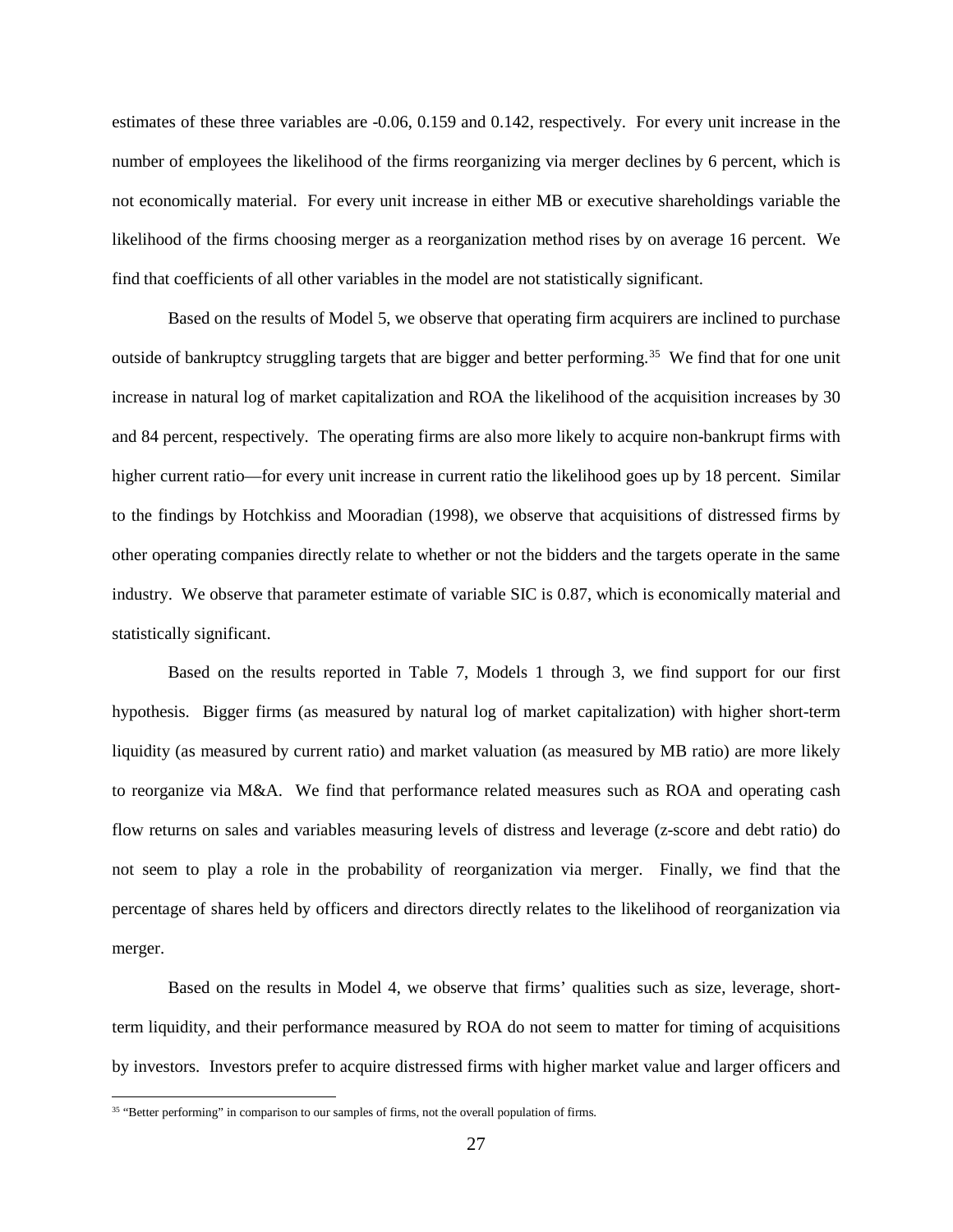directors' ownership. Based on the results of the last regression and in line with our earlier conjectures, operating firm acquirers prefer to acquire distressed firms that are bigger, with better short-term liquidity, stronger performance, and operating in the same industry.

To test our second hypothesis, we adopt methodology used by Healy et al (1992), Barber and Lyon (1996), and Hotchkiss and Mooradian (1998). We use the cash flow performance variables of bankrupt and distressed firms reported in Table 6 as independent variables and run several cross-sectional regressions of post-merger cash flow returns on sales for years 1, 2, and 3 on pre-merger cash flow returns in year -1. We scale operating cash flows by sales and not total assets in order to address the historic costs and non-operating assets problems. The disadvantage of using cash flow returns on sales is that it does not measure decline in productivity of bankrupt and distressed firms' assets. Our intercept measures abnormal performance and captures post-merger performance influenced by economy-wide and industry factors as well as any omitted variables. We run the regression of the following form:

$$
CR_{post,i/j} = \alpha + \beta CR_{-1,i/j} + \varepsilon_{i/j}
$$

where  $CR_{post,i/j}$  is the post-merger (years 1-3) cash flow return on sales for bankrupt (*i*) and distressed (*j*) firms, and  $CR_{-1,i/j}$  is the pre-merger (year -1) cash flow return on sales for bankrupt (*i*) and distressed (*j*) firms. The slope coefficient β measures covariance, scaled by a variance term of the explanatory variable, between pre- and post-merger cash flow returns or the relationship between the firm performance one year prior to acquisition and post-merger cash returns one, two, and three years following the acquisition. We are, however, more interested in intercept coefficient  $\alpha$  that captures magnitude of cash flow improvements from one year prior to acquisition to one, two, and three years following the transaction after accounting for the cash flow return of the year prior to merger and "market" volatility as measured by β. To obtain results and to address issues of non-normal distribution of data, heteroscedasticity, and inclusion of observations with large residuals, we estimate the asymptotic covariance matrix of the estimates under the hypothesis of heteroscedasticity and report heteroscedasticity consistent p-values.

## **[Insert Table 8 here]**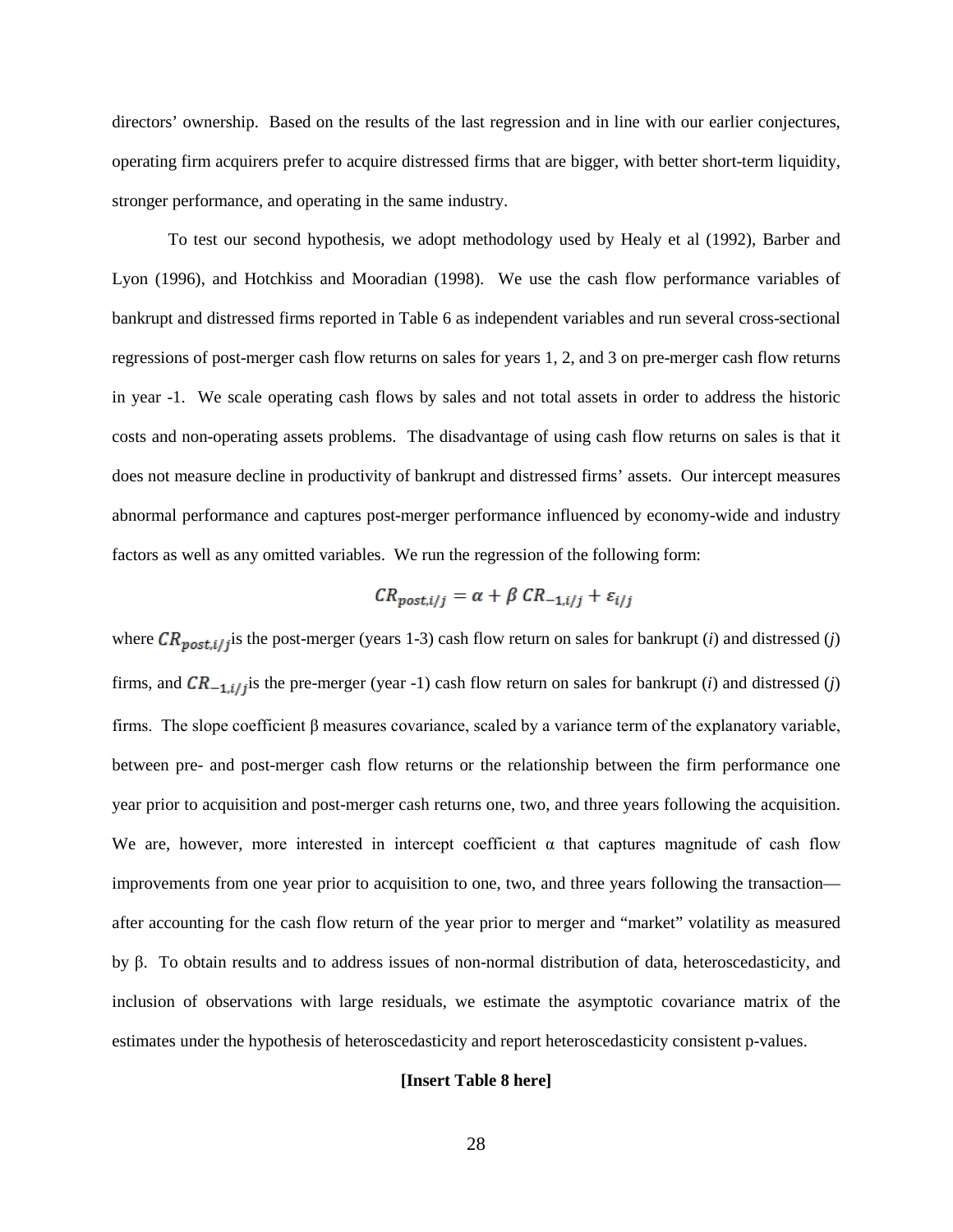In Panel A, in each regression for bankrupt firms the abnormal performance measured by  $\alpha$  is positive and significant. The magnitude of cash flow improvements for year-period (-1, 1) is approximately 17 percent, for period  $(-1, 2)$  15 percent, and for period  $(-1, 3)$  approximately 14%.<sup>36</sup> In Panel B, for the distressed firms acquired outside of bankruptcy abnormal performance although positive is not different from zero for the first two year-periods. The magnitude of cash flow improvement is statistically significant 11 percent for the last year-period of  $(-1, 3)$ , however we don't observe any correlation between pre- and post-merger cash flow returns during this period as the coefficient on variable  $\mathbb{C}R_{-1,j}$  is not different from zero. In addition, based on the low adjusted  $\mathbb{R}^2$ , the third regression equation does not have explanatory power while the equations for two prior years do. This evidence reported in Table 8 does not support our second hypothesis. We instead observe that acquisitions of firms in Chapter 11 create greater value in terms of operating cash flow returns than do acquisitions outside of bankruptcy.

In addition to evaluating and comparing operating performance of the merged bankrupt and distressed firms, we perform similar analysis of the pre- and post-acquisition cumulative market adjusted returns for the two groups of firms. We analyze the returns for three, six, and twelve month postacquisition periods and regress them on the three month pre-acquisition cumulative abnormal returns. We compute three month pre- and post-acquisition cumulative adjusted returns as a weighted sum of the returns for target and its acquirer.<sup>[37](#page-29-1)</sup>

#### **[Insert Table 9 here]**

In Table 9 we report combined mean cumulative abnormal returns for 3-, 6-, and 12-month postmerger periods. We determine combined returns for all bankrupt firms, for bankrupt firms that were acquired in Chapter 11, for bankrupt firms that were acquired during the first year after emergence, and

<span id="page-29-0"></span> $36$  Hotchkiss and Mooradian (1998) find cash flow improvements ranging from approximately 5% to year +1 and 6% to year +2. Please note: the further away we move from the year of merger, the more the cash flow improvements become affected by aspects other than merger.

<span id="page-29-1"></span><sup>&</sup>lt;sup>37</sup> To calculate targets' weights, we divide their pre-acquisition market values by the sum of the targets and acquirers' market values. Similarly, to calculate acquirers' weights, we divide acquirers' pre-acquisition market values by the sum of targets and acquirers' market values. We then multiply targets' cumulative abnormal returns by their weights and acquirers' market adjusted return by their weights. To determine combined abnormal returns, we sum up the weighted abnormal returns for targets and their acquirers. In the 3- and 6-month post acquisition periods, approximately 41 percent of returns are acquirers' only; in the 12-month post acquisition period, this percentage is 39. In addition, mean (median) percentage bankrupt and distressed target weights are 7.99 (6.96) percent and 13.12 (10.93) percent, respectively. Thus in general targets' weights are not very important in this analysis.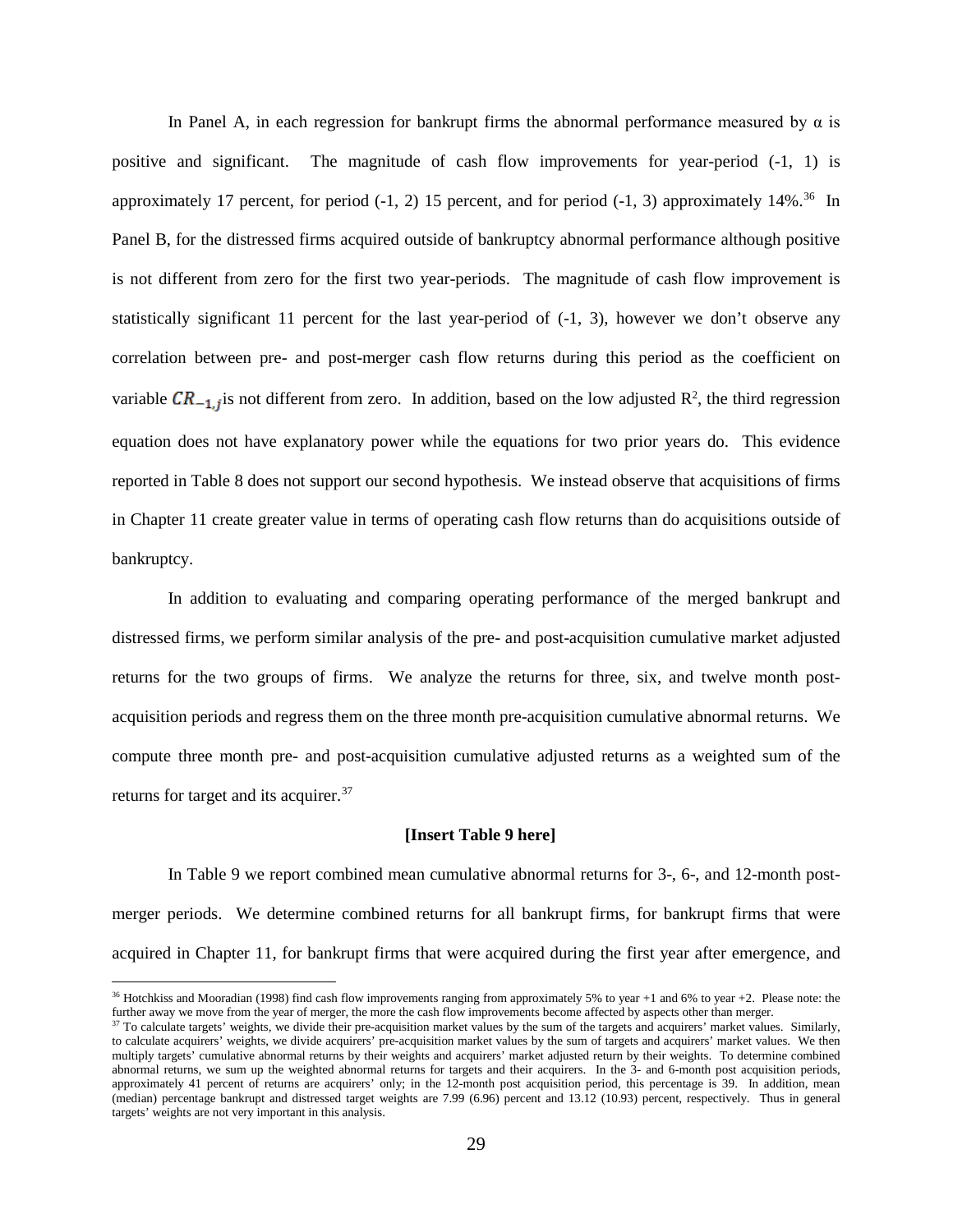for distressed firms. We find that bankrupt firms' combined post-merger cumulative abnormal returns are -1.18, -2.94, and -6.26 percent during the 3-, 6-, and 12-month periods, respectively (abnormal returns for 3- and 6-month periods are not statistically significant and for 12-month period they are significant at a five percent level). Mean abnormal returns for bankrupt firms acquired while in Chapter 11 are approximately -3.54, -5.91, and -9.53 percent during the 3-, 6-, and 12-month periods, respectively (abnormal returns for 3- and 12-month periods are statistically significant at a five percent level and for 6 month period they are significant at a ten percent level). Mean cumulative abnormal returns for bankrupt firms acquired after emergence are positive, but not statistically significant. Cumulative abnormal returns for distressed firms are negative during 3- and 12-month periods and positive during 6-month period; they are not significant in any of the three time periods. From these results and the results presented in Figure 2 we observe that when bankrupt firms are acquired, the target firms' shareholders largely suffer great market losses at the time of the merger announcements and the acquirers in the year after acquisition have negative abnormal returns. Conversely, when announcements of distressed firm acquisitions are made, they and their acquirers get large positive announcement abnormal returns and in the year after consummation the acquirer returns are quite modest and not nearly of the magnitude of the announcement returns for the targets, thus the targets' shareholders reap the biggest proportion of these returns.

Finally, in Table 10 we analyze changes in the market performance of merged bankrupt and distressed firms. We run several cross-sectional regressions of post-merger cumulative abnormal returns on the three month pre-merger cumulative abnormal returns for both sample (in Panels A, B, and C) and control (in Panel D) firms. As in Table 8, our intercept measures abnormal performance and captures post-merger market performance influenced by economy-wide and industry factors. It captures the magnitude of market return improvements from three month prior to effective date of acquisition to three, six, and twelve months following the transaction. The slope coefficient  $\beta$  measures covariance, scaled by a variance term of the explanatory variable, between pre- and post-merger market returns or the effect of the firm's market performance during three months prior to acquisition on post-merger three, six, and twelve month abnormal returns. Similar to the regressions in Table 8, we estimate the asymptotic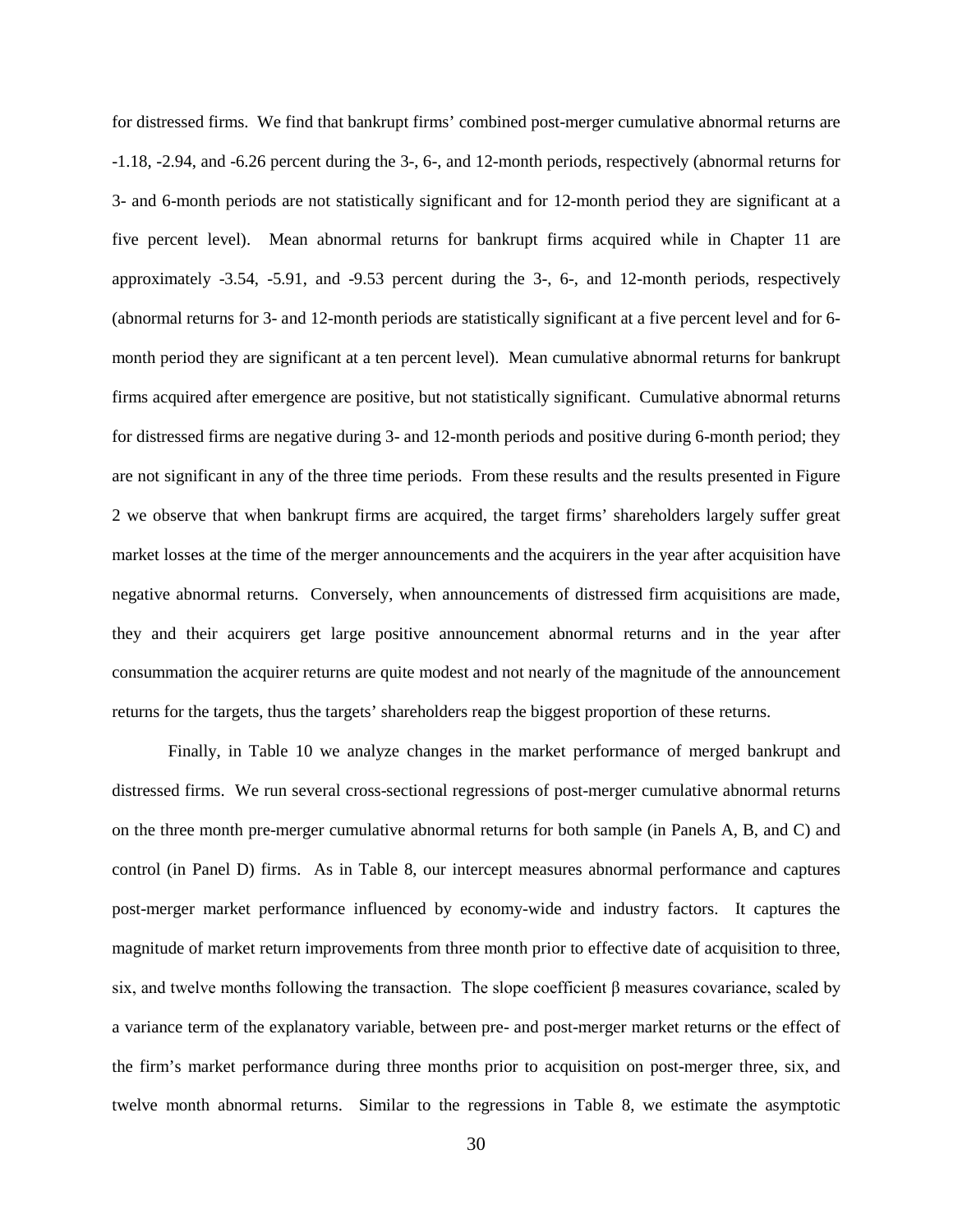covariance matrix of the estimates under the hypothesis of heteroscedasticity and report heteroscedasticity consistent p-values for each regression.

#### **[Insert Table 10 here]**

In Panel A of Table 10 we report regression results for all bankrupt firms. In each regression for bankrupt firms in the panel the abnormal market performance measured by  $\alpha$  is negative and significant only in the third regression. The magnitude of market performance decline during the month period (-3, +3) is approximately 2 percent, during the period (-3, +6) this decline is 5 percent, and during the period  $(-3, +12)$  it is 11 percent. We observe that the relationship between the pre- and post-merger cumulative abnormal returns during the second and third periods is inverse and we do not observe any correlation between the returns during the first time period as the coefficients on variable  $\mathfrak{CR}_{-1,j}$  is not different from zero in the first regression. Based on the adjusted  $\mathbb{R}^2$ , explanatory power of the equations improves for the longer time periods (equations two and three).

In the following two panels, Panels B and C, we split bankrupt firms into the firms with acquisition announcements either before bankruptcy filings or while in Chapter 11 and the firms with acquisition announcement during the first year after emergence, respectively. We partition our sample firms this way because, as plotted on Figure 3, the abnormal returns around announcement dates are positive for the firms with acquisition announcements after emergence and negative for all other bankrupt firms. In Panel B, we observe that intercept becomes increasingly negative and statistically significant in all three regressions. We also observe that the relationship between pre- and post-merger cumulative abnormal returns during all three periods is inverse, suggesting that the market performance of bankrupt firms with stronger pre-merger cumulative abnormal returns improves less than the market performance of bankrupt firms with weaker pre-merger returns. In addition, based on the adjusted  $\mathbb{R}^2$ , explanatory power of the equations improves for the longer time periods (equations two and three).

In Panel C of Table 10 we find that the abnormal market performance measured by  $\alpha$  is positive however not statistically significant in all three regressions. We also observe that the relationship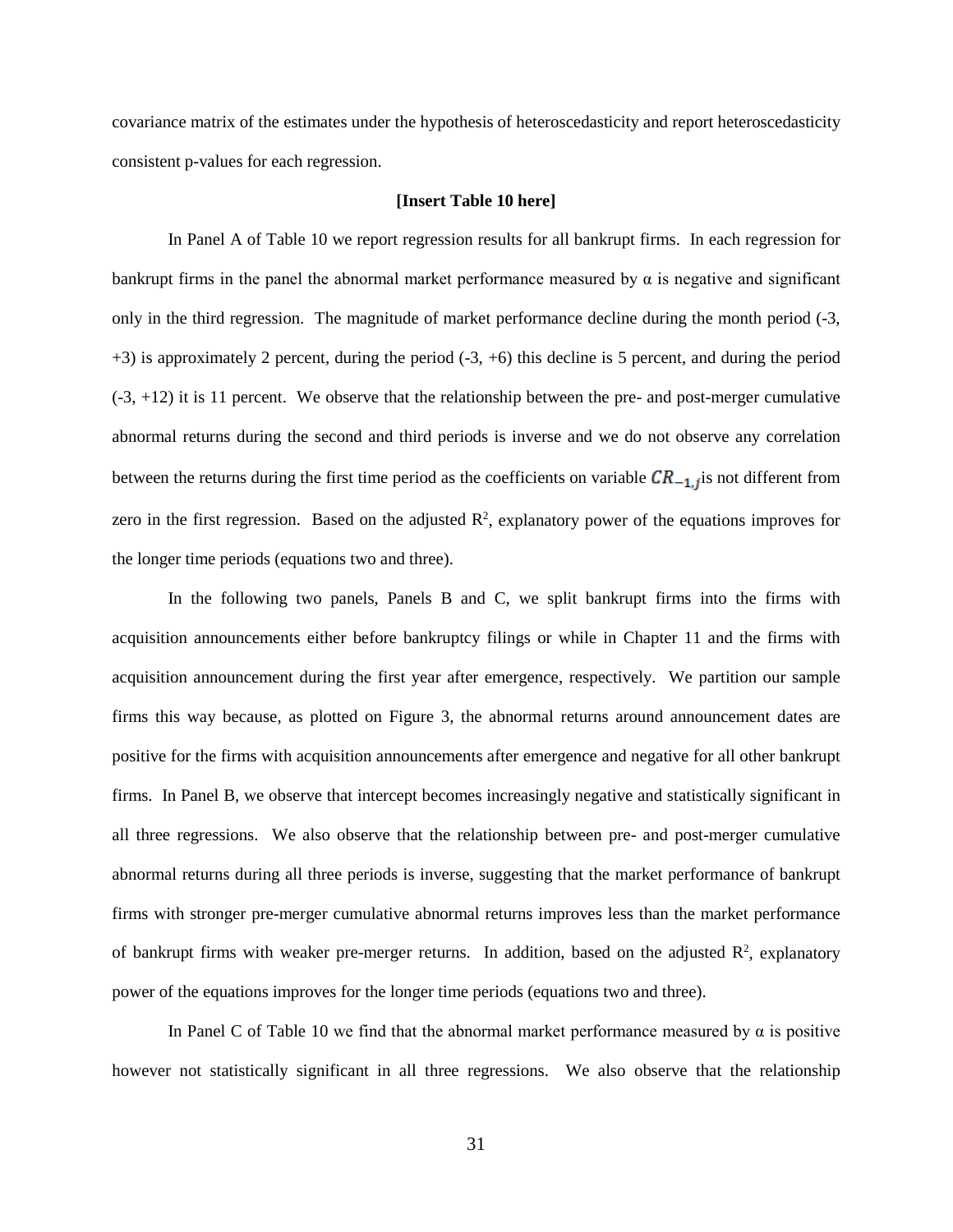between pre- and post-merger cumulative abnormal returns during all three periods is significant and inverse. However, based on the low adjusted  $\mathbb{R}^2$ , the first regression equation does not have explanatory power while the other two equations do.

In Panel D we report regression results for distressed firms. Similar to the results in Table 8, Panel B, these firms' post-merger market performance improvements are not significant during any of the three periods analyzed. In addition, in Table 9 we observed negative however not statistically significant abnormal returns for acquired distressed firms in the six and twelve month periods; these returns are positive and also not significant in the six month period. In Panel D of Table 10, we find that post-merger cumulative abnormal returns positively relate to the firms' pre-merger three-month cumulative returns in the six and twelve month periods. In addition, based on the low adjusted  $\mathbb{R}^2$ , explanatory powers of the three regression equations are weak.

In summary, post-merger market performance improvements does not resemble those of postmerger operating performance. We observe that post-merger market performance of acquirers merged with bankrupt firms declines while market performance of acquirers merged with distressed firms somewhat improves. We conclude that acquisitions of bankrupt firms create greater operating value than do acquisitions outside of bankruptcy and acquisitions of distressed firms create greater market value than do acquisitions of bankrupt firms.

## **V. Conclusion**

Our research paper provides empirical evidence that whether distressed firms are acquired in or outside of bankruptcy matters. Acquired bankrupt firms' total assets and sales are greater and market capitalization is lower than those of distressed firms acquired outside of bankruptcy. Although mean operating cash returns on sales is greater for bankrupt firms than it is for distressed firms, bankrupt firms' profitability and operating performance measured by median profit margin and ROA are significantly lower than those for distressed firms.

Most importantly, we find that distressed targets are capable of negotiating better deal terms than their bankrupt counterparts. Distressed firms not only avoid selling their assets at a discount, they are on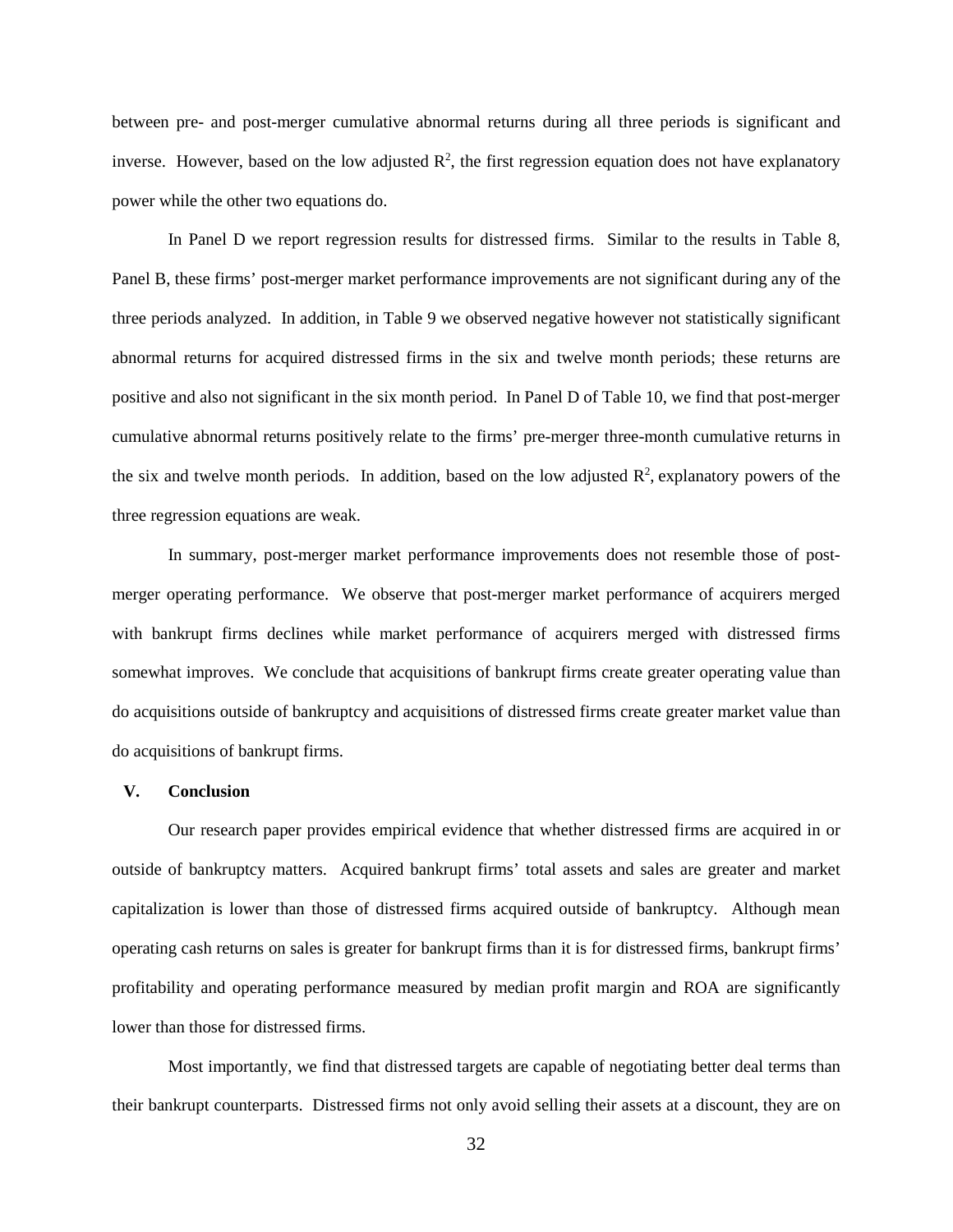average capable of securing a sales price that frequently exceeds their enterprise value. In addition, market abnormal returns on the day of acquisition announcements for distressed firms are positive while these returns for bankrupt firms are negative. These differences are perhaps due to the fact that bankrupt and distressed firms are distinctly different groups of firms in size, level of debt, operating performance, market valuation, and, perhaps especially, bargaining position. Based on this evidence, distressed firms are better off pursuing acquisition as a more advantageous reorganization alternative to Chapter 11 filing and subsequent acquisition in bankruptcy.

We find that bigger firms with smaller workforce, higher current and market-to-book ratios, and greater percentage of shares owned by officers and directors are more likely to reorganize via merger. Investors are more likely to acquire distressed firms with a higher market-to-book ratio and percentage of officers and directors' shareholdings. Operating companies also acquire larger and better performing distressed firms (as measured by ROA) and the firms with higher current ratio. These results explain why operating firm acquirers pay the highest premium for distressed firms' assets than do investors and creditors.

We find that distressed targets sell assets at a better price (e.g., at a premium or lower discount) than bankrupt firms do. Shareholders of distressed targets also enjoy positive abnormal returns at the time of acquisition announcements, while bankrupt targets' shareholders incur losses. We also find that abnormal cash flow changes from one year preceding acquisition to any of the three post-merger annual periods are more pronounced for bankrupt than distressed firms, indicating that acquisitions in Chapter 11 add greater economic value than do acquisitions outside of bankruptcy. However we find that market returns around the day of the announcements do not accurately reflect post-merger changes in the operating cash flow returns. Abnormal market returns are negative for bankrupt targets, suggesting that investors do not anticipate positive changes in firms' future cash flows that we find as part of our analysis. Similarly, positive market reaction to acquisition announcements of distressed firms does not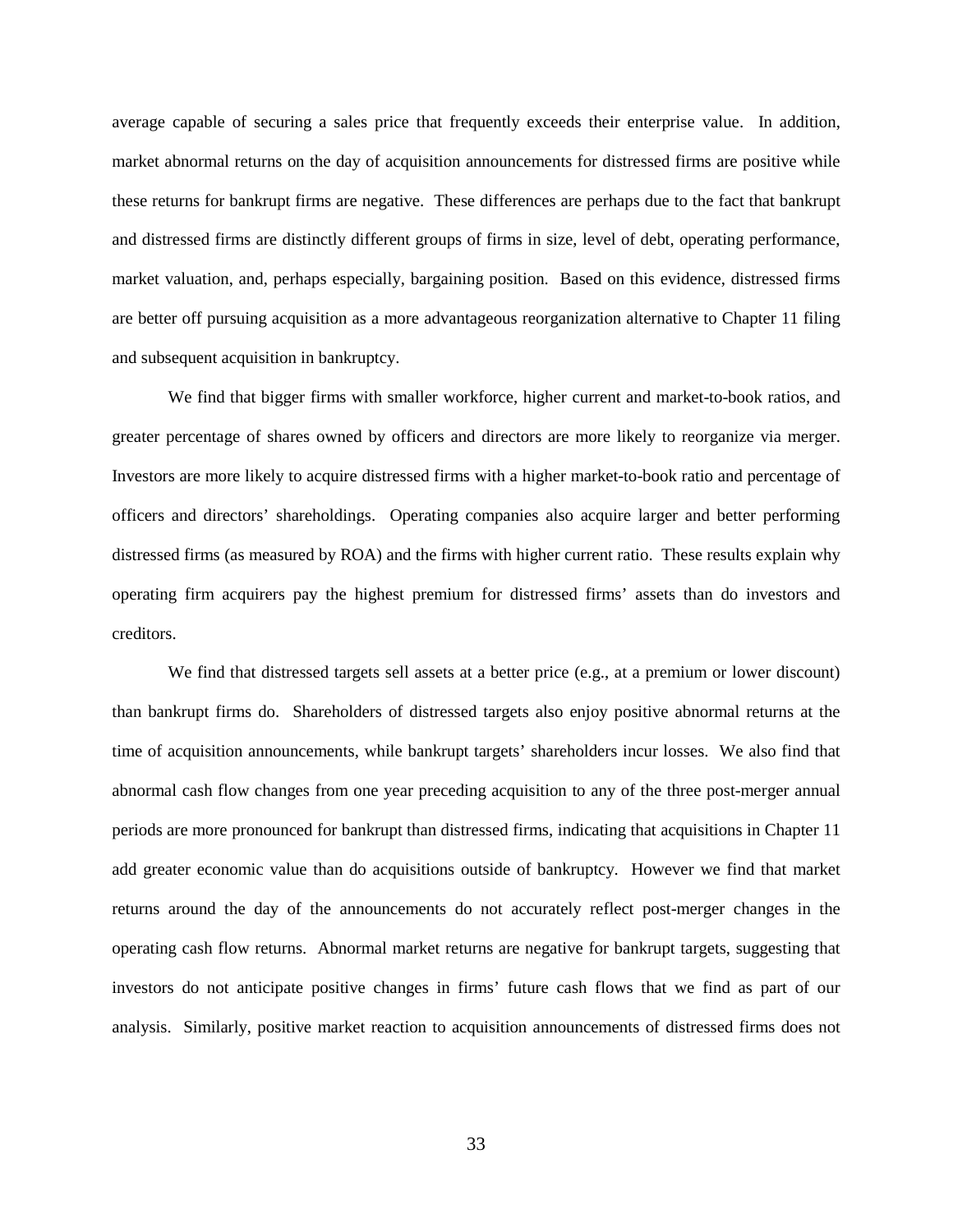correspond to weak positive changes in their post-acquisition operating cash flow returns.<sup>38</sup> We find post-merger market performance improvements for bankrupt and not distressed firms. In summary, distressed firms get a merger announcement premium and bankrupt firms give it away to their acquirers whose shareholders benefit from acquisition premiums in a year after the mergers.

<span id="page-34-0"></span><sup>&</sup>lt;sup>38</sup> We analyze mean abnormal market returns around announcement dates (same analysis as presented on Figure 2a) for the firms included in Table 6. We find that the returns for those firms are qualitatively similar to those reported on Figure 2a: the two-day CMAR for bankrupt targets is negative and statistically significant (-21%) and it is positive and also statistically significant for their acquirers (5%); the two-day CMARs for distressed targets and their acquirers are positive and statistically significant (22% and 3%, respectively).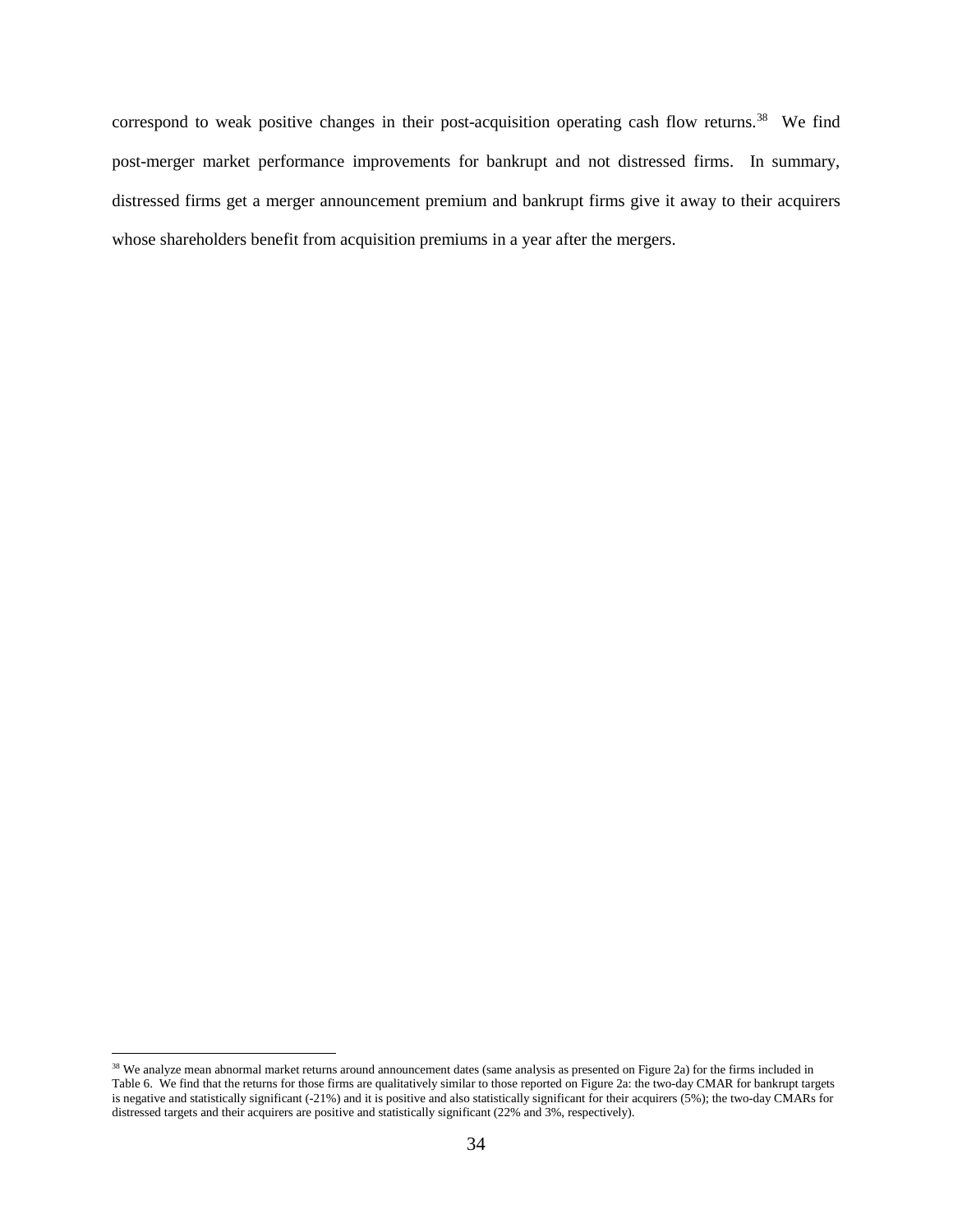## **References**

Aharony J., C. Jones, I. Swary. 1980. An Analysis of Risk and Return Characteristics of Corporate Bankruptcy Using Capital Market Data. *The Journal of Finance*, [Volume 35, No. 4:](http://onlinelibrary.wiley.com/doi/10.1111/jofi.1983.38.issue-2/issuetoc) 1001–1016.

Ajinkya B., P. Jain. 1989. The behavior of daily stock market trading volume. *Journal of Accounting and Economics*, Volume 11: 331-359.

Altman E. 1968. [Financial ratios, discriminant analysis and the prediction of](http://www.jstor.org/stable/10.2307/2978933) corporate bankruptcy. *The Journal of Finance*, Volume 23, No. 4: 589-609.

Baird, D. 1993. Revisiting Auctions in Chapter 11. *Journal of Law and Economics*, Volume 36: 633-653.

Barber B., J. Lyon. 1997. Detecting long-run abnormal stock returns: the empirical power and specification of test statistics. *Journal of Financial Economics*, Volume 43: 341-372.

Betker B. 1994. Management's Incentives, Equity's Bargaining Power and Deviations from Absolute Priority in Chapter 11 Bankruptcies. *Journal of Business*, Volume 68: 161-183.

Bradley M., A. Desai, E. Kim. 1988. Synergistic Gains from Corporate Acquisitions and their Division between the Stockholders of Target and Acquiring Firms. *Journal of Financial Economics*, Volume 21:  $3-40.$ 

Bradley M., M. Rosenzweig. 1992. The Untenable Case for Chapter 11. *The Yale Law Journal*, Volume 101: 1043-1095.

Brav A., G. Geczy, P. Gompers. 2000. Is the abnormal return following equity issuances anomalous?, *Journal of Financial Economics*, Volume 56: 209-249.

Brown S., J. Warner. 1985. Using daily stock returns: The case of event study. Journal of Financial Economics, Volume 14: 3-31.

Campbell, J., J. Hilscher, J. Szilayi. 2008. In search of distress risk. *Journal of Finance*. Volume 63: 2899-2939.

Clark K., E. Ofek. 1994. Mergers as a Means of Restructuring Distressed Firms: An Empirical Investigation. *Journal of Financial and Quantitative Analysis*, Volume 29: 541-565.

Clark T., M. Weinstein. 1983. The Behavior of the Common Stock of Bankrupt Firms. *The Journal of Finance*, [Volume 38, No. 2:](http://onlinelibrary.wiley.com/doi/10.1111/jofi.1983.38.issue-2/issuetoc) 489–504.

DeLong G. 2001. Stockholder gains from focusing versus diversifying bank mergers. *Journal of Financial Economics*, Volume 59, No. 2: 221-252.

Gilson S. 1995. Investing in distressed situations: a market survey. *Financial Analysts Journal*, Volume 51: 8-27.

Healy P., K. Palepu, R. Ruback. 1992. Does corporate performance improve after mergers? *Journal of Financial Economics*, Volume 31: 135-176.

Hotchkiss E., R. Mooradian. 1998. [Acquisitions](http://www.sciencedirect.com/science/article/pii/S0304405X96009002) as a means of restructuring firms in Chapter 11. Journal of Financial Intermediation, Volume 7, Issue 3: 240-262.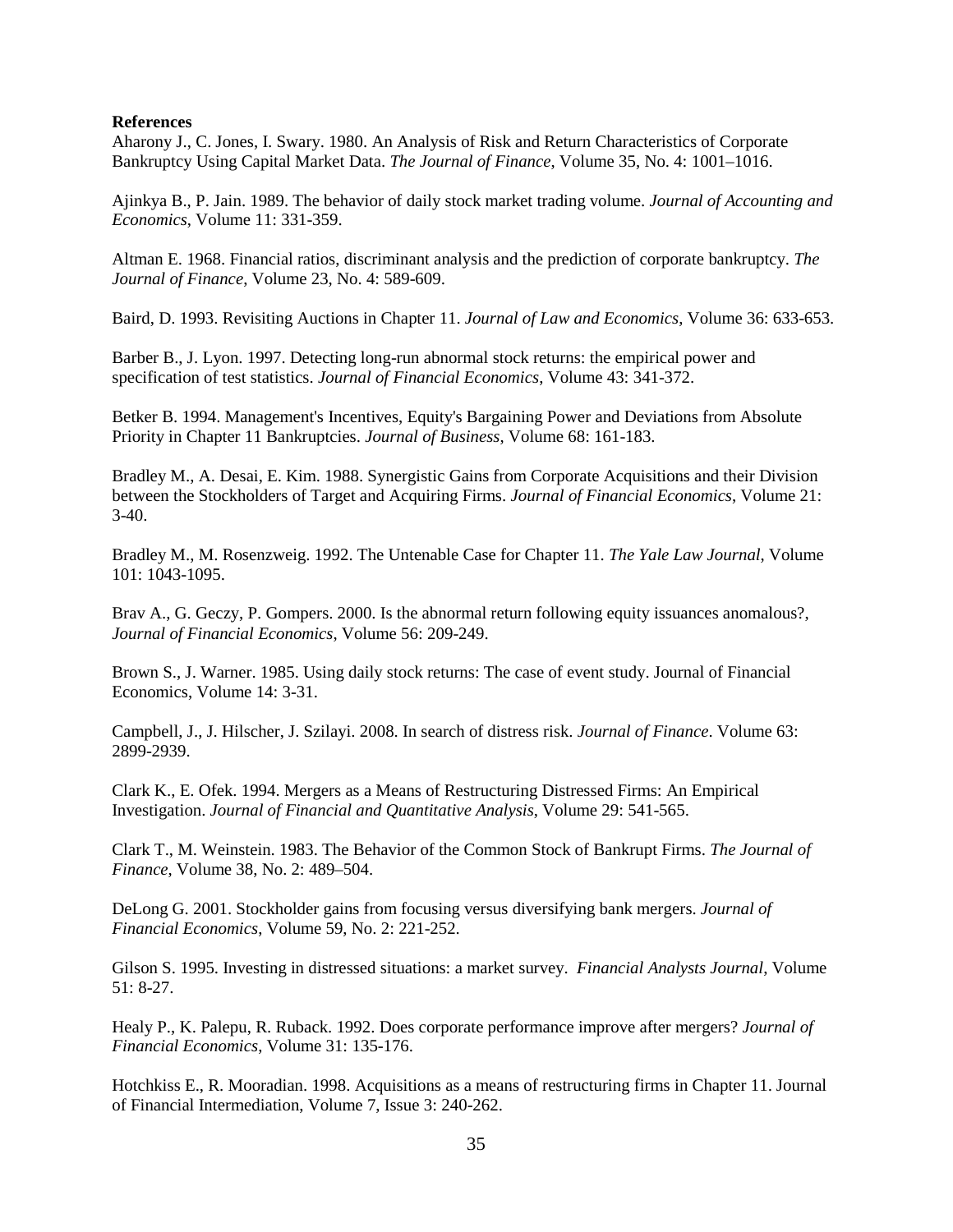Jarrell G., A. Poulsen. 1989. The Returns to Acquiring Firms in Tender Offers: Evidence from Three Decades. *Financial Management*, Volume 18, No. 3: 12-19.

Jensen, M. 1986. The Takeover Controversy: Analysis and Evidence. *Midland Corporate Finance Journal*, Summer 1986.

Kadiyala P., P. Rau. 2004. Investor reaction to corporate event announcements: underreaction or overreaction? *Journal of Business*, Volume 77: 357-386.

Keown A., J. Pinkerton. 1981. Merger announcements and insider trading activity: An empirical investigation. *Journal of Finance*, Volume 36, No. 4: 855-869.

Kohers N.,T. Kohers. 2000. The Value Creation Potential of High-Tech Mergers. *Financial Analysts Journal*, Volume 53, No. 3: 40-48.

Kuipers D., D. Miller, A. Patel. 2003. The Legal Environment and Corporate Valuation: Evidence from Cross-Border Mergers. Texas Tech University working paper.

Lambrecht B. 2004. The timing and terms of mergers motivated by economies of scale. *Journal of Financial Economics*, Volume 72: 41-62.

Lang, L., R. Stulz, R. Walkling. 1989. Managerial Performance, Tobin's Q, and the Gains from Successful TenderOffers. *Journal of Financial Economics*, Volume 24, No. 1: 137-154.

Loderer C., K. Martin. 1990. Corporate Acquisitions by Listed Firms: The Experience of a Comprehensive Sample. *Financial Management*, Volume 19, No. 4: 17-33.

Loughran T., A. Vijh. 1997. Do Long-Term Shareholders Benefit From Corporate Acquisitions? *Journal of Finance*, Volume 52, No. 5: 1765-1790.

Maksimovic, V., G. Phillips. 2002. [Do conglomerate firms allocate resources efficiently across](http://www.cba.uri.edu/Lin/seminar/Maksimovic%20and%20Phillips%202002.pdf)  [industries? Theory and evidence.](http://www.cba.uri.edu/Lin/seminar/Maksimovic%20and%20Phillips%202002.pdf) *Journal of Finance*, Volume 57: 721-767.

McBride J. 1996. Purchase and Sale of Assets in Bankruptcy. John Wiley & Sons, New York. Meeks G. 1977. Disappointing Marriage: A Study of the Gains From Merger. Cambridge University Press.

Meulbroek L. 1992. An empirical analysis of illegal insider trading. *The Journal of Finance*, Volume 47, No. 5: 1661-1699.

Mulherin J.H., M. Gerety. 1991. Patterns in Intraday Stock Market Volatility, Past and Present. *Financial Analysts Journal*, Volume 47: 71-79.

Roll R. 1986. The Hubris Hypothesis of Corporate Takeovers. *The Journal of Business*, Volume 59, No. 2: 197-216.

Sanders R., J. Zdanowicz. 1992. Target firm abnormal return and trading volume around the initiation of change in control transactions. *The Journal of Financial and Quantitative Analysis*, Volume 27, No. 1: 109-129.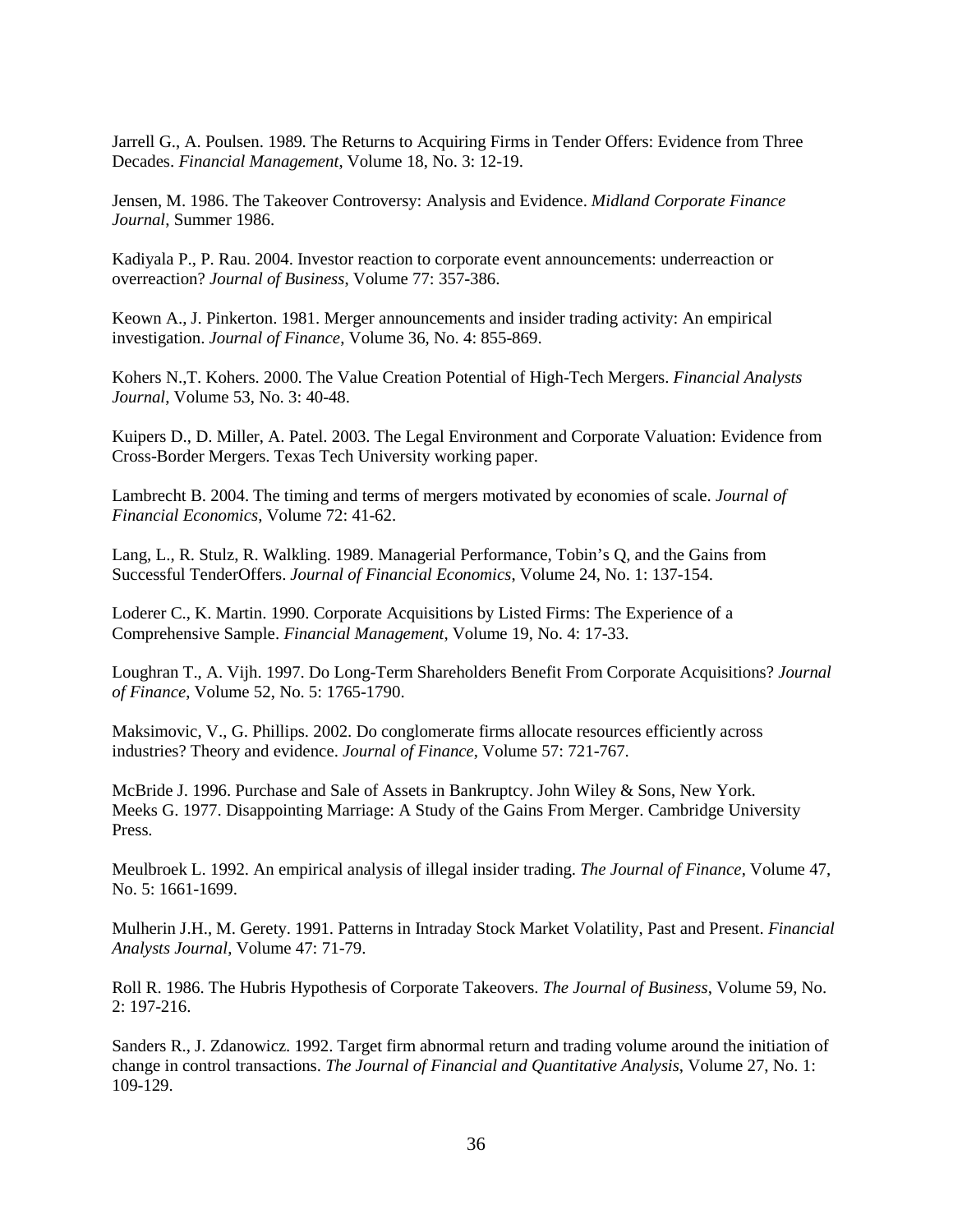

**Figures 1a and 1b Annual volume of M&A and Chapter 11 filings for the period between 1993 and 2011 (a) All M&A announcements and bankruptcy filings (b) Bankrupt and distressed firm acquisition announcements**

Figure 1a presents annual volumes of all M&A announcements and Chapter 11 filings for the period between 1993 and 2013. Figure 1b provides annual numbers of acquisition announcements of bankrupt and distressed firms during the same annual periods. We obtain data from Thompson Financial Services SDC Platinum database. Figure 1a contains two y-axes and one shared x-axis. The left y-axis plots yearly number of M&A transactions, and the right y-axis plots yearly number of bankruptcy filings. X-axis shows years. Figure 1b plots number of M&A on y-axis and year on x-axis.

| <b>Correlation Matrix</b> |         |                 |      |          |  |  |  |  |
|---------------------------|---------|-----------------|------|----------|--|--|--|--|
| <b>NAME</b>               | MA NO   | BKPCY_NO BK_ACQ |      | DISS ACQ |  |  |  |  |
| MA NO                     |         |                 |      |          |  |  |  |  |
| <b>BKPCY NO</b>           | $-0.33$ |                 |      |          |  |  |  |  |
| BK_ACQ                    | $-0.65$ | 0.71            |      |          |  |  |  |  |
| DISS_ACQ                  | 0.42    | 0.47            | 0.25 |          |  |  |  |  |

The matrix reports correlation between annual volumes plotted in Figures 1a and 1b. MA\_NO is number of M&A announcements, BKPCY\_NO is number of bankruptcy filings, BK\_ACQ is number of bankrupt firm acquisition announcements, and DISS\_ACQ is number of distressed firm acquisition announcements.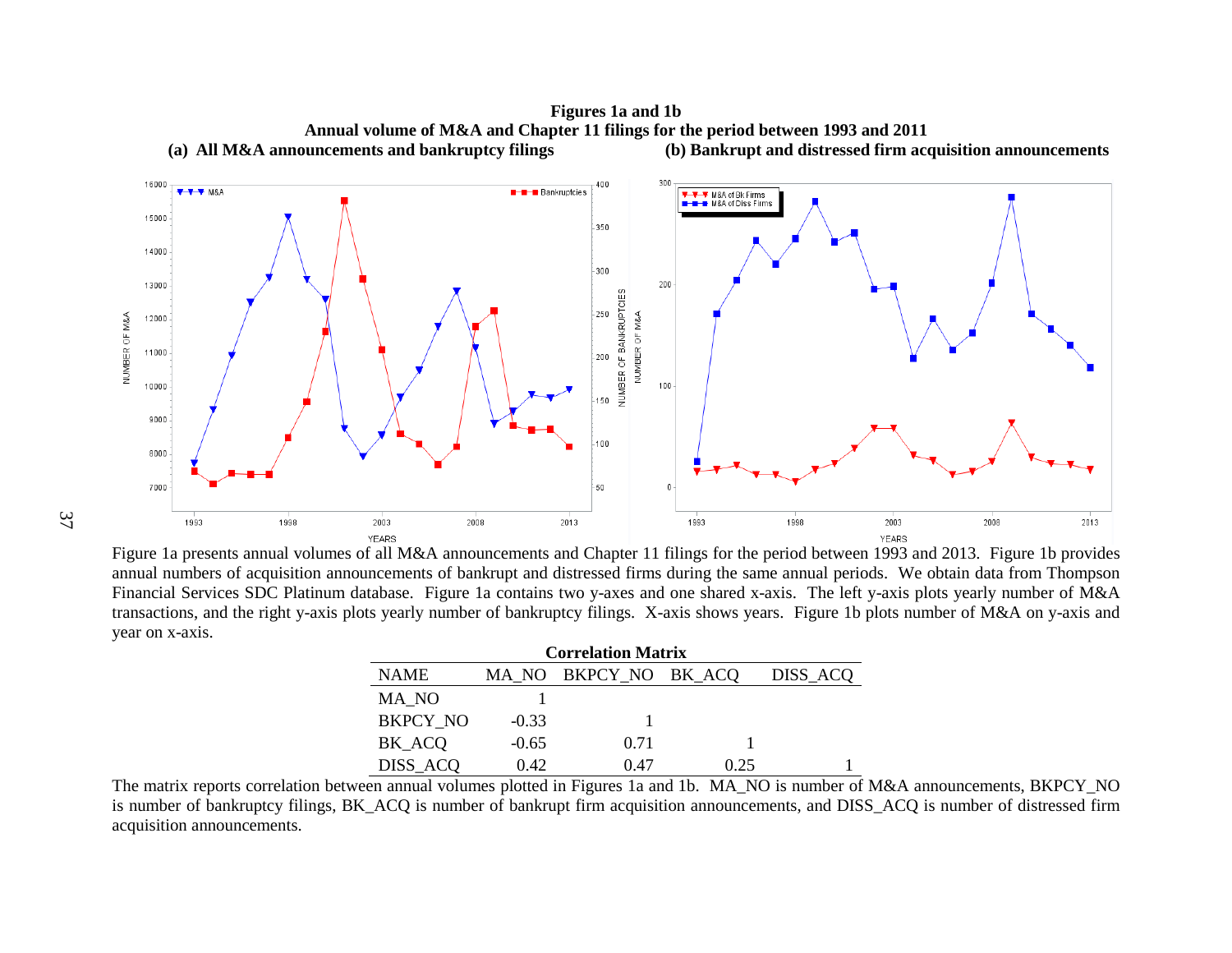**Table 1 Sample formation and description of M&A transactions for distressed firms and firms filing for Chapter 11 between 1/1/1992 and 12/31/2013**

| Panel A: Sample of bankrupt firms formation description                                                       |                       |                  |
|---------------------------------------------------------------------------------------------------------------|-----------------------|------------------|
|                                                                                                               | Number                | Percentage       |
| Chapter 7 and Chapter 11 filings from SDC; excludes utilities and financial firms                             | 3,243                 |                  |
| Chapter 7 and Chapter 11 filings from Lopucki's Database; excludes utilities and financial firms              | 843                   |                  |
| Non-duplicating Chapter 11 filings from both data sets with accurate identifiers (Permno, CUSIP, Ticker) and  |                       |                  |
| emergence dates between 1992 and 2013; excludes utilities and financial firms                                 | 1,429                 | 100%             |
| Number of firms reorganized between 1992 and 2013                                                             | 1,381                 | 100%             |
| Number of bankrupt firms acquired while in reorganization or one year following emergence                     | 428                   | 31%              |
| Timing of acquisitions:                                                                                       |                       |                  |
| number of acquisition announcements before filing and effective date while in Chapter $11^*$                  | 14                    | 3%               |
| number of acquisition announcements before filing and effective date after emergence                          | 44                    | 9%               |
| number of acquisition announcement and effective dates of acquisitions while in Chapter $11^*$                | 157                   | 33%              |
| number of acquisition announcements while in Chapter $11*$ and effective dates after emergence                | 178                   | 37%              |
| number of announcement and effective dates of acquisitions during one year following emergence date           | 90                    | 19%              |
| Total number of acquisition announcements:                                                                    | 483**                 | 100%             |
| Panel B: Acquisition description                                                                              |                       |                  |
|                                                                                                               | <b>Bankrupt</b> firms | Distressed firms |
| Percentage of firms acquired by creditor or bondholder                                                        | 38%                   | 4%               |
| Percentage of firms acquired by investors (other than creditors and bondholders)                              | 30%                   | 36%              |
| Percentage of firms acquired by firms in the same industry (only for firms acquired by operating company: 169 |                       |                  |
| bankrupt firms and 195 distressed firms)                                                                      | 60%                   | 66%              |
| Mean percentage of target owned after completion of acquisition                                               | 85%                   | 67%              |
| Percentage of acquirers with less than 100% post-acquisition ownership                                        | 33%                   | 48%              |
| Mean (median) value of transaction (\$mill)                                                                   | 440.22 (55.51)        | 201.75 (24.45)   |

\* This time period includes dates of bankruptcy announcement and emergence.

\*\* Several firms were acquired by more than one bidder with different announcement and effective dates.

The table presents number of firms filed for Chapter 11 reorganization and emerged from bankruptcy during the period of January 1992 through December 2013. The data reported here comes from *Thompson Financial Services SDC Platinum* and Lopucki's Bankruptcy database. The sample consists of all U. S. non-utility and -financial firms that filed for Chapter 11 and completed reorganization during the period. Panel A describes sample formation. Sample consists of bankrupt firms that were acquired either while in Chapter 11 of during one year following emergence. Panel B provides information on type of acquirer and magnitude of post-merger ownership. We compile control (distressed) firms based on the two-digit Securities Data Corporation (SIC) codes, acquisition announcement date, and size measured by market capitalization.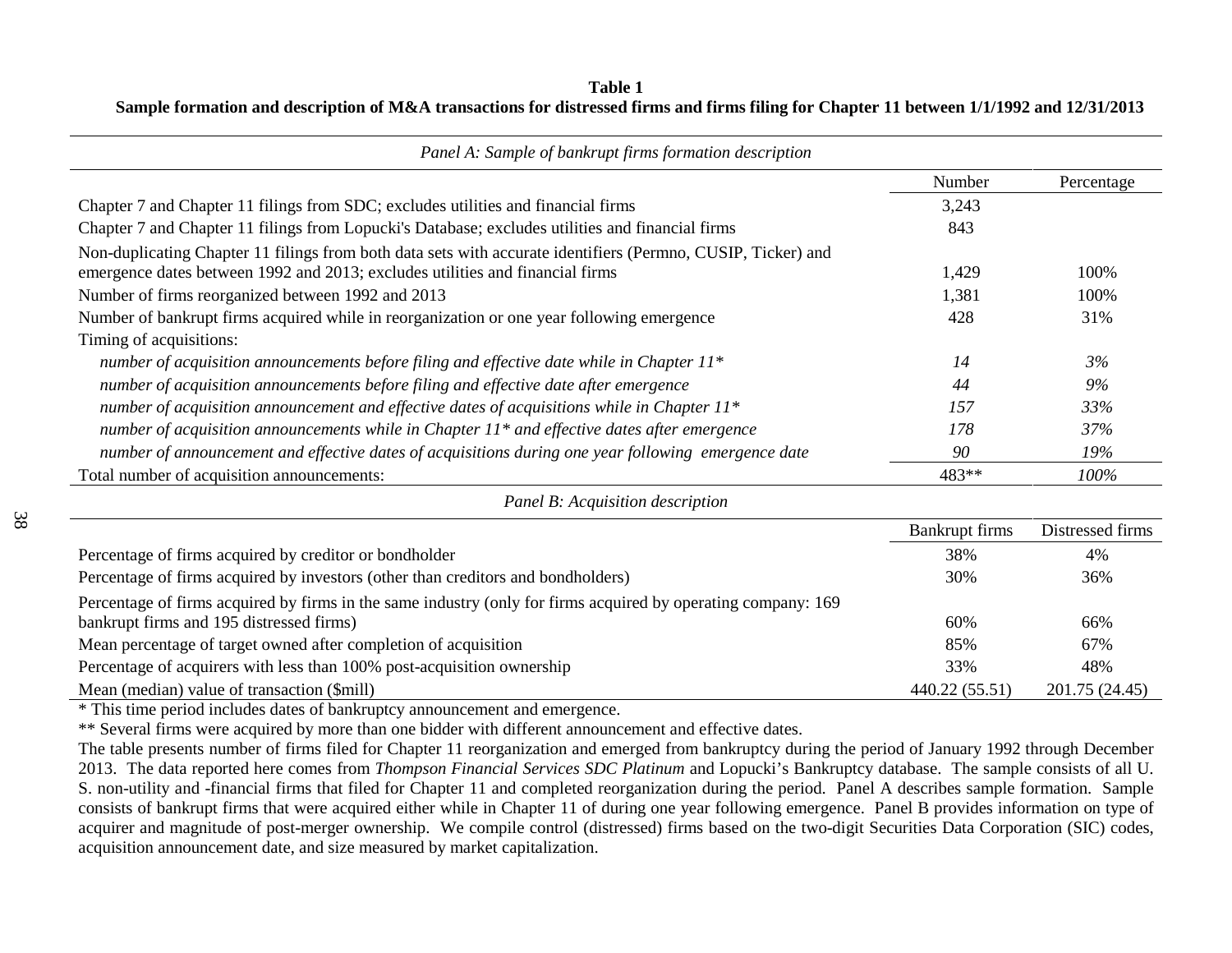**Table 2 Characteristics of acquired bankrupt and distressed firms, categorized by acquirer type**

|                                                                   |                     |                                          |                                                             |                     |                                                      | Panel A: Firm characteristics |                     |                                                                         |           |                                               |                                                        |           |                                                       |           |           |                                                                                 |
|-------------------------------------------------------------------|---------------------|------------------------------------------|-------------------------------------------------------------|---------------------|------------------------------------------------------|-------------------------------|---------------------|-------------------------------------------------------------------------|-----------|-----------------------------------------------|--------------------------------------------------------|-----------|-------------------------------------------------------|-----------|-----------|---------------------------------------------------------------------------------|
| Variable                                                          |                     | All bankrupt firms<br>acquired $(n=345)$ | <b>Bankrupt</b> firms<br>acquired by<br>investors $(n=114)$ |                     | Bankrupt firms<br>acquired by<br>creditors $(n=104)$ |                               |                     | Bankrupt firms<br>acquired by<br>another operating<br>company $(n=127)$ |           | All distressed<br>firms acquired<br>$(n=306)$ | Distressed firms<br>acquired by<br>investors $(n=111)$ |           | Distressed firms<br>acquired by<br>creditors $(n=13)$ |           |           | Distressed firms<br>acquired by<br>another<br>operating<br>company<br>$(n=182)$ |
|                                                                   | Mean                | Median                                   | Mean                                                        | Median              | Mean                                                 | Median                        | Mean                | Median                                                                  | Mean      | Median                                        | Mean                                                   | Median    | Mean                                                  | Median    | Mean      | Median                                                                          |
| Total assets (\$mill)                                             | 1,468.77            | $403.222$ <sup>a</sup>                   | 1,134.20                                                    | 465.36 <sup>a</sup> | 2917.62 <sup>c</sup>                                 | 673.71                        | 622.89              | $209.25^a$                                                              | 995.58    | 100.90                                        | 1,488.65                                               | 100.90    | 1,386.76                                              | 297.39    | 635.62    | 95.04                                                                           |
| Sales (\$mill)                                                    | 1,098.47            | 386.15 <sup>a</sup>                      | 1,088.12                                                    | 367.15 <sup>a</sup> | 1,897.29                                             | 696.90                        | 499.92              | 210.82 <sup>a</sup>                                                     | 850.34    | 91.20                                         | 1,214.42                                               | 133.44    | 1,423.38                                              | 277.09    | 542.68    | 63.87                                                                           |
| Market capitalization (\$mill)                                    | 124.76 <sup>b</sup> | 30.14                                    | 105.99 <sup>b</sup>                                         | 36.80               | 169.06                                               | 37.19                         | 106.03 <sup>b</sup> | 22.69 <sup>b</sup>                                                      | 257.19    | 35.77                                         | 292.37                                                 | 35.62     | 222.85                                                | 57.03     | 235.67    | 39.69                                                                           |
| Altman z-score                                                    | $-1.686$            | $-0.254$                                 | $-1.190$                                                    | 0.441               | $-1.930$                                             | $-0.336$                      | $-1.859$            | $-0.596$                                                                | $-1.872$  | 0.457                                         | $-1.483$                                               | 0.732     | $-2.404$                                              | $-0.486$  | $-2.307$  | 0.314                                                                           |
| Total liabilities/total assets                                    | 1.157 <sup>b</sup>  | 0.989a                                   | 1.062                                                       | 0.864               | 1.355                                                | 1.068 <sup>b</sup>            | 1.077 <sup>b</sup>  | 1.003 <sup>a</sup>                                                      | 0.943     | 0.736                                         | 1.015                                                  | 0.790     | 1.526                                                 | 0.857     | 0.843     | 0.662                                                                           |
| <b>EBITDA</b> /total assets                                       | $-0.080b$           | 0.033                                    | 0.008 <sup>b</sup>                                          | 0.059               | $-0.0002$                                            | 0.053                         | $-0.208$            | $-0.006$                                                                | $-0.293$  | 0.033                                         | $-0.278$                                               | 0.054     | $-0.750$                                              | 0.085     | $-0.267$  | 0.014                                                                           |
| EBITDA/sales                                                      | $-0.316^{b}$        | 0.028                                    | $-0.305$                                                    | 0.040               | $-0.184$                                             | 0.052                         | $-0.425c$           | $-0.004$                                                                | $-0.979$  | 0.041                                         | $-0.755$                                               | 0.053     | $-1.234$                                              | 0.062     | $-0.996$  | 0.023                                                                           |
| Profit margin                                                     | $-0.849c$           | $-0.189b$                                | $-0.747$                                                    | $-0.098$            | $-0.698$                                             | $-0.146^b$                    | $-1.043$            | $-0.343^a$                                                              | $-1.178$  | $-0.126$                                      | $-0.738$                                               | $-0.079$  | $-2.562$                                              | $-0.456$  | $-1.302$  | $-0.139$                                                                        |
| <b>ROA</b>                                                        | $-0.461$            | $-0.211$ <sup>b</sup>                    | $-0.272c$                                                   | $-0.127$            | $-0.382$                                             | $-0.177b$                     | $-0.664c$           | $-0.354$ <sup>a</sup>                                                   | $-0.516$  | $-0.122$                                      | $-0.546$                                               | $-0.103$  | $-1.225$                                              | $-0.359$  | $-0.435$  | $-0.136$                                                                        |
| Market-to-book                                                    | $0.263^a$           | $0.090$ <sup>a</sup>                     | 0.319                                                       | 0.324               | 0.308                                                | $-0.015$                      | $0.186^a$           | $0.047$ <sup>a</sup>                                                    | 1.204     | 0.722                                         | 0.709                                                  | 0.500     | 0.344                                                 | 0.359     | 1.642     | 0.870                                                                           |
| Days spent in Chapter 11 prior<br>to effective day of acquisition | 368                 | 240                                      | 479                                                         | 329                 | 358                                                  | 248                           | 288                 | 186                                                                     | <b>NA</b> | <b>NA</b>                                     | <b>NA</b>                                              | NA        | <b>NA</b>                                             | NA        | <b>NA</b> | <b>NA</b>                                                                       |
|                                                                   |                     |                                          |                                                             |                     |                                                      |                               |                     | Panel B: Management turnover & ownership                                |           |                                               |                                                        |           |                                                       |           |           |                                                                                 |
| Variable                                                          |                     | All bankrupt firms<br>acquired $(n=93)$  | Bankrupt firms<br>acquired by<br>investors $(n=27)$         |                     | Bankrupt firms<br>acquired by<br>creditors $(n=40)$  |                               |                     | Bankrupt firms<br>acquired by<br>another operating<br>company $(n=26)$  |           | All distressed<br>firms acquired<br>$(n=91)$  | Distressed firms<br>acquired by<br>investors $(n=41)$  |           | Distressed firms<br>acquired by<br>creditors $(n=12)$ |           |           | Distressed firms<br>acquired by<br>another<br>operating<br>company $(n=38)$     |
|                                                                   | Mean                | Median                                   | Mean                                                        | Median              | Mean                                                 | Median                        | Mean                | Median                                                                  | Mean      | Median                                        | Mean                                                   | Median    | Mean                                                  | Median    | Mean      | Median                                                                          |
| % CEO replaced through<br>bankruptcy filing                       | 44.00               | 0.00                                     | 49.00                                                       | 0.00                | 47.00                                                | 0.00                          | 35.00               | 0.00                                                                    | <b>NA</b> | <b>NA</b>                                     | <b>NA</b>                                              | <b>NA</b> | <b>NA</b>                                             | <b>NA</b> | <b>NA</b> | <b>NA</b>                                                                       |
| % CEO replaced through<br>acquisition                             | 35.00 <sup>a</sup>  | 0.00                                     | $30.00^a$                                                   | 0.00                | 45.00 <sup>a</sup>                                   | 0.00                          | 27.00 <sup>c</sup>  | 0.00                                                                    | 20.00     | 0.00                                          | 11.00                                                  | 0.00      | 7.00                                                  | 0.00      | 34.00     | 0.00                                                                            |
| % stock held by officers and<br>directors                         | 2.92                | 0.11                                     | 2.19                                                        | 0.11                | 3.88 <sup>a</sup>                                    | 0.11 <sup>a</sup>             | 2.69                | 0.10                                                                    | 3.44      | 0.10                                          | 2.87                                                   | 0.09      | 0.80                                                  | 0.02      | 4.20      | 0.14                                                                            |
| % stock held by CEO                                               | 2.51                | $0.25^{b}$                               | 3.70                                                        | 0.75                | 1.88                                                 | $0.15^{\rm a}$                | 2.14                | 0.22 <sup>c</sup>                                                       | 2.64      | 0.13                                          | 3.72                                                   | 0.55      | 1.66                                                  | 0.002     | 2.51      | 0.17                                                                            |

39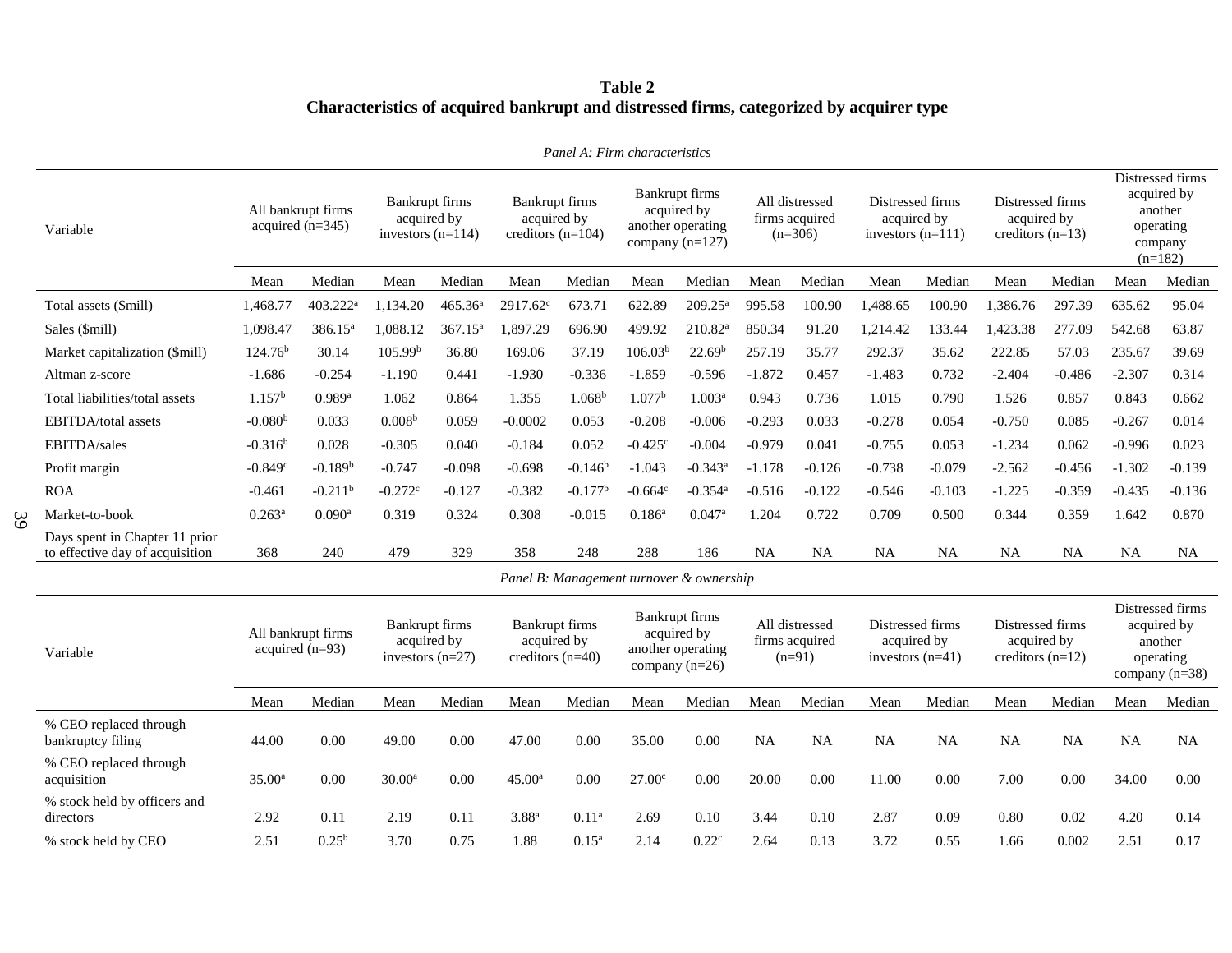EBITDA: Earnings before interest, taxes, depreciation and amortization.

a,b,c denote mean (median) significantly different between firms in the two groups at the 1, 5, and 10% level, respectively, based on t-test (Wilcoxon rank sum test).

Table presents accounting related data gathered from COMPUSTAT's annual financial reporting statements as well as information on executives and directors obtained from Thomson Reuters' Insider Data. We categorize the data by acquirer type: investors, creditors, and operating firms. In Panels A we report characteristics of sample (bankrupt) and control (distressed) firms and in Panel B we report executive management entrenchment related data. In parenthesis, n is a number of firms for which data is available. We report descriptive statistics for the sample firms as of one year preceding bankruptcy filings. For control firms the same statistics are reported as of one year preceding acquisition announcements. The variable "CEO replaced through bankruptcy filing" indicates whether the CEO in office two years prior to filing is still in office at the time of filing. The variable "CEO replace through acquisition" indicates whether the CEO in office two years prior to acquisition date is still in office at the time of announcement.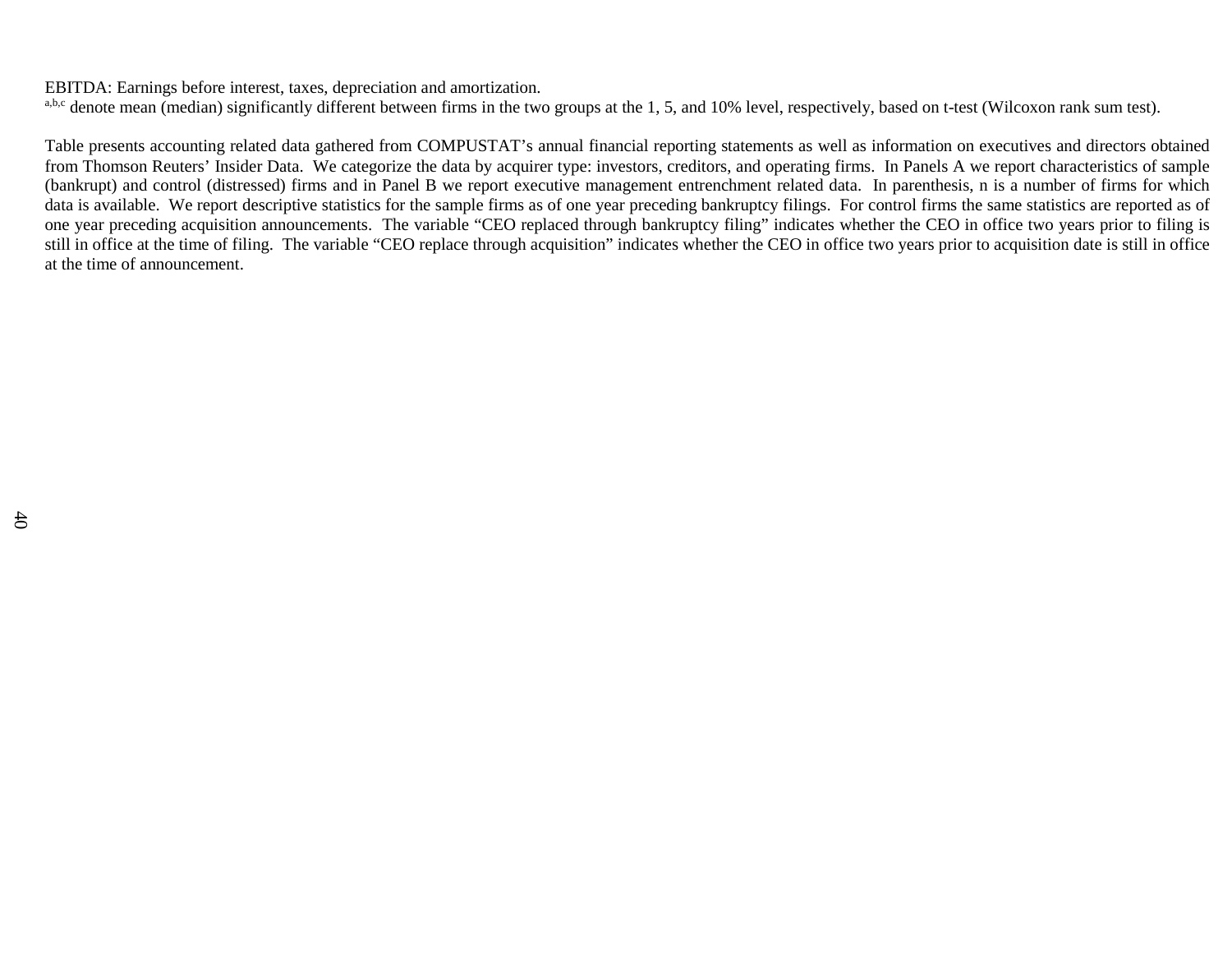|                                                     |                                          |                      |                      |                                                     |                                                     | Panel A: Firm and deal valuations |                      |                                                                               |        |                                               |                                                       |        |          |                                                       |        |                                                                                 |
|-----------------------------------------------------|------------------------------------------|----------------------|----------------------|-----------------------------------------------------|-----------------------------------------------------|-----------------------------------|----------------------|-------------------------------------------------------------------------------|--------|-----------------------------------------------|-------------------------------------------------------|--------|----------|-------------------------------------------------------|--------|---------------------------------------------------------------------------------|
| Variable                                            | All bankrupt firms<br>acquired $(n=278)$ |                      |                      | Bankrupt firms<br>acquired by<br>investors $(n=77)$ | Bankrupt firms<br>acquired by<br>creditors $(n=72)$ |                                   |                      | Bankrupt firms<br>acquired by<br>another<br>operating<br>company<br>$(n=129)$ |        | All distressed<br>firms acquired<br>$(n=264)$ | Distressed firms<br>acquired by<br>investors $(n=89)$ |        |          | Distressed firms<br>acquired by<br>creditors $(n=11)$ |        | Distressed firms<br>acquired by<br>another<br>operating<br>company<br>$(n=164)$ |
|                                                     | Mean                                     | Median               | Mean                 | Median                                              | Mean                                                | Median                            | Mean                 | Median                                                                        | Mean   | Median                                        | Mean                                                  | Median | Mean     | Median                                                | Mean   | Median                                                                          |
| Deal value (\$mill)                                 | $428.98^{b}$                             | 58.25 <sup>a</sup>   | 185.39 <sup>b</sup>  | 58.42 <sup>a</sup>                                  | 1136.12 <sup>b</sup>                                | 266.80                            | 163.11               | 41.75                                                                         | 195.22 | 24.34                                         | 88.80                                                 | 13.10  | 347.57   | 197.70                                                | 260.60 | 33.06                                                                           |
| Enterprise market value (\$mill)                    | 1,097.19                                 | 327.30 <sup>a</sup>  | 640.50               | 292.04 <sup>b</sup>                                 | 1,890.44                                            | 927.57                            | 595.81               | 195.97                                                                        | 868.13 | 116.32                                        | 1.124.64                                              | 116.30 | 1,298.17 | 1.182.84                                              | 678.11 | 91.76                                                                           |
| Ent. value based on financials (\$mill)             | 1,164.00                                 | $354.46^a$           | 659.31               | 292.02 <sup>b</sup>                                 | 1994.84 <sup>c</sup>                                | 927.57                            | 714.59               | 160.00                                                                        | 925.83 | 121.15                                        | 1,216.74                                              | 157.82 | 1,266.00 | 1,182.84                                              | 764.81 | 93.63                                                                           |
| Deal value/sales                                    | $0.946^{\rm a}$                          | $0.297$ <sup>a</sup> | 0.782 <sup>b</sup>   | 0.213c                                              | 0.789                                               | 0.369 <sup>b</sup>                | $1.088^{a}$          | 0.308 <sup>a</sup>                                                            | 2.509  | 0.602                                         | 1.677                                                 | 0.313  | 3.176    | 0.841                                                 | 3.108  | 0.827                                                                           |
| Deal value/total assets                             | 0.302 <sup>b</sup>                       | 0.218                | 0.247                | 0.188                                               | 0.319                                               | 0.255                             | $0.333^{a}$          | $0.219^{a}$                                                                   | 0.907  | 0.270                                         | 0.805                                                 | 0.102  | 0.275    | 0.226                                                 | 1.005  | 0.538                                                                           |
| Enterprise value/sales                              | 2.351                                    | 0.930                | 2.318                | 0.930                                               | 2.144                                               | 0.860c                            | 2.727                | 0.990                                                                         | 3.427  | 1.010                                         | 1.757                                                 | 0.670  | 4.179    | 1.130                                                 | 4.422  | 1.220                                                                           |
| Enterprise value/total assets                       | $0.753^a$                                | $0.640$ <sup>a</sup> | 0.669a               | $0.636^b$                                           | 0.792                                               | 0.648                             | 0.789a               | 0.533 <sup>b</sup>                                                            | 1.653  | 0.911                                         | 1.348                                                 | 0.865  | 1.055    | 0.659                                                 | 1.880  | 0.975                                                                           |
| Deal value/common equity                            | $2.040$ <sup>a</sup>                     | $1.086^a$            | $1.767$ <sup>a</sup> | 1.086c                                              | 3.033                                               | 1.255                             | $1.991$ <sup>a</sup> | 0.979a                                                                        | 5.732  | 2.074                                         | 5.683                                                 | 1.599  | 7.689    | 0.882                                                 | 5.682  | 2.390                                                                           |
| Offer price/book value                              | $1.740^{\circ}$                          | 1.027 <sup>a</sup>   | $1.655^{\rm b}$      | 0.997c                                              | 2.287                                               | 1.255                             | $1.647$ <sup>a</sup> | 0.962 <sup>a</sup>                                                            | 4.893  | 1.814                                         | 3.960                                                 | 1.286  | 7.011    | 0.882                                                 | 5.291  | 2.055                                                                           |
| $\pm$                                               |                                          |                      |                      |                                                     | Panel B: Price paid versus value based on benchmark |                                   |                      |                                                                               |        |                                               |                                                       |        |          |                                                       |        |                                                                                 |
| Premiums (+) and discounts (-) calculated based on: |                                          |                      |                      |                                                     |                                                     |                                   |                      |                                                                               |        |                                               |                                                       |        |          |                                                       |        |                                                                                 |
| industry median ent. value/sales                    | $-15%$ <sup>a</sup>                      | $-29%$ <sup>a</sup>  | $-19%$ <sup>a</sup>  | $-26%$                                              | 5%                                                  | $-19%$                            | $-27%$ <sup>a</sup>  | $-38%$ <sup>a</sup>                                                           | 20%    | $-12%$                                        | 18%                                                   | $-14%$ | 12%      | $-45%$                                                | 21%    | $-9%$                                                                           |
| industry median ent. value/total<br>assets          | $-27%$ <sup>a</sup>                      | $-37%$ <sup>a</sup>  | $-29%$ <sup>b</sup>  | $-37%c$                                             | $-16%$                                              | $-28%$                            | $-33%$ <sup>a</sup>  | $-50\%$ <sup>a</sup>                                                          | 6%     | $-20%$                                        | $-1\%$                                                | $-27%$ | 19%      | $-39%$                                                | 9%     | $-17%$                                                                          |

**Table 3 Transaction characteristics for bankrupt and distressed firms**

This table reports transaction related data. The data reported here comes from Thompson Financial Services SDC Platinum and COMPUSTAT. Panel A presents firm and deal values. Enterprise values are reported as of announcement of acquisition. Panel B includes transaction premiums (+) and discounts (-) in percentages for two multiples calculated as industry median enterprise value divided by sales and industry median enterprise value divided by book value of total assets. In parenthesis, n is a number of bankrupt and distressed targets for which data is available.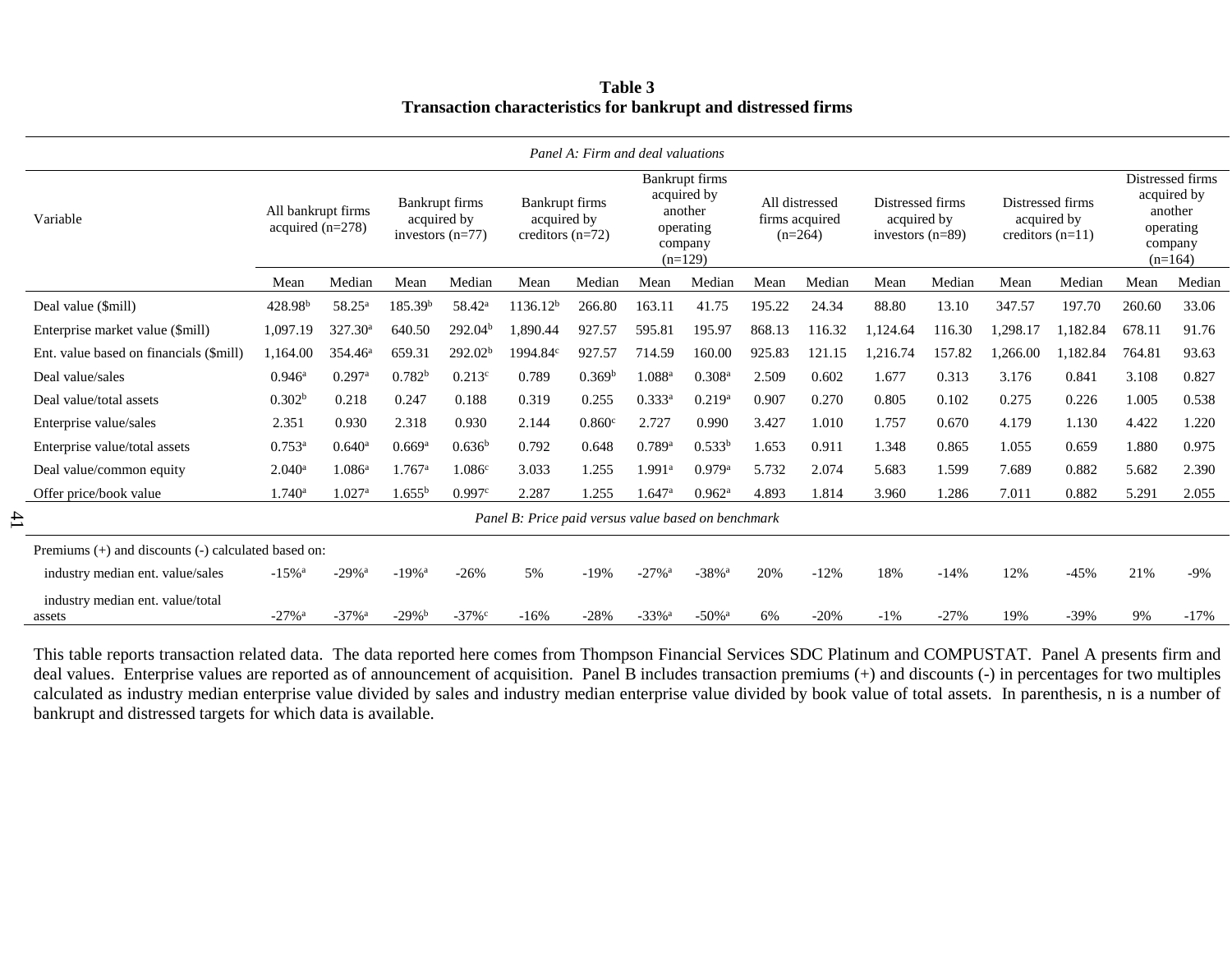|                  | Panel A: Acquisitions of Chapter 11 firms |                  |                     |          |                                      |                   |                     |          |  |  |
|------------------|-------------------------------------------|------------------|---------------------|----------|--------------------------------------|-------------------|---------------------|----------|--|--|
|                  |                                           | Target $(n=107)$ |                     |          |                                      | Acquirer $(n=48)$ |                     |          |  |  |
| Day              | Mean<br>daily<br>abnormal<br>returns      | P-values         | Mean<br><b>CMAR</b> | P-values | Mean<br>daily<br>abnormal<br>returns | P-values          | Mean<br><b>CMAR</b> | P-values |  |  |
| $-10$            | $-0.28%$                                  | (0.7202)         | $-0.28%$            | (0.7202) | 0.44%                                | (0.4450)          | 0.44%               | (0.4450) |  |  |
| $-9$             | 0.27%                                     | (0.8362)         | $-0.01%$            | (0.9166) | 1.52%                                | (0.1751)          | 1.96%               | (0.0998) |  |  |
| $-8$             | $-0.42%$                                  | (0.6325)         | $-0.43%$            | (0.7701) | $-1.05%$                             | (0.0203)          | 0.92%               | (0.9797) |  |  |
| $-7$             | $-1.40%$                                  | (0.1298)         | $-1.82%$            | (0.1623) | 1.31%                                | (0.0474)          | 2.23%               | (0.2139) |  |  |
| $-6$             | $-0.33%$                                  | (0.7358)         | $-2.15%$            | (0.2097) | 0.98%                                | (0.2929)          | 3.20%               | (0.0845) |  |  |
| $-5$             | 1.96%                                     | (0.1048)         | $-0.20%$            | (0.8438) | $-0.06%$                             | (0.9043)          | 3.14%               | (0.0793) |  |  |
| $-4$             | $-1.24%$                                  | (0.1700)         | $-1.44%$            | (0.4622) | $-0.28%$                             | (0.5084)          | 2.86%               | (0.1858) |  |  |
| $-3$             | $-1.18%$                                  | (0.2200)         | $-2.62%$            | (0.2395) | 0.05%                                | (0.9224)          | 2.90%               | (0.1669) |  |  |
| $-2$             | 2.12%                                     | (0.1557)         | $-0.50%$            | (0.5868) | 0.29%                                | (0.5758)          | 3.20%               | (0.1411) |  |  |
| $-1$             | $-1.36%$                                  | (0.2459)         | $-1.86%$            | (0.3168) | $-0.65%$                             | (0.1355)          | 2.54%               | (0.3067) |  |  |
| $\boldsymbol{0}$ | $-8.50%$                                  | (0.0130)         | $-10.36%$           | (0.0221) | 3.85%                                | (0.0042)          | 6.39%               | (0.0165) |  |  |
| 1                | $-1.09%$                                  | (0.7039)         | $-11.45%$           | (0.0332) | 1.21%                                | (0.0504)          | 7.60%               | (0.0036) |  |  |
| $\overline{2}$   | $-3.54%$                                  | (0.0382)         | $-14.99%$           | (0.0774) | 0.19%                                | (0.4927)          | 7.79%               | (0.0047) |  |  |
| 3                | $-0.94%$                                  | (0.7738)         | $-15.93%$           | (0.0965) | 0.65%                                | (0.1963)          | 8.44%               | (0.0037) |  |  |
| $\overline{4}$   | $-0.81%$                                  | (0.6295)         | $-16.75%$           | (0.0567) | 1.13%                                | (0.3468)          | 9.57%               | (0.0044) |  |  |
| 5                | 0.66%                                     | (0.6819)         | $-16.09%$           | (0.0577) | 0.47%                                | (0.5284)          | 10.04%              | (0.0047) |  |  |
| 6                | 0.13%                                     | (0.9158)         | $-15.96%$           | (0.0729) | 0.27%                                | (0.7222)          | 10.31%              | (0.0021) |  |  |
| 7                | $-0.77%$                                  | (0.5439)         | $-16.73%$           | (0.0872) | $-1.07%$                             | (0.0326)          | 9.24%               | (0.0055) |  |  |
| 8                | 2.16%                                     | (0.2639)         | $-14.57%$           | (0.0820) | 0.61%                                | (0.0862)          | 9.84%               | (0.0044) |  |  |
| 9                | 0.70%                                     | (0.6038)         | $-13.88%$           | (0.0937) | 0.51%                                | (0.2742)          | 10.35%              | (0.0049) |  |  |
| 10               | 1.28%                                     | (0.3699)         | $-12.60%$           | (0.0978) | $-0.42%$                             | (0.3596)          | 9.93%               | (0.0052) |  |  |

**Table 4 Stock price effects on targets and acquirers around announcement of acquisition**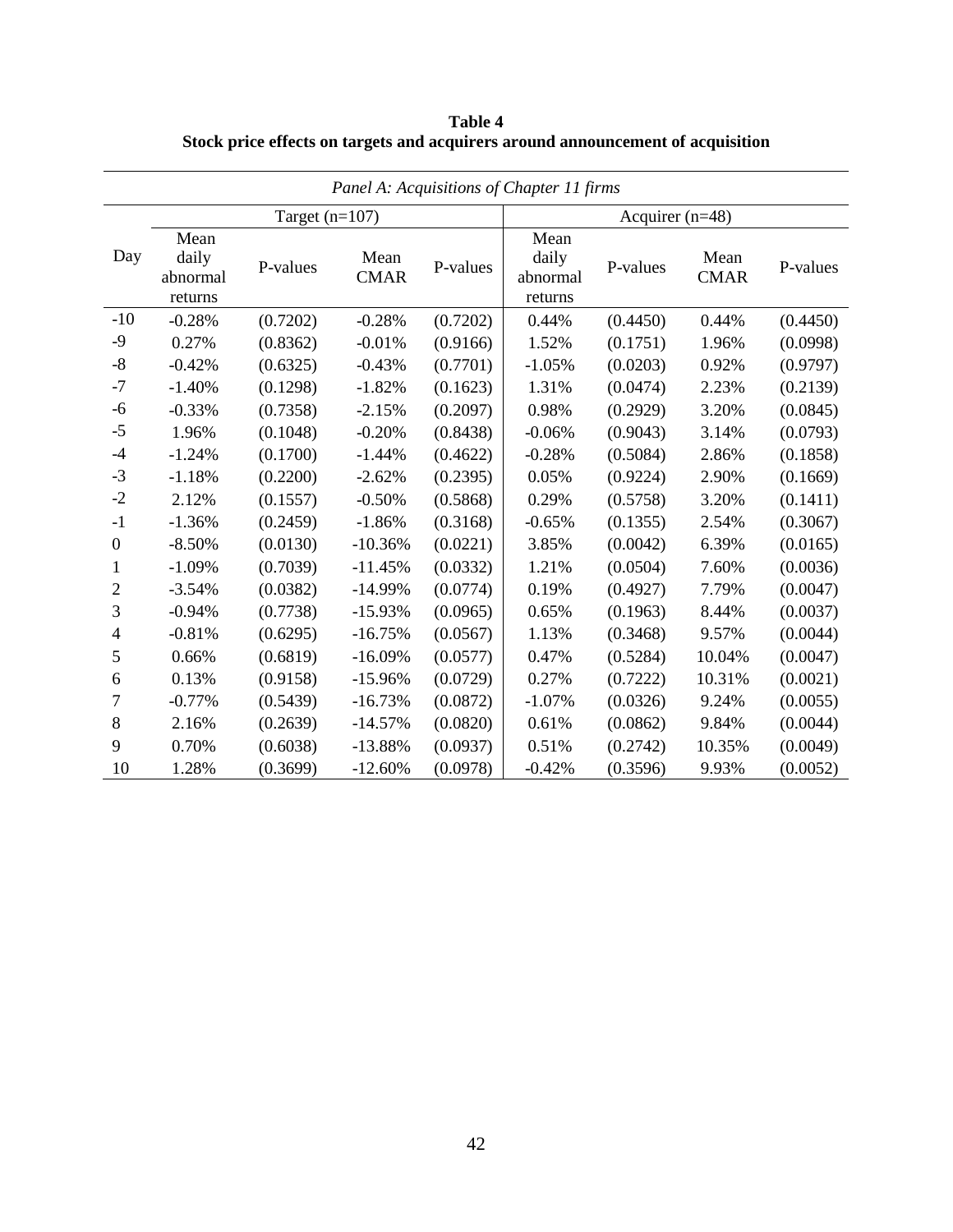| Panel B: Acquisitions of distressed firms |                                      |                  |                     |          |                                      |                    |                     |          |
|-------------------------------------------|--------------------------------------|------------------|---------------------|----------|--------------------------------------|--------------------|---------------------|----------|
|                                           |                                      | Target $(n=202)$ |                     |          |                                      | Acquirer $(n=125)$ |                     |          |
| Day                                       | Mean<br>daily<br>abnormal<br>returns | P-values         | Mean<br><b>CMAR</b> | P-values | Mean<br>daily<br>abnormal<br>returns | P-values           | Mean<br><b>CMAR</b> | P-values |
| $-10$                                     | $-0.60%$                             | (0.0805)         | $-0.60%$            | (0.0805) | 0.27%                                | (0.3523)           | 0.27%               | (0.3523) |
| $-9$                                      | $-0.45%$                             | (0.1866)         | $-1.04%$            | (0.0190) | $-0.04%$                             | (0.8695)           | 0.23%               | (0.5037) |
| $-8$                                      | 0.18%                                | (0.6359)         | $-0.86%$            | (0.1262) | $-0.22%$                             | (0.2650)           | 0.01%               | (0.9791) |
| $-7$                                      | $-0.20%$                             | (0.5371)         | $-1.06%$            | (0.0959) | 0.41%                                | (0.2052)           | 0.42%               | (0.3294) |
| $-6$                                      | 0.20%                                | (0.5724)         | $-0.86%$            | (0.2328) | $-0.41%$                             | (0.0635)           | 0.01%               | (0.8185) |
| $-5$                                      | $-0.69%$                             | (0.1686)         | $-1.55%$            | (0.1000) | $-0.01%$                             | (0.9660)           | 0.00%               | (0.9630) |
| $-4$                                      | 0.79%                                | (0.0159)         | $-0.76%$            | (0.4654) | $-0.30%$                             | (0.2484)           | $-0.30%$            | (0.6397) |
| $-3$                                      | 0.86%                                | (0.0324)         | 0.10%               | (0.7860) | $-0.42%$                             | (0.1148)           | $-0.73%$            | (0.1667) |
| $-2$                                      | 0.77%                                | (0.0810)         | 0.87%               | (0.2731) | $-0.38%$                             | (0.3972)           | $-1.10%$            | (0.1426) |
| $-1$                                      | 0.98%                                | (0.0177)         | 1.85%               | (0.0602) | 0.68%                                | (0.0546)           | $-0.42%$            | (0.7578) |
| $\boldsymbol{0}$                          | 12.02%                               | (<.0001)         | 13.87%              | (<.0001) | 2.74%                                | (<.0001)           | 2.32%               | (0.0203) |
| 1                                         | 6.78%                                | (<.0001)         | 20.65%              | (<.0001) | 0.18%                                | (0.8293)           | 2.49%               | (0.0424) |
| $\overline{2}$                            | $-0.40%$                             | (0.1374)         | 20.25%              | (<.0001) | 0.28%                                | (0.4469)           | 2.78%               | (0.0348) |
| 3                                         | 0.69%                                | (0.0218)         | 20.95%              | (<.0001) | $-0.73%$                             | (0.0335)           | 2.05%               | (0.1267) |
| $\overline{4}$                            | 0.38%                                | (0.2408)         | 21.33%              | (<.0001) | $-0.10%$                             | (0.7111)           | 1.95%               | (0.1229) |
| 5                                         | $-0.46%$                             | (0.1254)         | 20.87%              | (<.0001) | $-0.68%$                             | (0.0070)           | 1.27%               | (0.2974) |
| 6                                         | $-0.04%$                             | (0.8558)         | 20.83%              | (<.0001) | 0.43%                                | (0.1186)           | 1.71%               | (0.1786) |
| 7                                         | $-0.25%$                             | (0.4212)         | 20.58%              | (<.0001) | $-0.49%$                             | (0.0937)           | 1.21%               | (0.3483) |
| 8                                         | $-0.12%$                             | (0.6250)         | 20.46%              | (<.0001) | 0.14%                                | (0.6914)           | 1.35%               | (0.3209) |
| 9                                         | 0.06%                                | (0.7913)         | 20.53%              | (<.0001) | $-0.30%$                             | (0.1442)           | 1.05%               | (0.4554) |
| 10                                        | 0.08%                                | (0.7997)         | 20.61%              | (<.0001) | 0.27%                                | (0.3954)           | 1.31%               | (0.3332) |

## **(Table 4 continues)**

CMAR: cumulative market adjusted returns

This table describes market reaction to acquisition announcements for both targets and acquirers. Day 0 is the day of acquisition announcement. We present market adjusted and cumulative returns for days -10 through +10 surrounding the announcement day. We use equally weighted market return, including dividends, for expected return. We utilize CRSP to gather market related data. P-values presented in parenthesis. In parenthesis, n is a number of targets and acquirers for which market data is available. Panel A reports abnormal returns for bankrupt firms and their acquirers and Panel B reports those for distressed firms that their acquirers.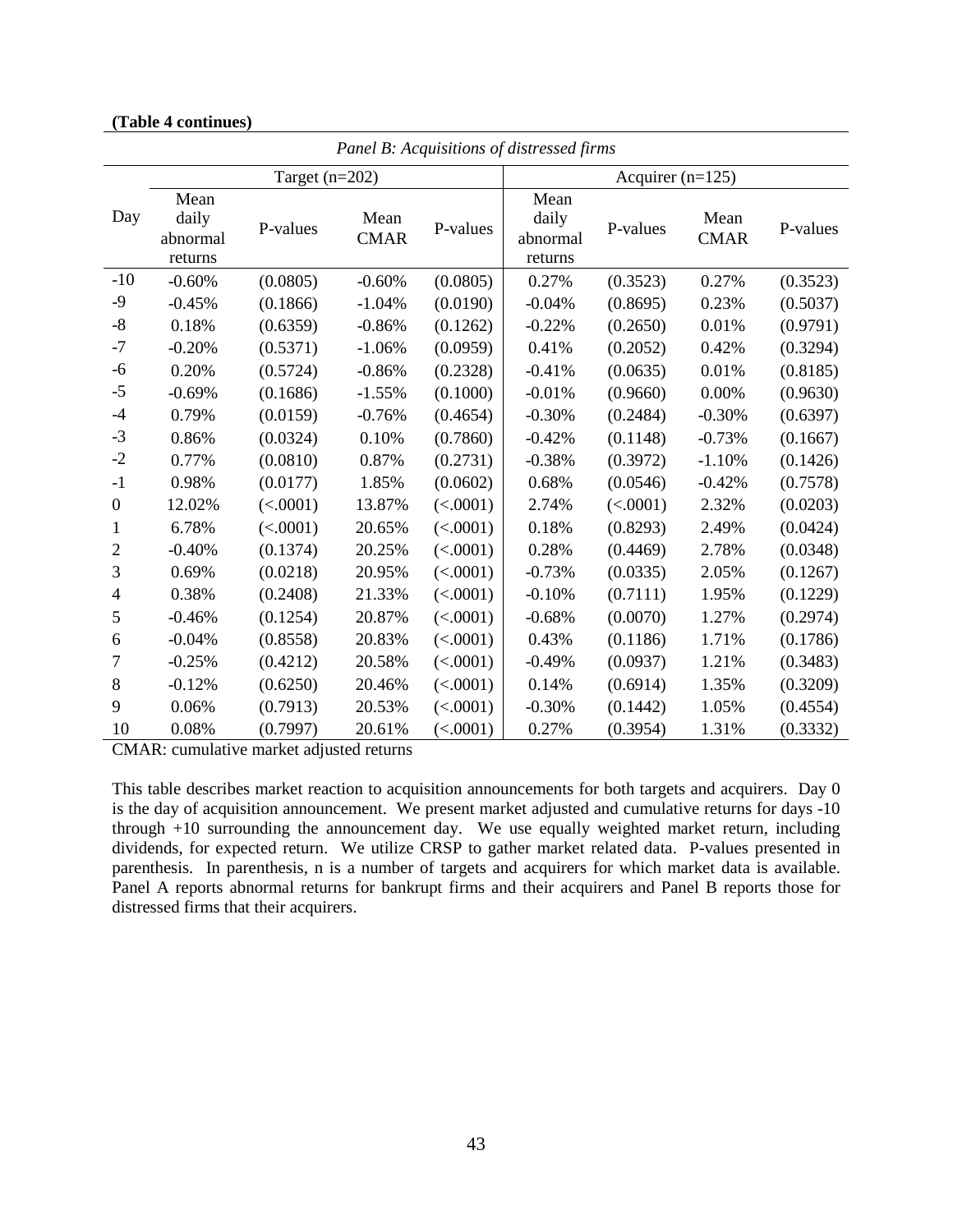**Figures 2 Cumulative market adjusted returns for bankrupt and distressed targets and their acquirers**



This figure describes market reaction to acquisition announcements for both targets and acquirers. We present cumulative abnormal returns for bankrupt and distressed firms and their acquirers for days -10 through +10 surrounding the announcement day. We use equally weighted market returns, including dividends, for determining market abnormal returns. We utilize CRSP to gather market related data. Xaxis plots number of days with Day 0 being day of acquisition announcement. Y-axis plots CMARs.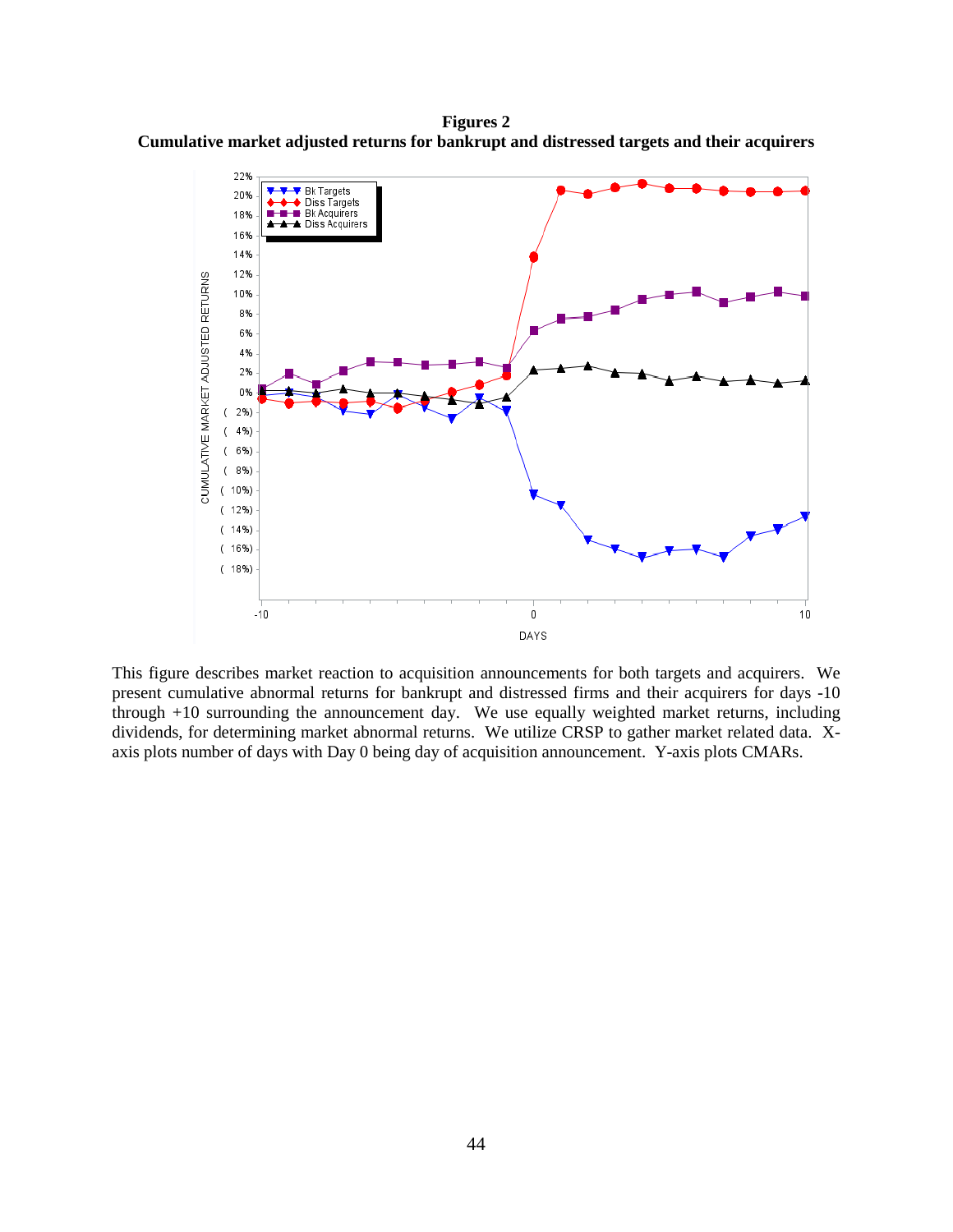|                | Ann. date <filing date<br=""><math>(n=26)</math></filing> |                     | Ann. date=Filing date<br>$(n=25)$    |                         |                                      | Filing date <ann. date<br=""><math>\leq</math>Emerg. date (n=30)</ann.> | Ann. date>=Emerg.<br>date $(n=26)$   |                       |
|----------------|-----------------------------------------------------------|---------------------|--------------------------------------|-------------------------|--------------------------------------|-------------------------------------------------------------------------|--------------------------------------|-----------------------|
| Day            | Mean<br>daily<br>abnormal<br>returns                      | Mean<br><b>CMAR</b> | Mean<br>daily<br>abnormal<br>returns | Mean<br><b>CMAR</b>     | Mean<br>daily<br>abnormal<br>returns | Mean<br><b>CMAR</b>                                                     | Mean<br>daily<br>abnormal<br>returns | Mean<br><b>CMAR</b>   |
| $-10$          | 0.36%                                                     | 0.36%               | $-2.93%$                             | 0.36%                   | 1.32%                                | 1.32%                                                                   | $-0.23%$                             | $-0.23%$              |
| $-9$           | $-1.98%$                                                  | $-1.63%$            | 3.52%                                | 0.59%                   | $-2.82%$                             | $-1.50%$                                                                | $3.61\%$ <sup>b</sup>                | 3.39%c                |
| $-8$           | 0.80%                                                     | $-0.83%$            | $-3.98%$                             | $-3.39%$                | 2.28%                                | 0.78%                                                                   | $-1.33%$                             | 2.06%                 |
| $-7$           | 1.92%                                                     | 1.09%               | $-3.36%$                             | $-6.75%$                | $-2.81%$                             | $-2.03%$                                                                | $-1.37%$                             | 0.69%                 |
| $-6$           | 0.66%                                                     | 1.76%               | $-2.50%$                             | $-9.25%$                | $-1.03%$                             | $-3.06%$                                                                | 1.80%                                | 2.49%                 |
| $-5$           | 4.44%                                                     | 6.20%               | 3.42%                                | $-5.83%$                | $-2.16\%$ <sup>c</sup>               | $-5.22%$                                                                | 2.52%                                | 5.02%                 |
| $-4$           | $-0.45%$                                                  | 5.75%               | $-1.78%$                             | $-7.61%$                | $-1.84%$                             | $-7.06\%$ <sup>c</sup>                                                  | $-0.83%$                             | 4.19%                 |
| $-3$           | $-3.27%$                                                  | 2.48%               | $-5.14\%$ <sup>b</sup>               | $-12.75%$               | 1.90%                                | $-5.16%$                                                                | 1.73%                                | 5.92%                 |
| $-2$           | 1.62%                                                     | 4.10%               | 1.75%                                | $-11.01\%$ <sup>c</sup> | 2.04%                                | $-3.12%$                                                                | $3.19\%$ <sup>b</sup>                | $9.11\%$ <sup>b</sup> |
| $-1$           | $-0.23%$                                                  | 3.87%               | $-2.92%$                             | $-13.93\%$ <sup>b</sup> | $-2.80%$                             | $-5.93%$                                                                | 0.74%                                | $9.85\%$ <sup>b</sup> |
| $\overline{0}$ | $-14.53\%$ <sup>b</sup>                                   | $-10.66%$           | $-29.81\%$ <sup>a</sup>              | $-43.74\%$ <sup>a</sup> | $-3.12%$                             | $-9.05%$                                                                | $11.81\%$ <sup>c</sup>               | 21.66% <sup>a</sup>   |
| 1              | 3.16%                                                     | $-7.50%$            | $-10.23%$                            | $-53.96\%$ <sup>a</sup> | 0.49%                                | $-8.56%$                                                                | 0.51%                                | 22.17% <sup>a</sup>   |
| $\overline{2}$ | $-4.35%$                                                  | $-11.85%$           | $-17.35\%$ <sup>b</sup>              | $-71.32\%$ <sup>a</sup> | 3.01%                                | $-5.55%$                                                                | 0.53%                                | 22.70% <sup>a</sup>   |
| 3              | $-1.82%$                                                  | $-13.66%$           | 3.20%                                | $-68.12\%$ <sup>a</sup> | $-3.05\%$                            | $-8.60\%$                                                               | $-1.15%$                             | 21.55% <sup>a</sup>   |
| $\overline{4}$ | 3.37%                                                     | $-10.30%$           | $-5.03%$                             | $-73.15%$ <sup>a</sup>  | $-3.38\%$ <sup>b</sup>               | $-11.98%$ <sup>b</sup>                                                  | 2.06%                                | 23.61% <sup>a</sup>   |
| 5              | $-0.47%$                                                  | $-10.76%$           | 1.27%                                | $-71.88\%$ <sup>b</sup> | 1.91%                                | $-10.06\%$ <sup>c</sup>                                                 | $-0.30%$                             | 23.31% <sup>a</sup>   |
| 6              | $-1.30%$                                                  | $-12.06%$           | $-4.78%$                             | $-76.66\%$              | 3.97% <sup>b</sup>                   | $-6.10%$                                                                | 0.38%                                | 23.68% <sup>a</sup>   |
| $\overline{7}$ | $-0.52%$                                                  | $-12.58%$           | $-8.22%$                             | $-84.88\%$ <sup>b</sup> | $-0.85%$                             | $-6.95%$                                                                | 0.52%                                | 24.20% <sup>a</sup>   |
| 8              | 1.60%                                                     | $-10.98%$           | 1.46%                                | $-83.42\%$ <sup>b</sup> | $-2.73%$                             | $-9.69%$                                                                | 2.77%                                | 26.97% <sup>a</sup>   |
| 9              | 1.11%                                                     | $-9.87%$            | 2.60%                                | $-80.82\%$ <sup>b</sup> | $-1.83%$                             | $-11.52%$                                                               | 0.27%                                | 27.24% <sup>a</sup>   |
| 10             | 2.39%                                                     | $-7.48%$            | 0.78%                                | $-80.04\%$ <sup>b</sup> | 1.10%                                | $-10.41%$                                                               | 0.70%                                | 27.93% <sup>a</sup>   |

**Table 5 Stock price effects on bankrupt targets around announcement of acquisition, categorized based on timing of the announcement**

CMAR: cumulative market adjusted returns

 $a,b,c$  denote statistical significance at the 1, 5, and 10% level, respectively.

The table presents similar market return data to that reported in the previous table, categorizing the data by acquisition announcement timing as follows: announcement date is before bankruptcy filing date, announcement and filing dates are the same, announcement date is between filing and emergence dates, and announcement date is after emergence date. In parenthesis, n is a number of bankrupt targets for which market return data is available.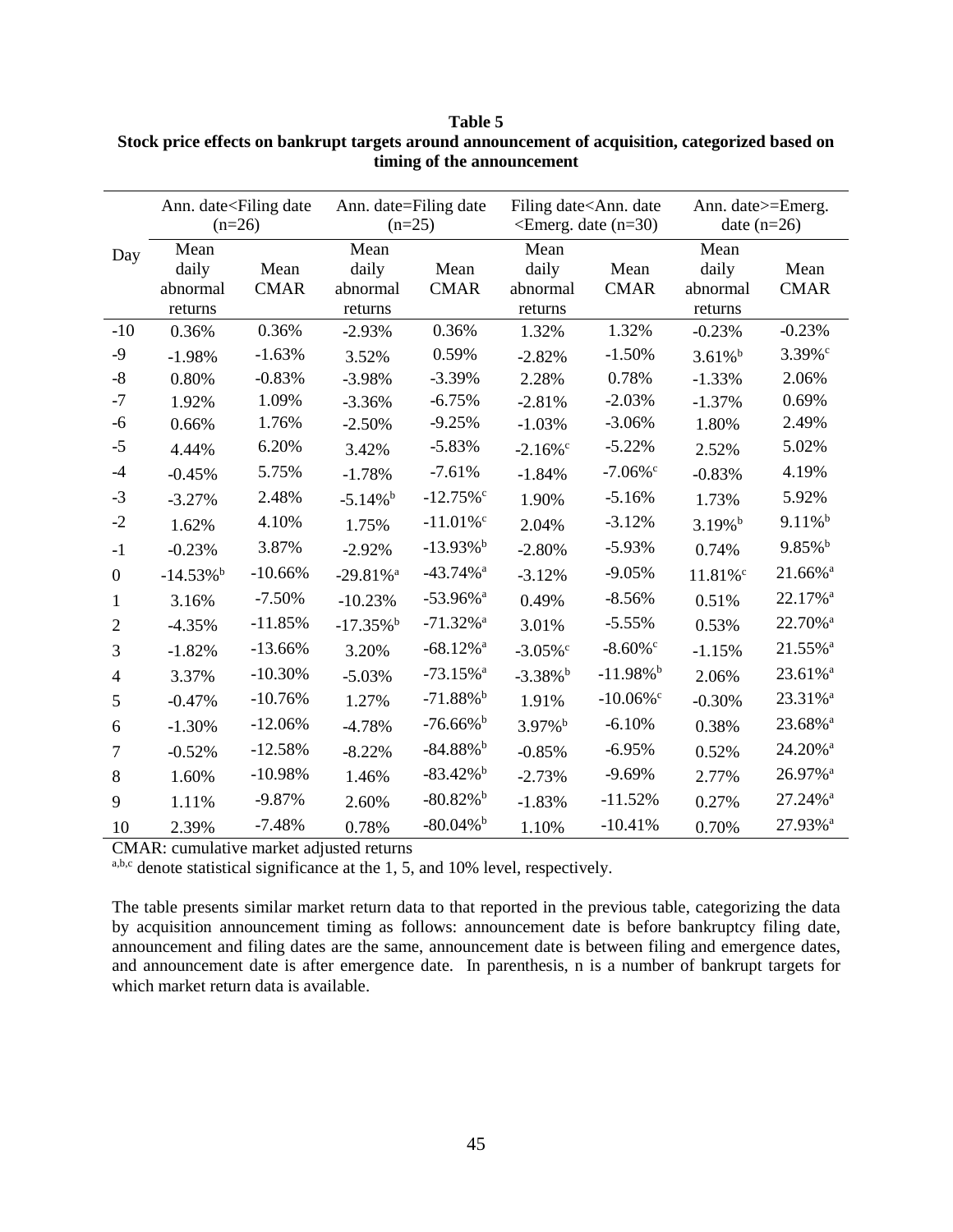**Figure 3 Cumulative market adjusted returns for bankrupt targets based on the timing of acquisition announcements in relation to bankruptcy filings**



This figure pictorially presents 21-day window CMARs for bankrupt firms, categorized based on the timing of acquisition announcements in relation to bankruptcy filings as follows: announcement date is before bankruptcy filing date, announcement and filing dates are the same, announcement date is between filing and emergence dates, and announcement date is after emergence date. We utilize CRSP to gather market related data. X-axis plots number of days with Day 0 being day of acquisition announcement. Yaxis plots CMARs.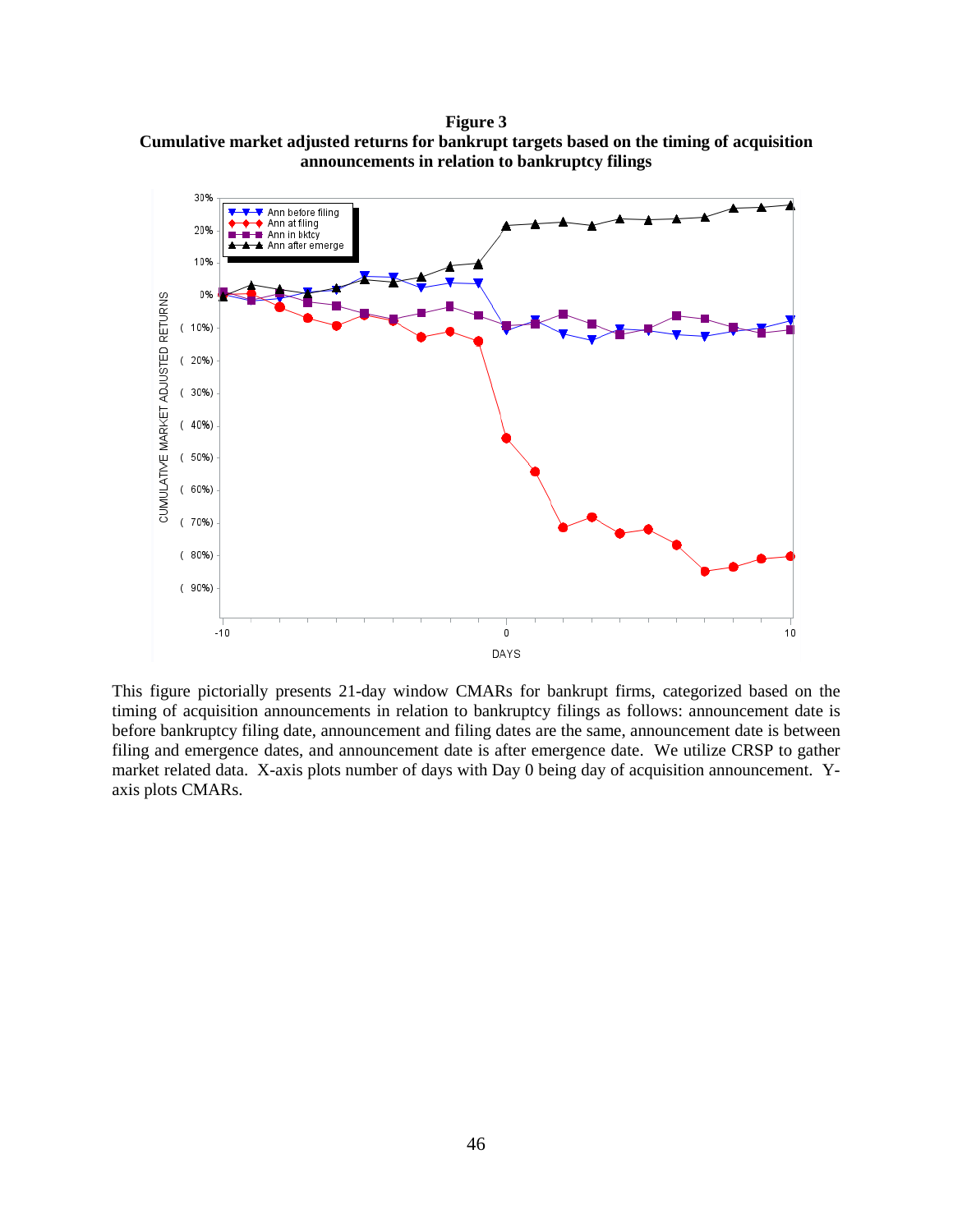# **Table 6 Comparison of Pre- and Post-merger combined operating performance of distressed and bankrupt targets and operating firm acquirers**

| Year<br>relative to |        | Bankrupt firms acquired by another<br>operating company |            | Distressed firms acquired by another<br>operating company |             |            |  |  |
|---------------------|--------|---------------------------------------------------------|------------|-----------------------------------------------------------|-------------|------------|--|--|
| merger              | Number | Firm median                                             | % Positive | Number                                                    | Firm median | % Positive |  |  |
| $-3$                | 39     | 0.073                                                   | 54%        | 126                                                       | 0.114       | 81%        |  |  |
| $-2$                | 48     | 0.132                                                   | 56%        | 125                                                       | 0.093       | 75%        |  |  |
| -1                  | 46     | 0.081                                                   | 53%        | 106                                                       | 0.098       | 81%        |  |  |
|                     | 46     | 0.141                                                   | 89%        | 120                                                       | 0.123       | 88%        |  |  |
|                     | 37     | 0.179                                                   | 95%        | 105                                                       | 0.144       | 90%        |  |  |
|                     | 36     | 0.135                                                   | 86%        | 90                                                        | 0.131       | 91%        |  |  |

*Panel A: Cash flow performance (EBITDA/sales) of combined target and acquirer*

*Panel B: Change in combined cash flow performance (EBITDA/sales) relative to year prior to merger*

| Years        | Number | Median change      | Median %<br>change | Number | Median change      | Median %<br>change |
|--------------|--------|--------------------|--------------------|--------|--------------------|--------------------|
| $-1$ to $+1$ | 46     | $0.096^{\rm a}$    | $7\%$ <sup>c</sup> | 106    | 0.014              | 1%°                |
| $-1$ to $+2$ | 37     | $0.110^{a}$        | 6%                 | 105    | 0.005              | 2%                 |
| $-1$ to $+3$ | 36     | 0.107 <sup>b</sup> | 3%                 | 90     | 0.010 <sup>b</sup> | 3%                 |

EBITDA: Earnings before interest, taxes, depreciation and amortization.

 $a,b,c$  denote statistical significance at the 1, 5, and 10% level, respectively.

This table describes post-merger operating performance. We utilize COMPUSTAT to obtain necessary financial data. To measure post-acquisition performance we use pretax operating cash flow returns. Operating cash flows are earnings before interest, taxes, and depreciation and amortization (EBITDA). To provide measure comparable across sample and control firms we deflate EBITDA by sales. For three years before the acquisition, the operating cash flow ratios are calculated as the sums of target and acquirer EBITDA divided by the sums of target and acquirer sales revenues. After the acquisition, we use the acquirers' operating cash flow ratios. We analyze operating cash flow ratios only for those bankrupt and distressed firms acquired by another operating firm for which accounting data is available. In Panel A, we report median levels of bankrupt and distressed firms' operating cash flows from three years before the effective date of acquisition to three years after the effective day of acquisition. Panel B of Table 6 shows changes in bankrupt and distressed firm operating cash flows relative to the year prior to their acquisitions.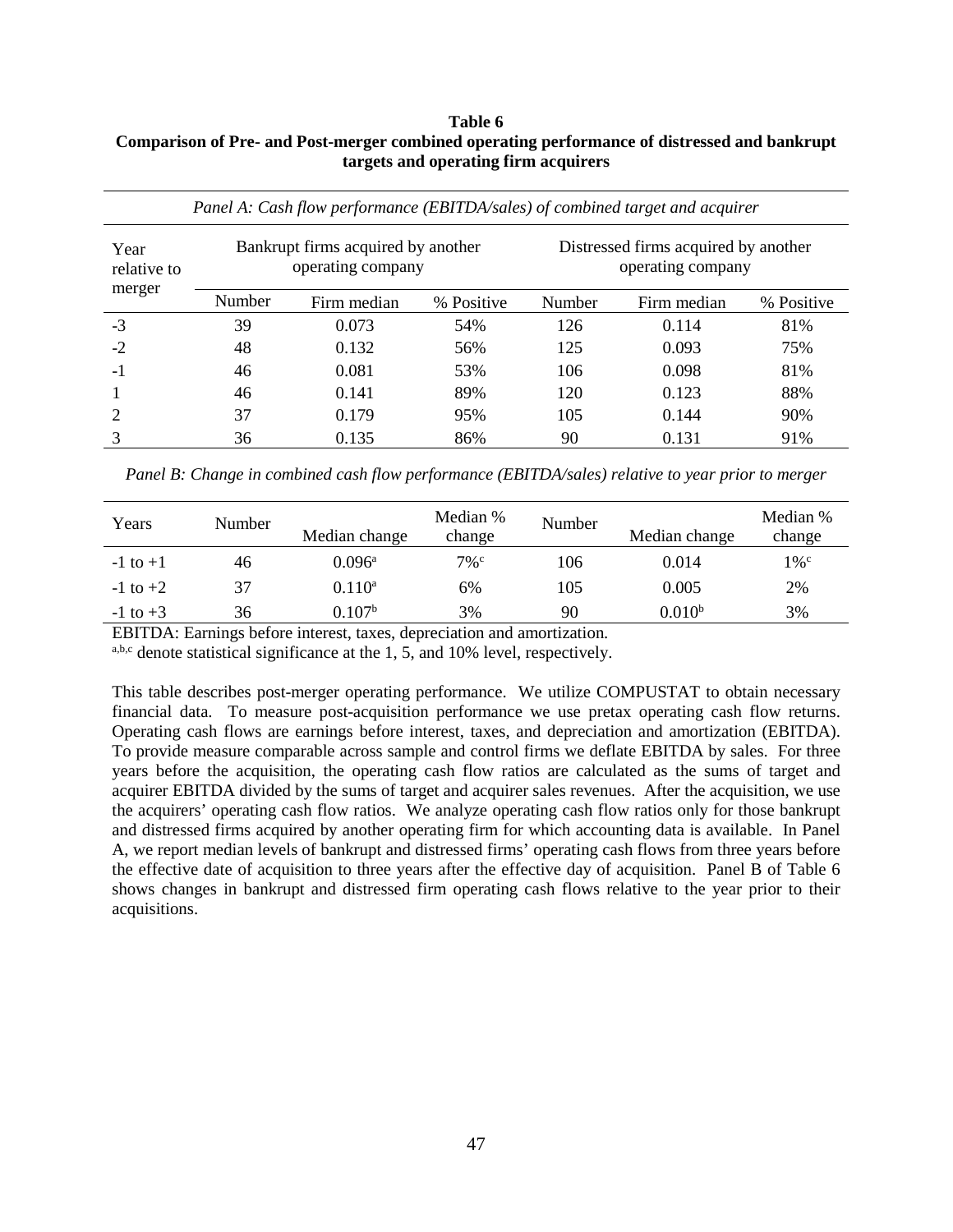|                 | Model 1          |                        | Model 2               |                        | Model 3             |                        | Model 4             |                        | Model 5             |                        |
|-----------------|------------------|------------------------|-----------------------|------------------------|---------------------|------------------------|---------------------|------------------------|---------------------|------------------------|
| Variables       | Estimat<br>es    | Point<br>estimat<br>es | Estimat<br>es         | Point<br>estimat<br>es | Estimat<br>es       | Point<br>estimat<br>es | Estimat<br>es       | Point<br>estimat<br>es | Estimat<br>es       | Point<br>estimat<br>es |
| Intercept       | $-1.456^b$       |                        | $-1.680b$             |                        | $-2.605^{\text{a}}$ |                        | $-3.789$            |                        | $-4.666b$           |                        |
| <b>LNMKTCAP</b> | $0.154^{b}$      | 1.167                  | 0.152 <sup>b</sup>    | 1.164                  | $0.304^{\rm a}$     | 1.355                  | 0.235               | 1.265                  | 0.261 <sup>b</sup>  | 1.298                  |
| <b>EMP</b>      | $-0.032b$        | 0.969                  | $-0.034b$             | 0.967                  | $-0.040b$           | 0.961                  | $-0.064b$           | 0.938                  | $-0.014$            | 0.986                  |
| <b>ZSCORE</b>   | $-0.010$         | 0.990                  |                       |                        |                     |                        |                     |                        |                     |                        |
| <b>DEBT</b>     |                  |                        | $-0.001$              | 0.999                  | $-0.001$            | 0.999                  | 0.003               | 1.003                  | 0.008               | 1.008                  |
| <b>ROA</b>      |                  |                        | $-0.014$              | 0.986                  | $-0.074$            | 0.929                  | $-0.481$            | 0.618                  | $0.610^{b}$         | 1.841                  |
| <b>OCFSL</b>    |                  |                        | $-0.003$              | 0.997                  | 0.032               | 1.033                  |                     |                        |                     |                        |
| <b>CURRT</b>    |                  |                        | $0.144^{b}$           | 1.154                  | 0.202 <sup>b</sup>  | 1.224                  | $-0.251$            | 0.778                  | $0.165^{\circ}$     | 1.179                  |
| MB              |                  |                        | 0.080 <sup>b</sup>    | 1.083                  | 0.078 <sup>b</sup>  | 1.081                  | 0.159c              | 1.172                  | 0.046               | 1.047                  |
| <b>OFFDIR</b>   |                  |                        |                       |                        | 0.044c              | 1.045                  | $0.142^b$           | 1.152                  | 0.023               | 1.024                  |
| I <sub>H</sub>  |                  |                        |                       |                        | 0.096               | 1.101                  |                     |                        |                     |                        |
| <b>SIC</b>      |                  |                        |                       |                        |                     |                        |                     |                        | $0.873^a$           | 2.394                  |
| Number of       |                  |                        |                       |                        |                     |                        |                     |                        |                     |                        |
| obs.            | 469              |                        | 432                   |                        | 317                 |                        | 118                 |                        | 192                 |                        |
| Likelihood      |                  |                        |                       |                        |                     |                        |                     |                        |                     |                        |
| Ratio           | $16.526^{\circ}$ |                        | $34.450$ <sup>a</sup> |                        | 43.633 <sup>a</sup> |                        | 22.944 <sup>b</sup> |                        | 31.908 <sup>a</sup> |                        |

**Table 7 Propensity of firms to be acquired outside of bankruptcy**

a,b,c denote statistical significance at the 1, 5, and 10% level, respectively.

The table reports results of logistic regression with binary variable equaling to one if distressed firms that have not filed for bankruptcy are acquired, and zero otherwise. We use the following performance related variables, similar to those reported in Tables 2 and 3 as controls: natural logarithm of market capitalization (LNMKTCAP), number of employees (EMP), Altman's z-score (ZSCORE), debt-to-equity ratio (DEBT), return on assets (ROA), operating cash flow returns on sales (OCFSL), current ratio measured as current assets divided by current liabilities (CURRT), market-to-book ratio (MB), shareholdings of officers and directors (OFFDIR) and institutions (IH), and dummy variable (SIC) equaling one if target and acquirer operate in the same industry (based on a two-digit SIC) and zero otherwise. We partition our firms based on type of acquirer (investors in Model 4 and operating companies in Model 5) and run regressions 4 and 5 with several variables from Model 3.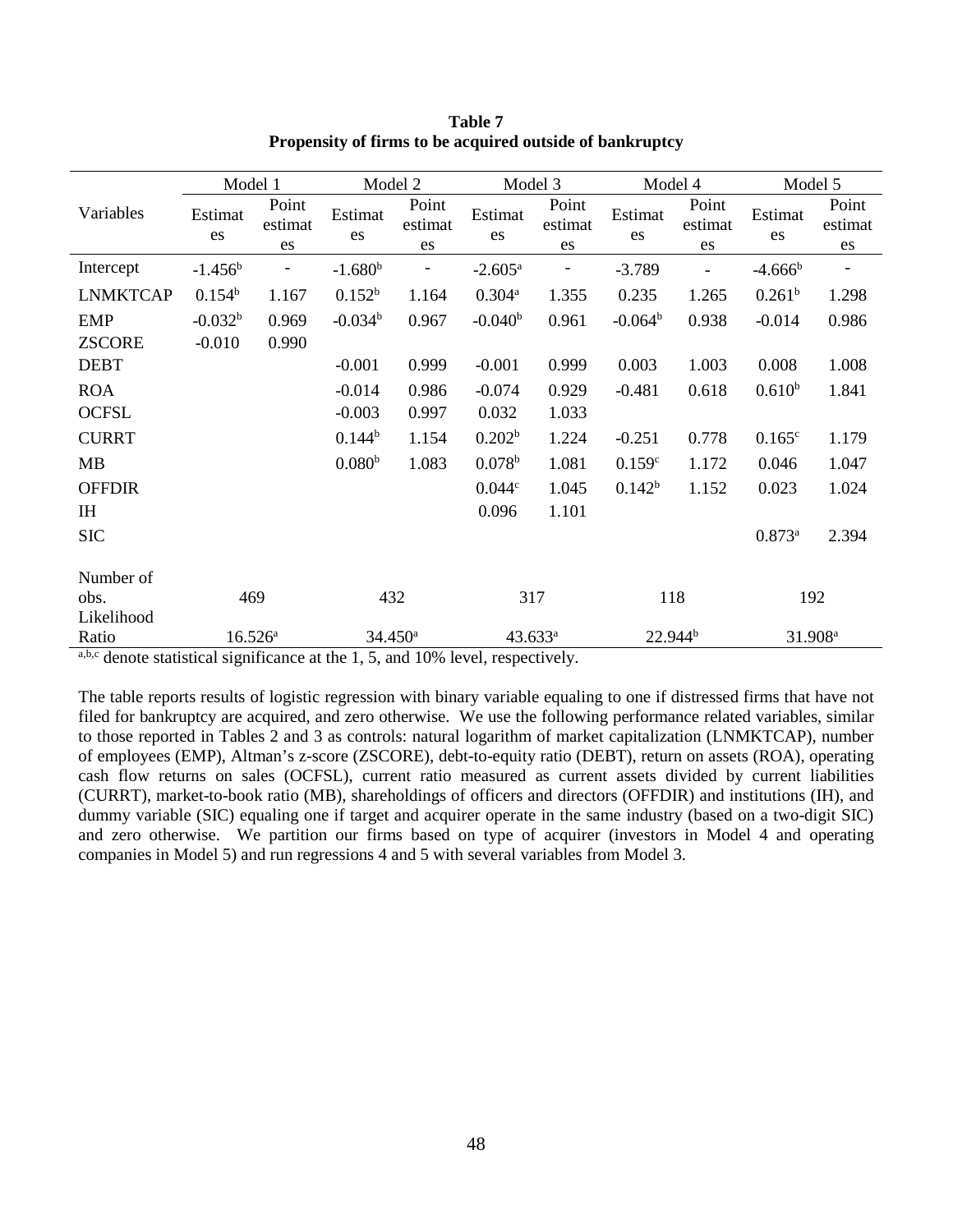|             |     |                   |     | Panel A: Abnormal post-merger cash flow returns for firms acquired in Chapter 11 (heteroscedasticity<br>consistent <i>p</i> -values in parentheses) |           |             |
|-------------|-----|-------------------|-----|-----------------------------------------------------------------------------------------------------------------------------------------------------|-----------|-------------|
|             |     |                   |     |                                                                                                                                                     | Adj $R^2$ | $\mathbf N$ |
| $CR_{+1,i}$ |     | 16.8%<br>(<.0001) | $+$ | $0.22 \, \text{CR}_{-1,i}$<br>(<.0001)                                                                                                              | 0.37      | 46          |
| $CR_{+2,i}$ | $=$ | 15.2%<br>(<.0001) | $+$ | $0.21 \text{ CR}_{1,i}$<br>(<.0001)                                                                                                                 | 0.42      | 37          |
| $CR_{+3,i}$ | $=$ | 13.5%<br>(<.0001) | $+$ | $0.37 \text{ CR}_{1,i}$<br>(<.0001)                                                                                                                 | 0.45      | 36          |
|             |     |                   |     | Panel B: Abnormal post-merger cash flow returns for acquired distressed firms (heteroscedasticity<br>consistent <i>p</i> -values in parentheses)    |           |             |
|             |     |                   |     |                                                                                                                                                     | Adj $R^2$ | N           |
| $CR_{+1,i}$ | $=$ | 3.5%<br>(0.6309)  | $+$ | $0.54 \, \text{CR}_{-1,i}$<br>(0.2482)                                                                                                              | 0.16      | 106         |
| $CR_{+2,i}$ |     | 0.2%<br>(0.9689)  | $+$ | $0.56$ CR <sub>-1,j</sub><br>(0.0827)                                                                                                               | 0.28      | 105         |
| $CR_{+3,i}$ |     | 11.0%<br>(0.0005) | $+$ | $0.07 \text{ CR}_{-1,i}$<br>(0.4275)                                                                                                                | 0.02      | 90          |

**Table 8 Post-merger abnormal operating performance**

This table reports results of several cross-sectional regressions. We use cash flow performance variables reported in Table 6 as independent variables and run several cross-sectional regressions of post-merger cash flow returns on sales for years 1, 2, and 3 on pre-merger returns in year -1 for both sample (in Panel A) and control (in Panel B) firms. Our intercept measures abnormal performance and captures postmerger performance influenced by economy-wide and industry factors. P-values reported in parenthesis.  $CR_{+1}$ through +3,i/j<sup>is</sup> the post-merger (years 1 through 3) cash flow return on sales for bankrupt (*i*) and distressed (*j*) firms, and  $\text{CR}_{-1,i}$  is the pre-merger (year -1) cash flow return on sales for bankrupt (*i*) and distressed (*j*) firms. The slope coefficient β measures relationship between pre- and post-merger cash flow returns or the effect of the firm performance one year prior to acquisition on post-merger cash returns one, two, and three years following the acquisition.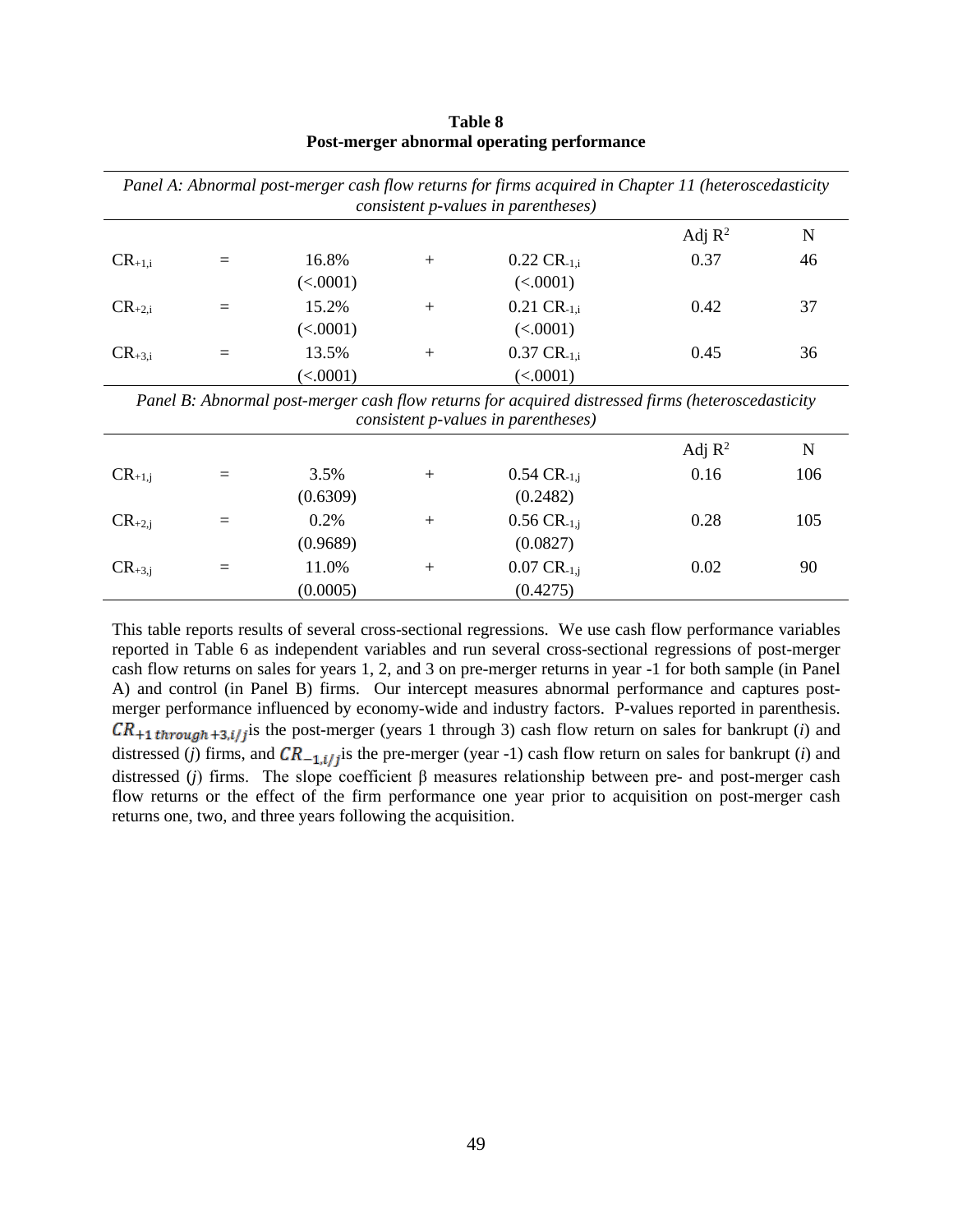# **Table 9 Post-merger combined cumulative abnormal returns for bankrupt and distressed targets and their acquirers**

| Post-merger mean cumulative abnormal returns for bankrupt and distressed firms |                                |                                                            |                                                                                    |                                   |  |  |  |  |  |
|--------------------------------------------------------------------------------|--------------------------------|------------------------------------------------------------|------------------------------------------------------------------------------------|-----------------------------------|--|--|--|--|--|
| Month<br>periods                                                               | All bankrupt firms<br>$(n=89)$ | <b>Bankrupt</b> firms<br>acquired in Chapter<br>$11(n=63)$ | <b>Bankrupt</b> firms<br>acquired in the first<br>year after emergence<br>$(n=26)$ | All distressed firms<br>$(n=202)$ |  |  |  |  |  |
| 3                                                                              | $-1.18%$                       | $-3.54\%$ <sup>b</sup>                                     | 4.07%                                                                              | $-0.45%$                          |  |  |  |  |  |
| 6                                                                              | $-2.94\%$                      | $-5.91\%$                                                  | 3.80%                                                                              | 0.52%                             |  |  |  |  |  |
| 12<br>$\sim$ $\sim$                                                            | $-6.26\%$ <sup>b</sup>         | $-9.53\%$ <sup>b</sup>                                     | 1.59%                                                                              | $-1.64%$                          |  |  |  |  |  |

a,b,c denote statistical significance at the 1, 5, and 10% level, respectively.

This table reports combined mean cumulative abnormal returns for 3-, 6-, and 12-month post-merger periods. We utilize CRSP to gather market related data. We determine combined post-merger returns for all bankrupt firms, for bankrupt firms that were acquired in Chapter 11, for bankrupt firms that were acquired during the first year after emergence, and for distressed firms. We compute the post-acquisition cumulative adjusted returns as a weighted sum of the returns for target and its acquirer. In parenthesis, n is a number of firms for which market return data is available.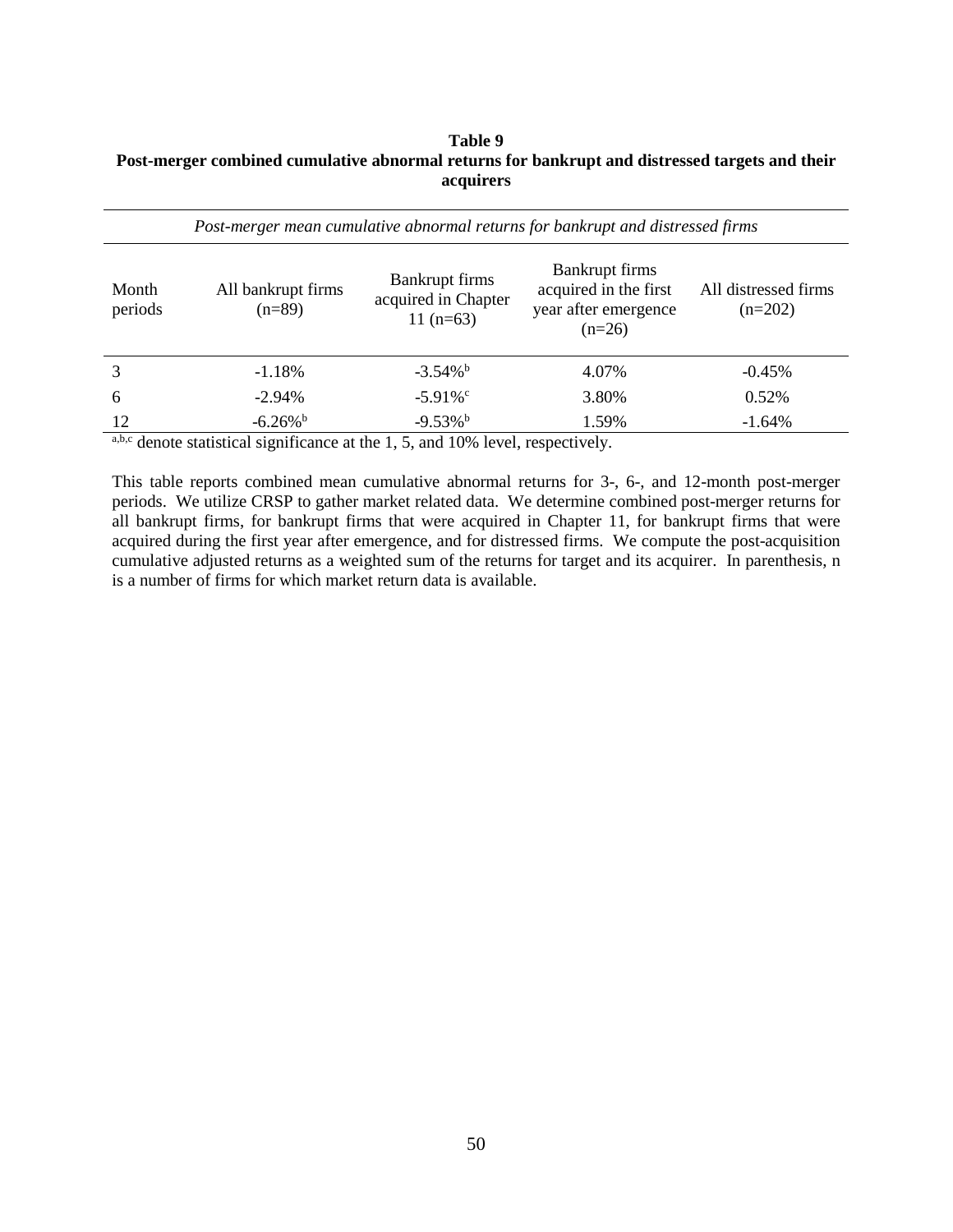| Panel A: Abnormal post-merger cumulative market returns for all bankrupt firms (heteroscedasticity<br>consistent p-values in parentheses)                    |  |                       |        |                                        |           |    |  |
|--------------------------------------------------------------------------------------------------------------------------------------------------------------|--|-----------------------|--------|----------------------------------------|-----------|----|--|
|                                                                                                                                                              |  |                       |        |                                        | Adj $R^2$ | N  |  |
| $CR_{+3,i}$                                                                                                                                                  |  | $-1.7\%$<br>(0.3611)  | $+$    | $-0.09 \text{ CR}_{-3,i}$<br>(0.6532)  | 0.01      | 89 |  |
| $CR_{+6,i}$                                                                                                                                                  |  | $-5.1\%$<br>(0.1080)  | $^{+}$ | $-0.48 \text{ CR}_{-3,i}$<br>(0.0457)  | 0.05      | 89 |  |
| $CR_{+12,i}$                                                                                                                                                 |  | $-10.8\%$<br>(0.0071) | $+$    | $-0.96$ CR <sub>-3.i</sub><br>(0.0806) | 0.13      | 89 |  |
| Panel B: Abnormal post-merger cumulative market returns for bankrupt firms acquired in Chapter 11<br>(heteroscedasticity consistent p-values in parentheses) |  |                       |        |                                        |           |    |  |

**Table 10 Post-merger abnormal stock market performance**

Adj  $R^2$  N  $CR_{+3,i}$  =  $-5.1\%$  +  $-0.08 \, CR_{-3,i}$  0.01 63  $(0.0224)$   $(0.6767)$  $CR_{+6,i}$  = -9.7% + -0.46  $CR_{-3,i}$  0.06 63  $(0.0292)$   $(0.0683)$  $CR_{+12,i}$  = -16.9% + -0.97 CR<sub>-3,i</sub> 0.14 63 (0.0038) (0.0932)

*Panel C: Abnormal post-merger cumulative market returns for bankrupt firms acquired in the first year after emergence (heteroscedasticity consistent p-values in parentheses)*

|              |          |          |        |                           | Adj $R^2$ | N  |
|--------------|----------|----------|--------|---------------------------|-----------|----|
| $CR_{+3,i}$  | $\equiv$ | 4.2%     | $+$    | $-1.39 \text{ CR}_{-3,i}$ | 0.08      | 26 |
|              |          | (0.1427) |        | (0.0082)                  |           |    |
| $CR_{+6,i}$  | $=$      | 2.6%     | $^{+}$ | $-3.17 \text{ CR}_{-3,i}$ | 0.38      | 26 |
|              |          | (0.3238) |        | (0.0106)                  |           |    |
| $CR_{+12,i}$ | $=$      | 0.6%     | $^{+}$ | $-2.51 \text{ CR}_{-3,i}$ | 0.30      | 26 |
|              |          | (0.7882) |        | (0.0984)                  |           |    |

*Panel D: Abnormal post-merger cumulative market returns for acquired distressed firms (heteroscedasticity consistent p-values in parentheses)*

|              |     |          |     |                           | Adj $R^2$ | N   |
|--------------|-----|----------|-----|---------------------------|-----------|-----|
| $CR_{+3,i}$  | $=$ | $-0.4%$  | $+$ | $-0.09 \text{ CR}_{-3,i}$ | 0.01      | 202 |
|              |     | (0.4891) |     | (0.1395)                  |           |     |
| $CR_{+6,i}$  | $=$ | 0.5%     | $+$ | $0.28 \text{ CR}_{-3,i}$  | 0.05      | 202 |
|              |     | (0.6138) |     | (0.0449)                  |           |     |
| $CR_{+12,i}$ | $=$ | $-1.7%$  | $+$ | $0.40 \text{ CR}_{-3,i}$  | 0.02      | 202 |
|              |     | (0.4228) |     | (0.0433)                  |           |     |

This table reports results of several cross-sectional regressions. We use cumulative market adjusted returns as independent variables and run several cross-sectional regressions of post-merger cumulative